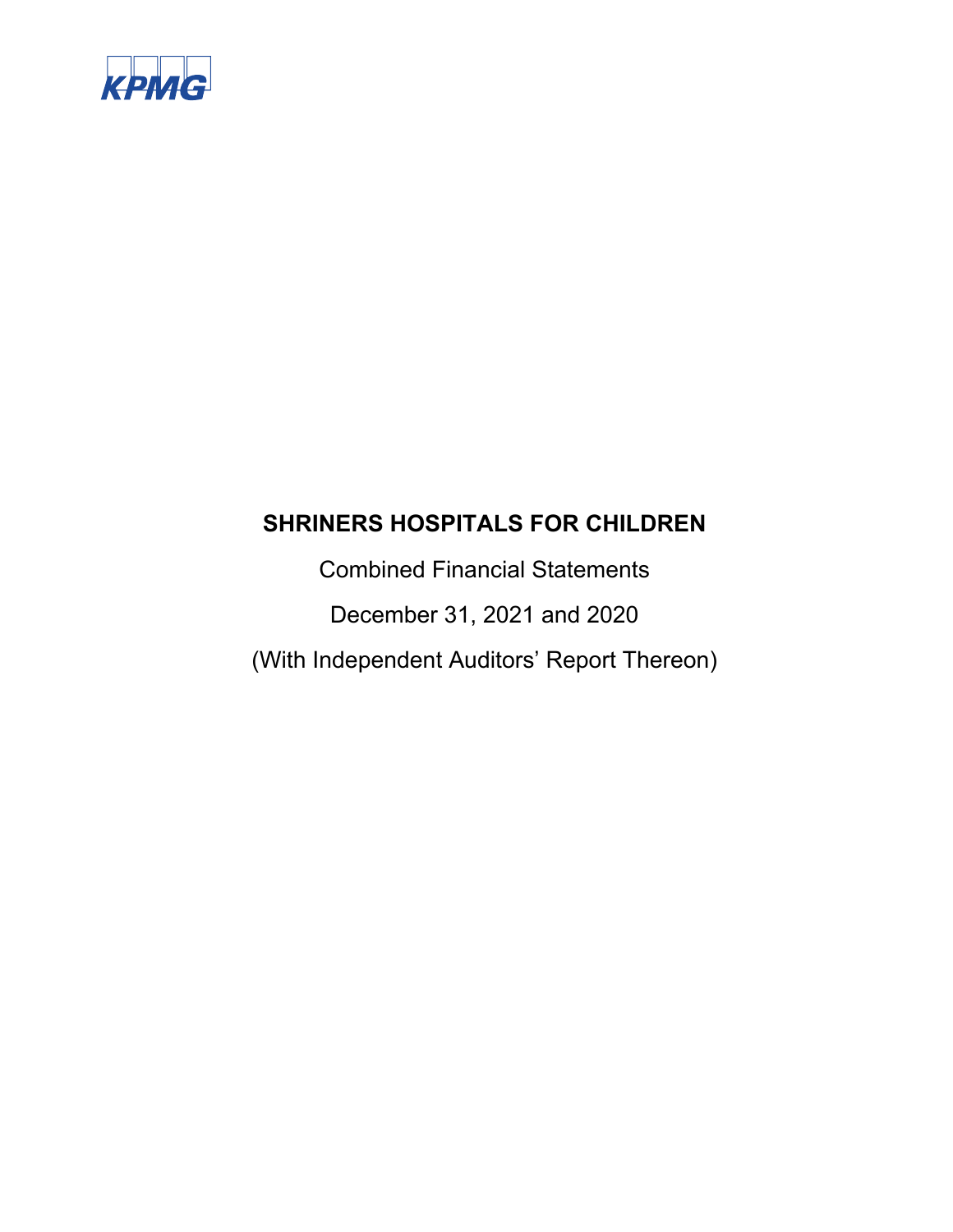## **Table of Contents**

|                                                             | Page(s)  |
|-------------------------------------------------------------|----------|
| Independent Auditors' Report                                | $1 - 2$  |
| Combined Statements of Financial Position.                  | 3        |
| Combined Statements of Operations and Changes in Net Assets | $4 - 5$  |
| Combined Statements of Cash Flows                           | 6        |
| <b>Notes to Combined Financial Statements</b>               | $7 - 39$ |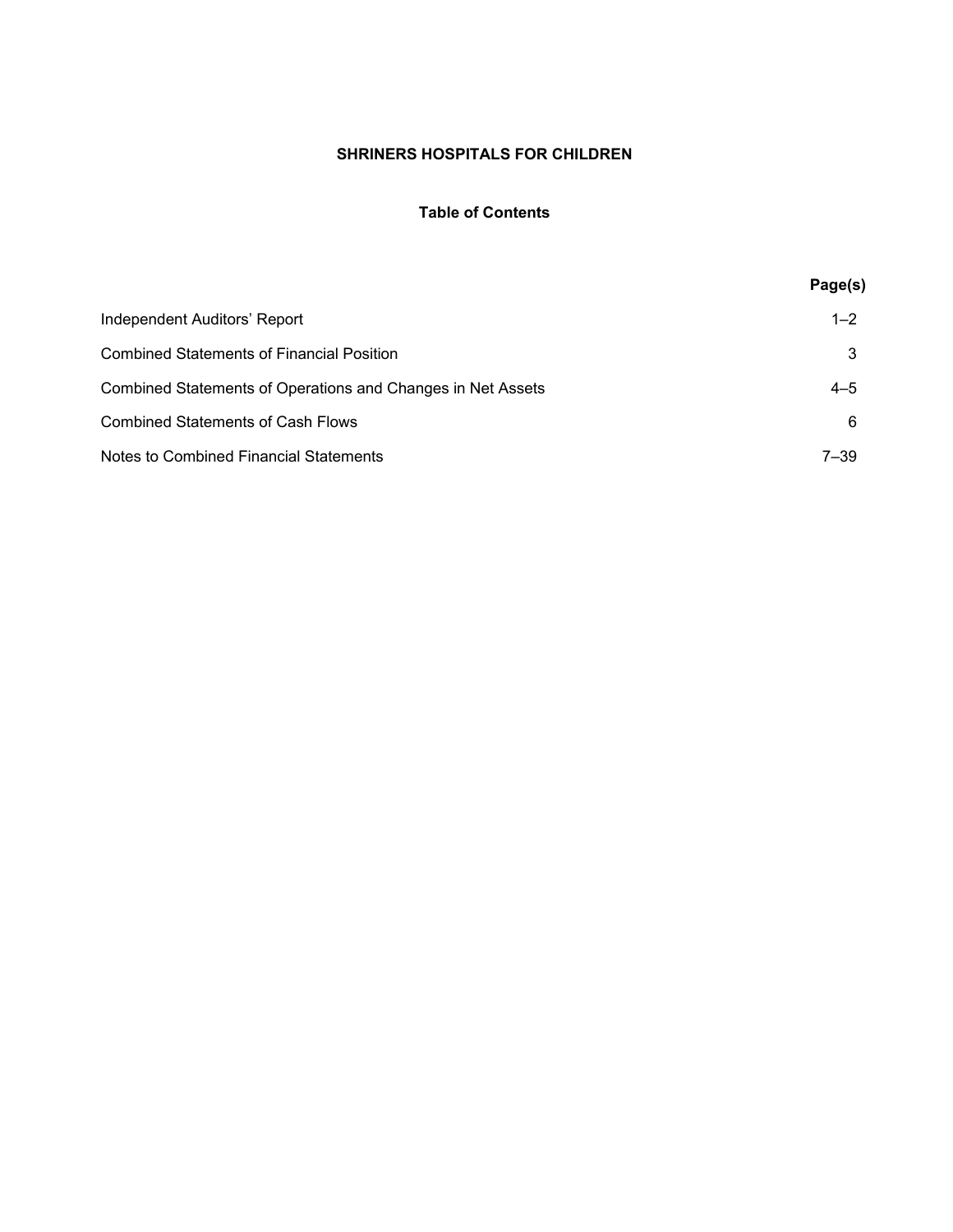

KPMG LLP Suite 1700 100 North Tampa Street Tampa, FL 33602-5145

## **Independent Auditors' Report**

The Board of Directors Shriners Hospitals for Children:

## *Opinion*

We have audited the combined financial statements of Shriners Hospitals for Children (the Organization), which comprise the combined statements of financial position as of December 31, 2021 and 2020, and the related combined statements of operations and changes in net assets and cash flows for the years then ended, and the related notes to the combined financial statements.

In our opinion, the accompanying combined financial statements present fairly, in all material respects, the financial position of the Organization as of December 31, 2021 and 2020, and the results of its operations and its cash flows for the years then ended in accordance with U.S. generally accepted accounting principles.

## *Basis for Opinion*

We conducted our audits in accordance with auditing standards generally accepted in the United States of America (GAAS). Our responsibilities under those standards are further described in the Auditors' Responsibilities for the Audit of the Combined Financial Statements section of our report. We are required to be independent of the Organization and to meet our other ethical responsibilities, in accordance with the relevant ethical requirements relating to our audits. We believe that the audit evidence we have obtained is sufficient and appropriate to provide a basis for our audit opinion.

#### *Responsibilities of Management for the Combined Financial Statements*

Management is responsible for the preparation and fair presentation of the combined financial statements in accordance with U.S. generally accepted accounting principles, and for the design, implementation, and maintenance of internal control relevant to the preparation and fair presentation of combined financial statements that are free from material misstatement, whether due to fraud or error.

In preparing the combined financial statements, management is required to evaluate whether there are conditions or events, considered in the aggregate, that raise substantial doubt about the Organization's ability to continue as a going concern for one year after the date that the combined financial statements are issued.

#### *Auditors' Responsibilities for the Audit of the Combined Financial Statements*

Our objectives are to obtain reasonable assurance about whether the combined financial statements as a whole are free from material misstatement, whether due to fraud or error, and to issue an auditors' report that includes our opinion. Reasonable assurance is a high level of assurance but is not absolute assurance and therefore is not a guarantee that an audit conducted in accordance with GAAS will always detect a material misstatement when it exists. The risk of not detecting a material misstatement resulting from fraud is higher than for one resulting from error, as fraud may involve collusion, forgery, intentional omissions, misrepresentations, or the override of internal control. Misstatements are considered material if there is a substantial likelihood that, individually or in the aggregate, they would influence the judgment made by a reasonable user based on the combined financial statements.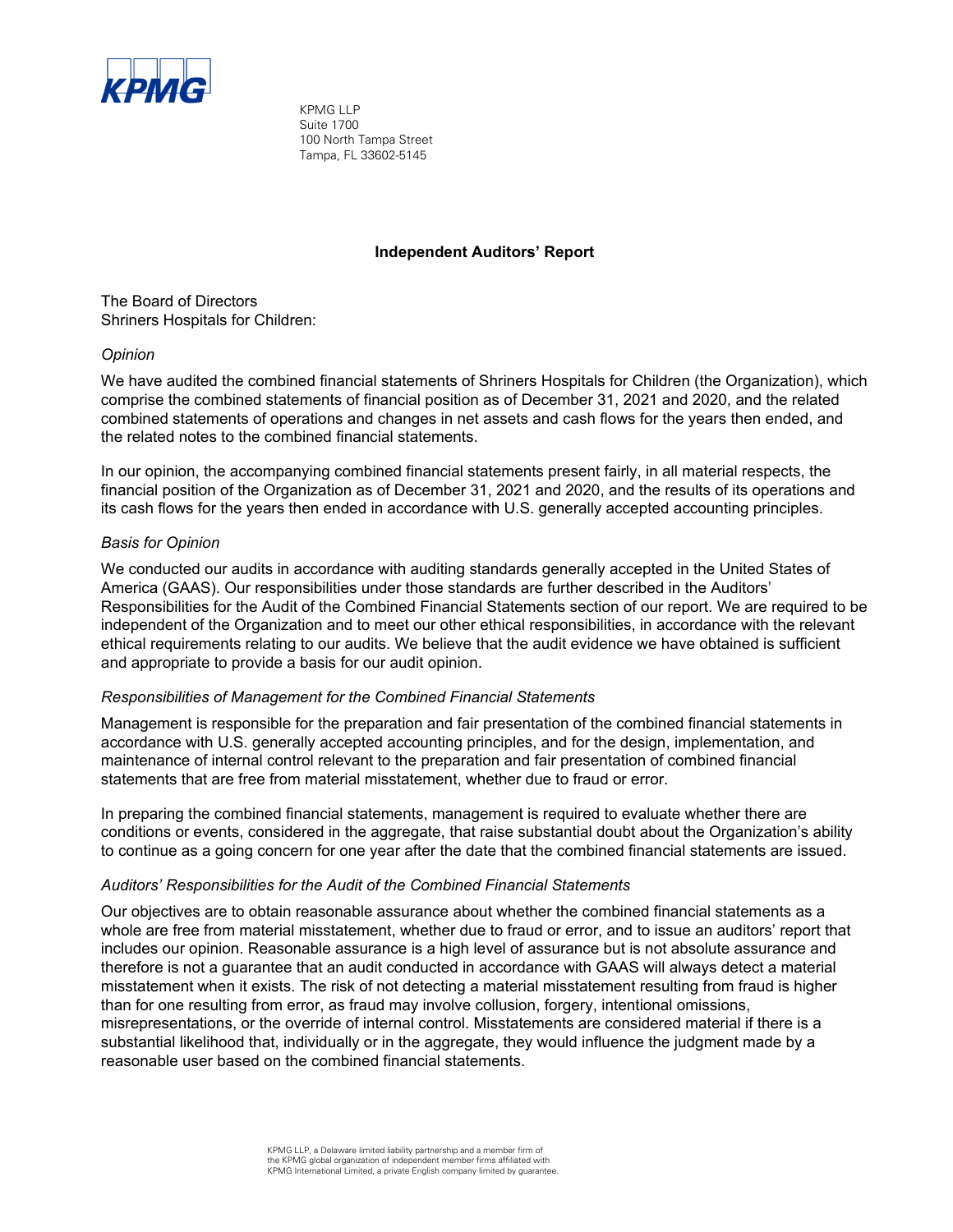

In performing an audit in accordance with GAAS, we:

- Exercise professional judgment and maintain professional skepticism throughout the audit.
- Identify and assess the risks of material misstatement of the combined financial statements, whether due to fraud or error, and design and perform audit procedures responsive to those risks. Such procedures include examining, on a test basis, evidence regarding the amounts and disclosures in the combined financial statements.
- Obtain an understanding of internal control relevant to the audit in order to design audit procedures that are appropriate in the circumstances, but not for the purpose of expressing an opinion on the effectiveness of the Organization's internal control. Accordingly, no such opinion is expressed.
- Evaluate the appropriateness of accounting policies used and the reasonableness of significant accounting estimates made by management, as well as evaluate the overall presentation of the combined financial statements.
- Conclude whether, in our judgment, there are conditions or events, considered in the aggregate, that raise substantial doubt about the Organization's ability to continue as a going concern for a reasonable period of time.

We are required to communicate with those charged with governance regarding, among other matters, the planned scope and timing of the audit, significant audit findings, and certain internal control related matters that we identified during the audit.



Tampa, Florida April 20, 2022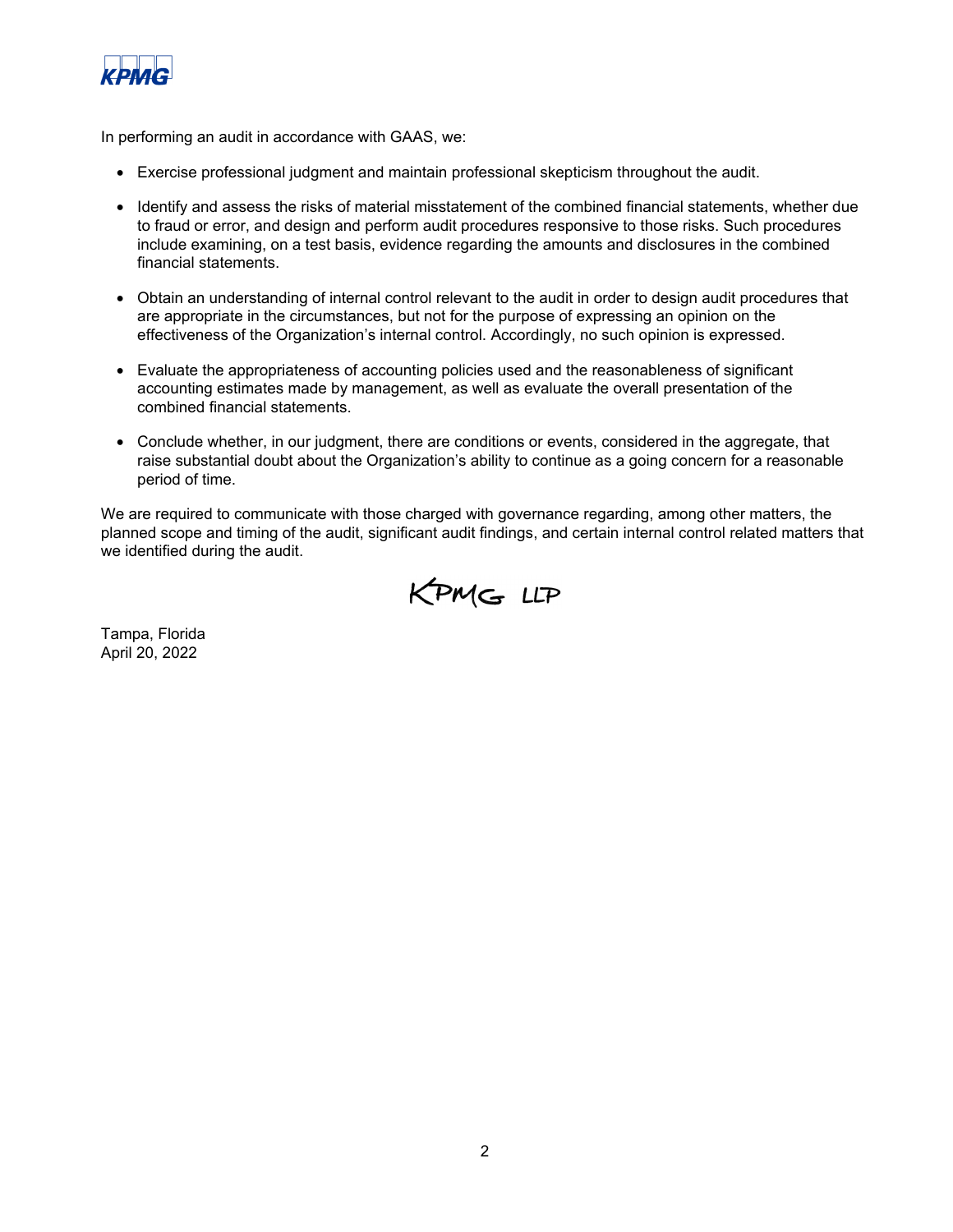Combined Statements of Financial Position

December 31, 2021 and 2020

## (In thousands)

| <b>Assets</b>                                                   | 2021             | 2020       |
|-----------------------------------------------------------------|------------------|------------|
| Cash and cash equivalents                                       | \$<br>47,788     | 17,295     |
| Cash and cash equivalents held as collateral under securities   |                  |            |
| lending transactions                                            | 859,006          | 727,723    |
| Patient accounts receivable                                     | 27,804           | 27,363     |
| Receivables, net                                                | 17,380           | 12,806     |
| Accrued interest and dividends                                  | 25,504           | 20,327     |
| Inventories and deferred charges                                | 41,885           | 38,333     |
| Patient transportation funds held by Shrine temples             | 82,080           | 76,396     |
| Investments:                                                    |                  |            |
| Marketable securities                                           | 9,348,674        | 8,499,363  |
| Charitable gift annuities                                       | 48,671           | 43,474     |
| Beneficial interest in trusts                                   | 662,538          | 617,907    |
| Real estate and mineral interests                               | 299,877          | 272,808    |
| Miscellaneous investments                                       | 30,848           | 35,952     |
| Estates in process                                              | 231,845          | 250,704    |
| Land, buildings, and equipment, net of accumulated depreciation | 766,208          | 841,056    |
| <b>Total assets</b>                                             | \$<br>12,490,108 | 11,481,507 |
| <b>Liabilities and Net Assets</b>                               |                  |            |
| Liabilities:                                                    |                  |            |
| Accounts payable and accrued expenses                           | \$<br>143,882    | 140,235    |
| Pension and postretirement benefits                             | 132,902          | 213,202    |
| Liabilities under securities lending transactions               | 859,006          | 727,723    |
| <b>Other liabilities</b>                                        | 44,605           | 41,558     |
| <b>Total liabilities</b>                                        | 1,180,395        | 1,122,718  |
| Net assets:                                                     |                  |            |
| Without donor restrictions (net of cumulative foreign currency  |                  |            |
| translation adjustment of \$9,623 and \$9,646, respectively     | 9,837,964        | 8,935,449  |
| With donor restrictions                                         | 1,471,749        | 1,423,340  |
|                                                                 |                  |            |
| Total net assets                                                | 11,309,713       | 10,358,789 |
| Total liabilities and net assets                                | \$<br>12,490,108 | 11,481,507 |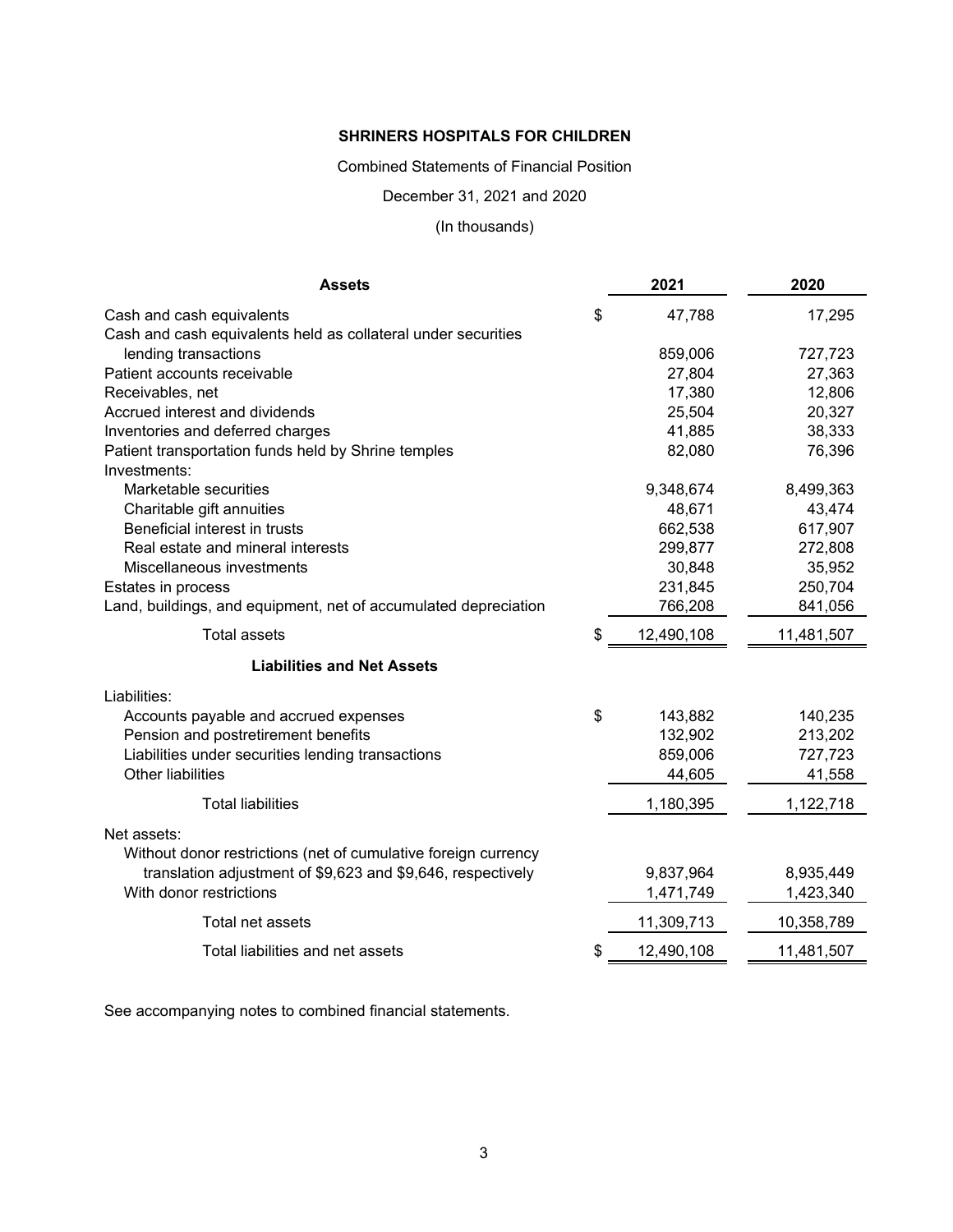## Combined Statement of Operations and Changes in Net Assets

#### Year ended December 31, 2021

## (In thousands)

|                                                               | <b>Without donor</b> | With donor   |            |
|---------------------------------------------------------------|----------------------|--------------|------------|
|                                                               | restrictions         | restrictions | Total      |
| Operating revenues and other support:                         |                      |              |            |
| Net patient service revenue                                   | \$<br>177,689        |              | 177,689    |
| Investment income:                                            |                      |              |            |
| Interest                                                      | 66,257               |              | 66,257     |
| Dividends                                                     | 95,180               |              | 95,180     |
| Net realized gain from investments                            | 819,050              | 9,463        | 828,513    |
| Other investment income                                       | 39,124               |              | 39,124     |
| Investment management fees                                    | (20, 449)            |              | (20, 449)  |
| Amounts released from restrictions used for operations        | 93,925               | (93, 925)    |            |
| <b>Bequests</b>                                               | 105,383              | 86,492       | 191,875    |
| Donations                                                     | 221,464              | 267          | 221,731    |
| Fund raising and special events                               | 88,880               |              | 88,880     |
| Hospital assessments                                          | 871                  |              | 871        |
| <b>Reimbursements from Canadian Provinces</b>                 | 16,918               |              | 16,918     |
| Other governmental revenue                                    | 11,251               |              | 11,251     |
| Other                                                         | (1,740)              |              | (1,740)    |
| Total revenues and other support                              | 1,713,803            | 2,297        | 1,716,100  |
| Operating expenses:                                           |                      |              |            |
| Hospitals                                                     | 702,462              |              | 702,462    |
| Research                                                      | 27,417               |              | 27,417     |
| Revenue cycle                                                 | 17,271               |              | 17,271     |
| Information systems                                           | 41,950               |              | 41,950     |
| Headquarters, administrative, and board related               | 118,220              |              | 118,220    |
| Donor relations, fund raising and special events              | 103,029              |              | 103,029    |
| Total operating expenses                                      | 1,010,349            |              | 1,010,349  |
| Increase in net assets from operating activities              | 703,454              | 2,297        | 705,751    |
| Nonoperating gains, net:                                      |                      |              |            |
| Net unrealized gains on investments                           | 144,456              | 40,428       | 184,884    |
| Life memberships                                              | 71                   |              | 71         |
| Change in patient transportation funds held by Shrine temples |                      | 5,684        | 5,684      |
| Pension-related changes other than service costs              | 68,254               |              | 68,254     |
| Other, net                                                    | (13, 697)            |              | (13, 697)  |
| Foreign currency translation adjustments                      | (23)                 |              | (23)       |
| Total nonoperating gains, net                                 | 199,061              | 46,112       | 245,173    |
| Increase in net assets                                        | 902,515              | 48,409       | 950,924    |
| Net assets, beginning of year                                 | 8,935,449            | 1,423,340    | 10,358,789 |
| Net assets, end of year                                       | \$<br>9,837,964      | 1,471,749    | 11,309,713 |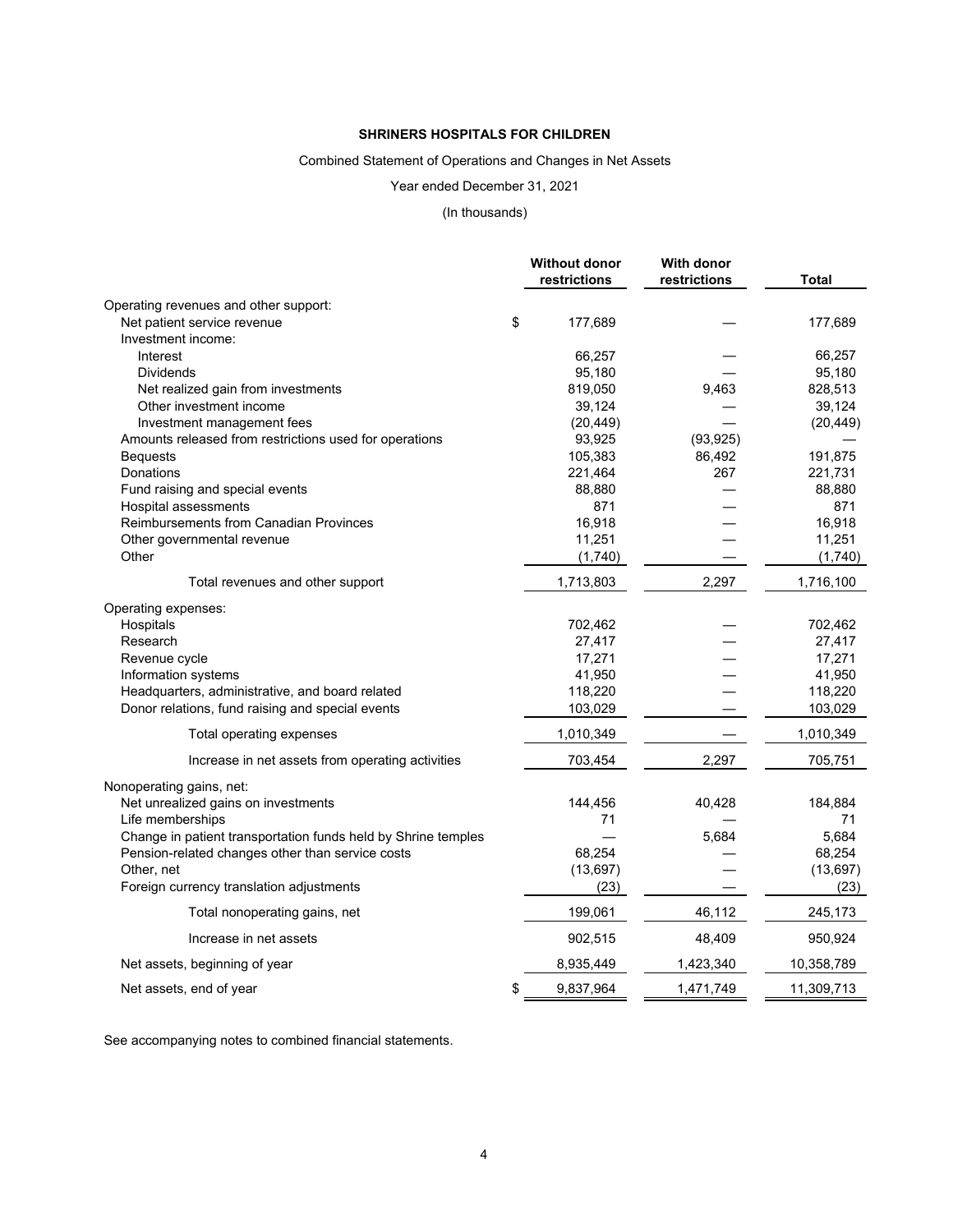## Combined Statement of Operations and Changes in Net Assets

#### Year ended December 31, 2020

#### (In thousands)

|                                                               | <b>Without donor</b> | With donor   |            |
|---------------------------------------------------------------|----------------------|--------------|------------|
|                                                               | restrictions         | restrictions | Total      |
| Operating revenues and other support:                         |                      |              |            |
| Net patient service revenue                                   | \$<br>152,467        |              | 152,467    |
| Investment income:                                            |                      |              |            |
| Interest                                                      | 74,850               |              | 74,850     |
| <b>Dividends</b>                                              | 83,803               |              | 83,803     |
| Net realized gain from investments                            | 113,058              | 2,441        | 115,499    |
| Other investment income                                       | 34,761               |              | 34,761     |
| Investment management fees                                    | (19, 186)            |              | (19, 186)  |
| Amounts released from restrictions used for operations        | 87,175               | (87, 175)    |            |
| <b>Bequests</b>                                               | 115,480              | 79,144       | 194,624    |
| Donations                                                     | 203,453              | 1,453        | 204,906    |
| Fund raising and special events                               | 70,430               |              | 70,430     |
| Hospital assessments                                          | 907                  |              | 907        |
| Reimbursements from Canadian Provinces                        | 18,765               |              | 18,765     |
| Other governmental revenue                                    | 11,254               |              | 11,254     |
| Other                                                         | 2,009                |              | 2,009      |
| Total revenues and other support                              | 949,226              | (4, 137)     | 945,089    |
| Operating expenses:                                           |                      |              |            |
| Hospitals                                                     | 698,681              |              | 698,681    |
| Research                                                      | 27,664               |              | 27,664     |
| Revenue cycle                                                 | 15,613               |              | 15,613     |
| Information systems                                           | 37,531               |              | 37,531     |
| Headquarters, administrative, and board related               | 86,708               |              | 86,708     |
| Donor relations, fund raising and special events              | 86,281               |              | 86,281     |
| Total operating expenses                                      | 952,478              |              | 952,478    |
| Decrease in net assets from operating activities              | (3,252)              | (4, 137)     | (7, 389)   |
| Nonoperating gains, net:                                      |                      |              |            |
| Net unrealized gains on investments                           | 692,616              | 45,718       | 738,334    |
| Life memberships                                              | 72                   |              | 72         |
| Change in patient transportation funds held by Shrine temples |                      | 5,919        | 5,919      |
| Pension-related changes other than service costs              | 17,262               |              | 17,262     |
| Other, net                                                    | (11, 489)            |              | (11, 489)  |
| Foreign currency translation adjustments                      | 295                  |              | 295        |
| Total nonoperating gains, net                                 | 698,756              | 51,637       | 750,393    |
| Increase in net assets                                        | 695,504              | 47,500       | 743,004    |
| Net assets, beginning of year                                 | 8,239,945            | 1,375,840    | 9,615,785  |
| Net assets, end of year                                       | \$<br>8,935,449      | 1,423,340    | 10,358,789 |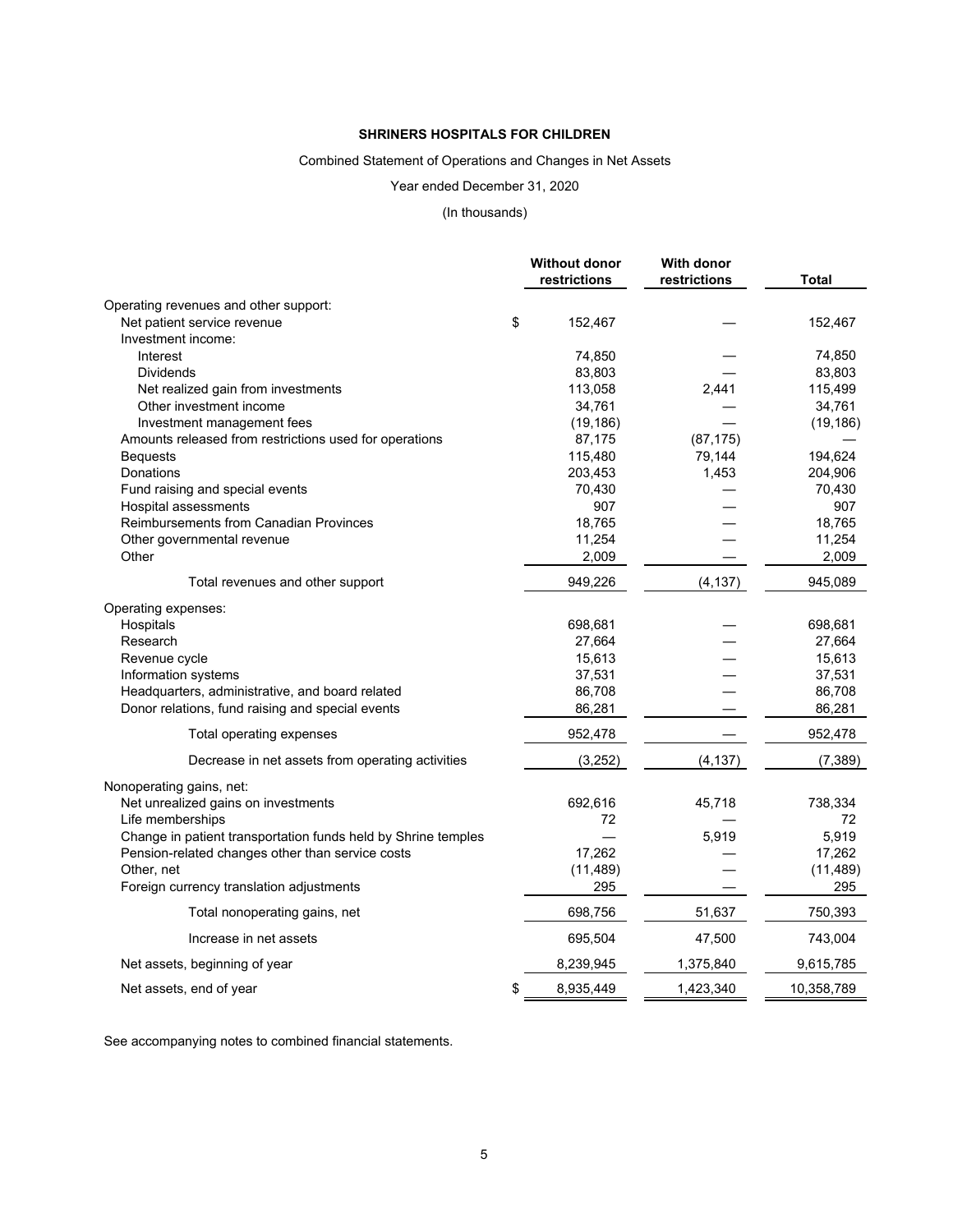Combined Statements of Cash Flows

Years ended December 31, 2021 and 2020

(In thousands)

|                                                                             | 2021          | 2020        |
|-----------------------------------------------------------------------------|---------------|-------------|
| Cash flows from operating activities:                                       |               |             |
| Increase in net assets                                                      | \$<br>950,924 | 743,004     |
| Adjustments to reconcile increase (decrease) in net assets to net cash      |               |             |
| used in operating activities:                                               |               |             |
| Depreciation                                                                | 82,068        | 61,945      |
| Loss on disposal of property and equipment                                  | 9,000         | 4,218       |
| Realized and unrealized gains on investments                                | (1,013,396)   | (853, 833)  |
| Gifts, bequests, and life memberships designated by the board or restricted |               |             |
| by donor for long-term investment                                           | (191, 946)    | (194, 696)  |
| Change in value of patient transportation funds held by Shrine temples      | (5,684)       | (5,919)     |
| Pension related changes other than service costs                            | 68,254        | 17,262      |
| Changes in beneficial interest in trusts                                    | (44, 631)     | (43, 510)   |
| Changes in estates in process                                               | 18,859        | (916)       |
| Changes in operating assets and liabilities:                                |               |             |
| Patient accounts receivable                                                 | (441)         | 1,104       |
| Net receivables                                                             | (4, 574)      | (358)       |
| Accrued interest and dividends                                              | (5, 177)      | 1,532       |
| Inventories and deferred charges                                            | (3, 552)      | 1,700       |
| Accounts payable and accrued expenses                                       | 3,647         | (12,063)    |
| Pension and postretirement benefits                                         | (148, 554)    | (46, 186)   |
| Net cash used in operating activities                                       | (285, 203)    | (326, 716)  |
| Cash flows from investing activities:                                       |               |             |
| Purchases of property and equipment                                         | (16, 220)     | (42, 904)   |
| Proceeds from sale of investments                                           | 3,758,510     | 2,605,925   |
| Purchases of investments                                                    | (3,621,587)   | (2,454,563) |
| Net cash provided by investing activities                                   | 120,703       | 108,458     |
| Cash flows from financing activities:                                       |               |             |
| Gifts and bequests                                                          | 191,875       | 194,624     |
| Life memberships                                                            | 71            | 72          |
| Borrowings from line of credit                                              |               | 100,000     |
| Payments on the line of credit                                              |               | (100,000)   |
| Change in other liabilities                                                 | 3,047         | (123)       |
| Net cash provided by financing activities                                   | 194,993       | 194,573     |
| Net increase (decrease) in cash and cash equivalents                        | 30,493        | (23, 685)   |
| Cash and cash equivalents at beginning of year                              | 17,295        | 40,980      |
|                                                                             |               |             |
| Cash and cash equivalents at end of year                                    | \$<br>47,788  | 17,295      |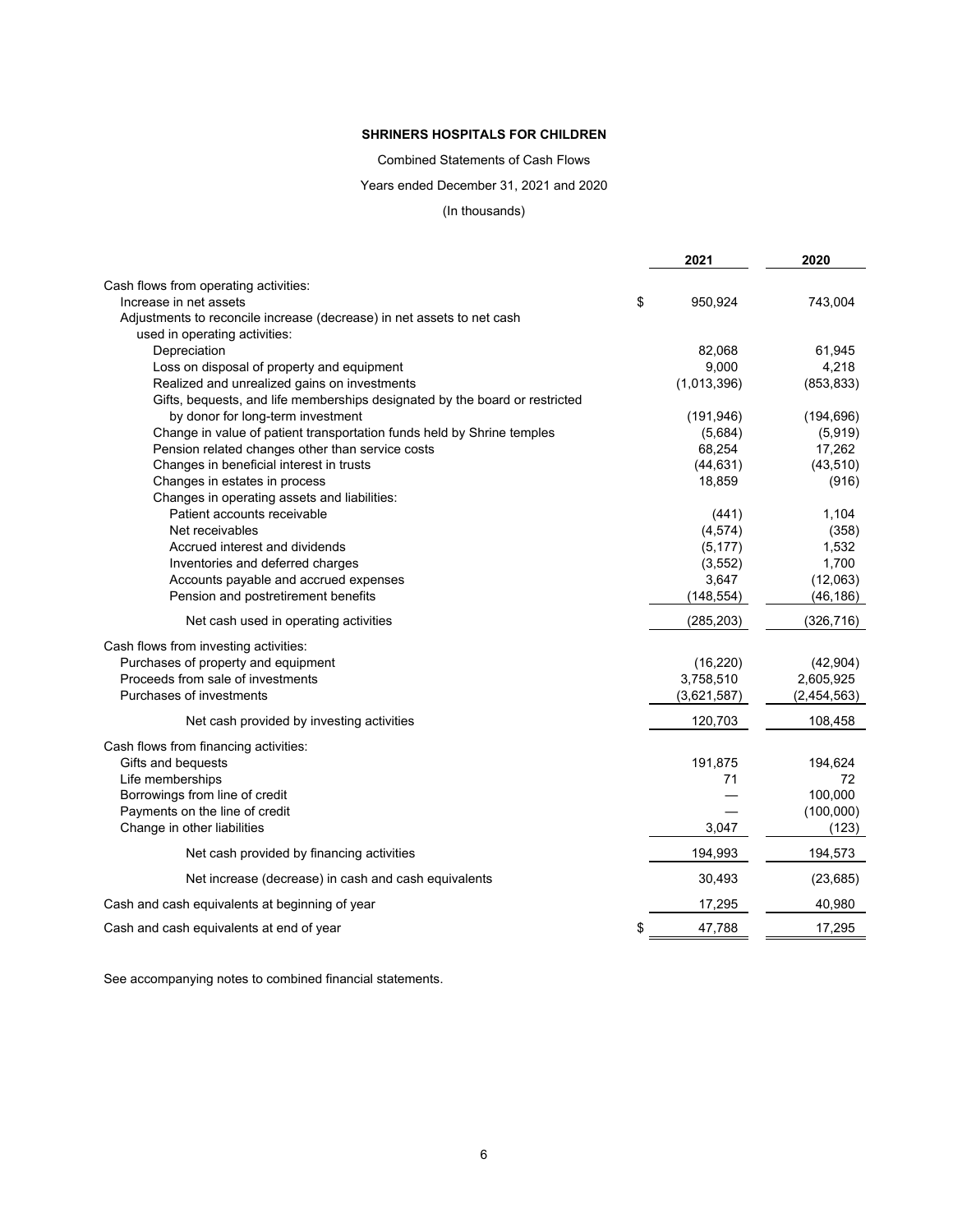Notes to Combined Financial Statements December 31, 2021 and 2020 (In thousands)

## **(1) Summary of Significant Accounting Policies**

## *(a) Combined Organizations*

Shriners Hospitals for Children (herein SHC) provides quality, specialized medical care, in the areas of orthopedics, severe burns, and spinal cord injuries, through a network of 22 facilities located throughout the United States, Canada, and Mexico. Medical care is provided regardless of the patient or family's ability to pay. SHC also funds intensive programs in pediatric orthopedic and burns research. SHC relies principally on gifts and investment earnings to support their operations and research programs.

The combined financial statements of SHC include the following organizations:

- Shriners Hospitals for Children, a Colorado Corporation
- Shriners Hospitals for Children, a Canadian Corporation
- Shriners Hospitals for Children (Quebec) Inc.
- The Shriners' Hospital for Children, a Massachusetts Corporation
- Shriners Hospitals for Children, a Mexican Association
- Shriners Hospitals for Children Ambulatory Clinic, a Mexican Association
- Shriners Hospitals for Children Pediatric Orthotic and Prosthetic LLCs (POPS)

Shriners Hospitals for Children, a Colorado Corporation and The Shriners' Hospital for Children, a Massachusetts Corporation, have been recognized as exempt from U.S. federal income tax on related income under Section 501(a) of the Internal Revenue Code as an organization described in Section 501(c)(3) of the Internal Revenue Code. The Canadian and Quebec Corporations and the Mexican and Tijuana Associations are also exempt from income tax on related income in accordance with the laws of their respective countries. Shriners Hospitals for Children POPS are wholly owned by SHC Colorado Corporation as limited liability companies that provide orthotic and prosthetic services and related functions.

#### *(b) Use of Estimates*

The preparation of the combined financial statements in accordance with generally accepted accounting principles requires management of SHC to make a number of estimates and assumptions that affect the reported amounts in the combined financial statements and accompanying notes to the combined financial statements. Actual results could differ from those estimates.

Significant estimates have been made by management with regard to patient accounts receivable, estates in process, and beneficial interest in trusts. These estimates are subject to significant fluctuation due to changes in payment trends and changes that occur in the valuation of assets associated with these estates and trusts and the timing of information received from trustees and executors of these estates and trusts. Actual results could differ materially from these estimates, making it reasonably possible that a material change in these estimates could occur in the near term.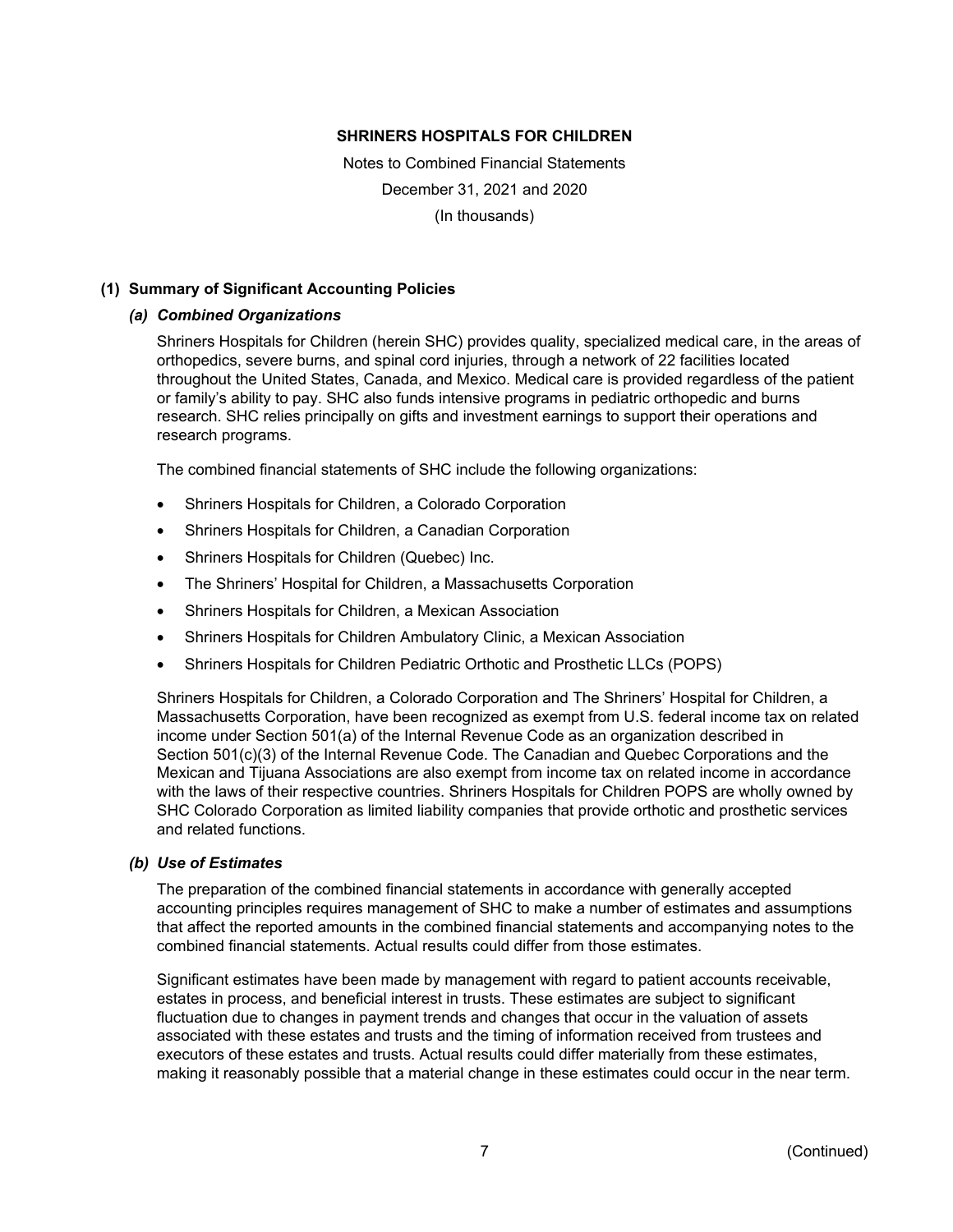Notes to Combined Financial Statements December 31, 2021 and 2020 (In thousands)

#### *(c) Basis of Presentation*

The combined financial statements are presented on the accrual basis of accounting. Contributions received and unconditional promises to give are measured at their fair values and are reported as increases in net assets. SHC reports gifts of cash and other assets as restricted support if they are received with donor stipulations that limit the use of the donated assets, or if they are designated as support for future periods. When a donor restriction expires, that is, when a stipulated time restriction ends or purpose restriction is accomplished, donor restricted net assets are reclassified to net assets without donor restrictions and reported in the combined statements of operations and changes in net assets as amounts released from restrictions used for operations. Donor-restricted contributions whose restrictions are met in the same reporting period are reported as net assets without donor restrictions.

- Net assets without donor restrictions consist of investments and otherwise unrestricted amounts that are available for use in carrying out the activities of SHC. The majority of net assets without donor restrictions as of December 31, 2021 and 2020 represent board-designated endowment.
- Net assets with donor restrictions represent those amounts, which are not available until future periods or are donor restricted for specific purposes. SHC reports estates in process, charitable lead trusts, charitable remainder trusts, and patient transportation funds as increases in net assets with restrictions as these assets are not available for expenditure until future periods. SHC also reports gifts and bequests from donors who place restrictions on the use of the funds, which mandate that the original principal be invested in perpetuity as net assets with donor restrictions. This includes perpetual lead trusts.

Net assets with donor restrictions consists of the following as of December 31, 2021 and 2020:

|                                                | 2021            | 2020      |
|------------------------------------------------|-----------------|-----------|
| Subject to expenditure for a specific purpose: |                 |           |
| Hospitals                                      | \$<br>1,285,763 | 1,242,063 |
| Research                                       | 6,809           | 7,784     |
| <b>Patient Transportation Fund</b>             | 82,080          | 76,396    |
|                                                | 1,374,652       | 1,326,243 |
| Subject to the passage of time                 | 97,097          | 97,097    |
| Total net assets with donor restrictions       | \$<br>1,471,749 | 1,423,340 |

## *(d) Operating Measure*

Changes in net assets from operating activities represent the revenues, gains, and other support designated to operate SHC, less expenses and other costs associated with SHC operating and research activities and costs to generate operating revenues.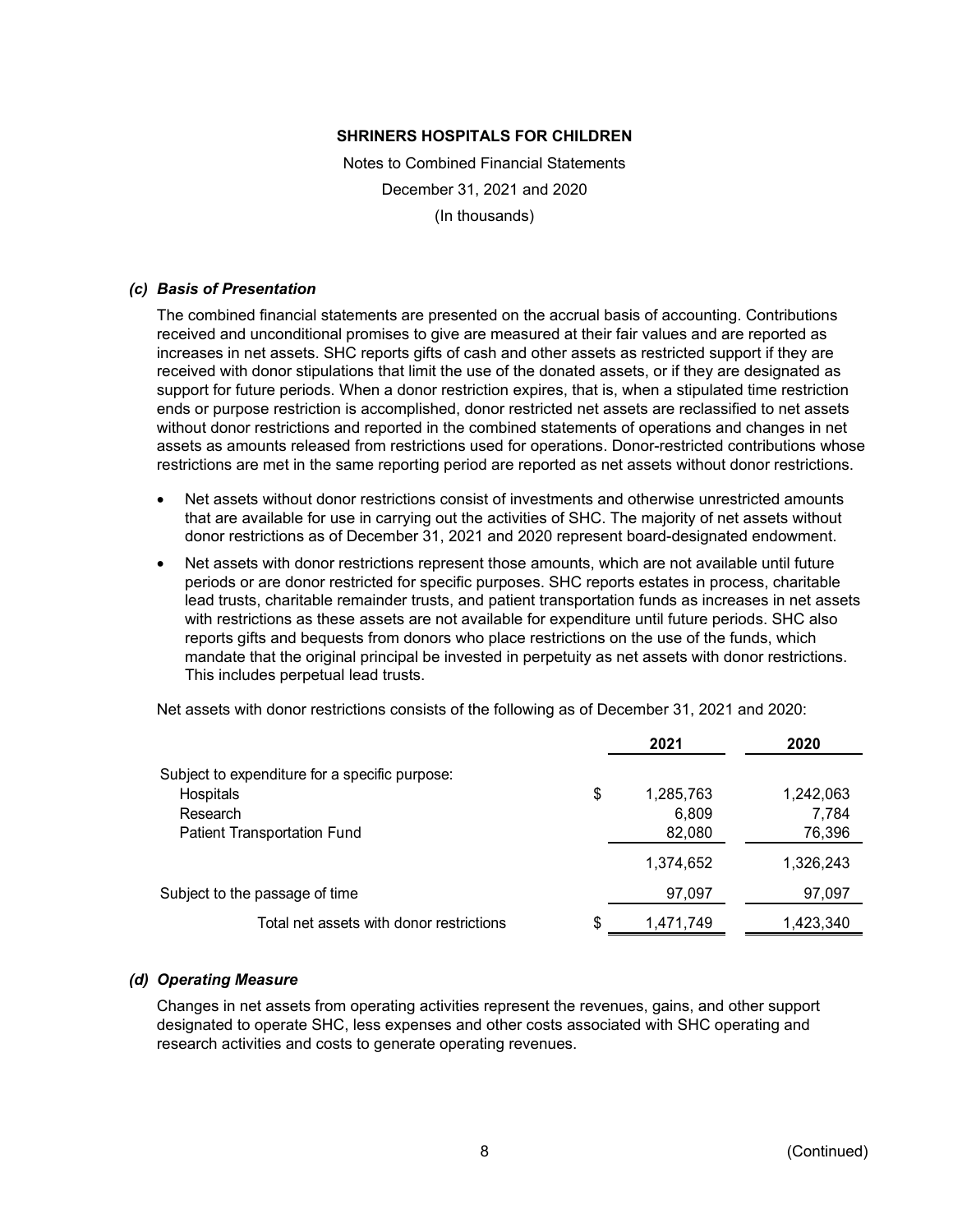Notes to Combined Financial Statements December 31, 2021 and 2020 (In thousands)

## *(e) Liquidity*

Assets are presented in the accompanying combined statements of financial position according to their nearness of conversion to cash, and liabilities according to the nearness of their maturity and resulting use of cash.

## *(f) Cash and Cash Equivalents*

SHC considers all highly liquid investments made from operating cash accounts and with a maturity of three months or less when purchased to be cash equivalents.

## *(g) Securities Loaned*

Financial Accounting Standards Board (FASB) Accounting Standards Codification (ASC) Topic 860, *Transfers and Servicing*, requires SHC to recognize cash received as collateral for assets transferred to brokers in security lending transactions along with the obligation to return the cash. SHC generally receives collateral in the form of cash in an amount in excess of the fair value of securities loaned. SHC monitors the fair value of securities loaned on a monthly basis with additional collateral obtained as necessary. At December 31, 2021 and 2020, SHC held \$859,006 and \$727,723, respectively, of cash and marketable securities as collateral deposits. The collateral is included as both an asset and a liability in SHC's combined statements of financial position. The securities on loan had a fair value of \$829,548 and \$702,401 at December 31, 2021 and 2020, respectively, and are included in marketable securities in the accompanying combined statements of financial position.

#### *(h) Inventories*

Inventories of supplies are stated at the lower of cost (first-in, first-out method) or market.

#### *(i) Investments*

The following investments comprise SHC's endowment: marketable securities, charitable gift annuities, beneficial interest in trusts, real estate and mineral interests and miscellaneous investments. It is SHC's Board of Directors (the Board) policy to maintain an investment portfolio to support the operating and research activities of SHC.

Marketable securities are measured at fair value based on quoted market prices at the reporting date for these or similar investments. Investments in real estate and mineral interests, and miscellaneous investments are reported at fair value at the date of contribution and subsequently measured at fair value based on various sources of information depending on the asset type. Investment income (including realized and unrealized gains and losses on investments, interest, and dividends) is included in the combined statements of operations and changes in net assets as increases or decreases in net assets without donor restrictions unless the income is restricted by donor or law.

SHC has a beneficial interest in a variety of trust agreements. Many of these trusts are charitable lead trusts where SHC receives distributions from the trust, which in most cases are administered by a third party. Perpetual lead trusts are recorded at the fair value of their underlying assets. All other charitable lead trusts are recorded at the present value of the estimated future distributions expected to be received by SHC, and are classified as net assets with donor restrictions, of both time and purpose.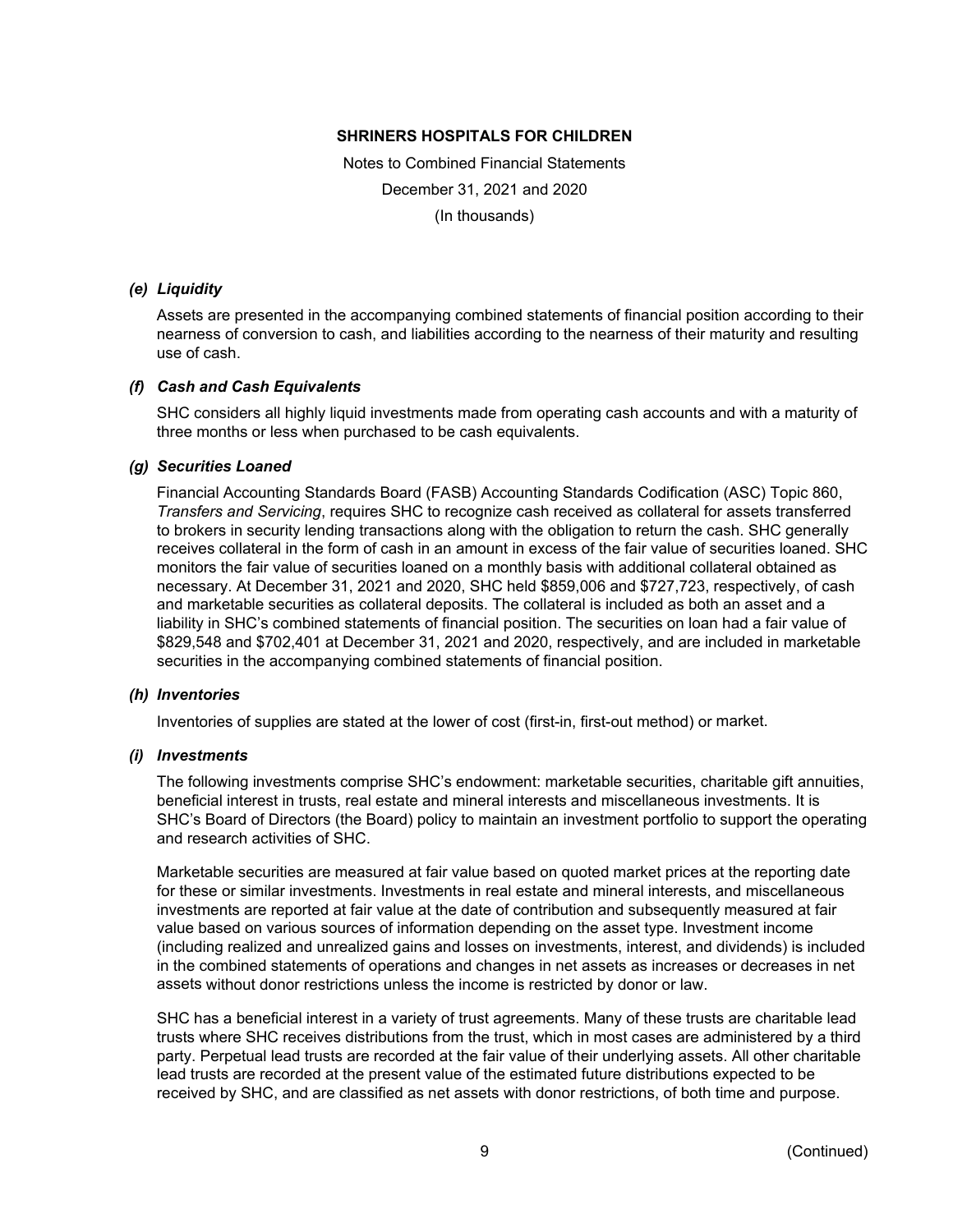Notes to Combined Financial Statements December 31, 2021 and 2020 (In thousands)

Charitable remainder trusts and pooled income funds represent trust agreements where SHC maintains custody of the related assets and makes specified distributions to a designated beneficiary or beneficiaries over the term of the trust. Assets under both types of trusts are recorded at fair value. Annuity liabilities associated with charitable remainder trusts are determined based on the present value of the estimated future payments to be paid to the designated beneficiaries, based upon actuarial estimate. Deferred income is recognized on gifts to pooled income funds representing the discounted value of the assets for the estimated time period until the donor's death. The difference between the recorded assets and the annuity liabilities or deferred income associated with pooled income funds is classified as net assets with donor restrictions.

Subsequent adjustments to the carrying value of the respective assets and related liabilities or deferred income are recognized in the combined statements of operations and changes in net assets and are included in unrealized gains and losses in their respective net asset classification.

Included in other liabilities in the accompanying combined statements of financial position are annuity liabilities of \$22,626 and deferred income of \$18,428 at December 31, 2021. Included in other liabilities in the accompanying combined statements of financial position are annuity liabilities of \$21,317 and deferred income of \$16,596 at December 31, 2020.

## *(j) Estates in Process*

SHC recognizes a receivable and revenue for its interest in estates in process based on the inventories of estate assets and conditions contained in the respective wills. Amounts expected to be received in future years are discounted to provide estimates in current year dollars. SHC records estates in process (when the court declares the related will valid) as either net assets with donor restrictions, as these assets will not be available for expenditures until future periods (typically one to five years), or these assets are restricted in perpetuity. As funds from an estate (other than restricted in perpetuity) are collected, net assets are released from net assets with donor restrictions, and reported in the combined statements of operations and changes in net assets as amounts released from restrictions used for operations.

## *(k) Land, Buildings, and Equipment*

Land, land improvements, buildings, and equipment are stated at cost, if purchased, or at estimated fair value at date of receipt if acquired by gift. Depreciation is calculated using the straight-line method over the estimated useful lives of the assets.

#### *(l) Impairment or Disposal of Long-Lived Assets*

SHC accounts for long-lived assets in accordance with the provisions of FASB ASC Section 360-10-35, *Property, Plant, and Equipment – Subsequent Measurement*, which requires that long-lived assets be reviewed for impairment whenever events or changes in circumstances indicate that the carrying amount of an asset may not be recoverable. Assets to be disposed of are reported at the lower of the carrying amount or fair value less costs to sell.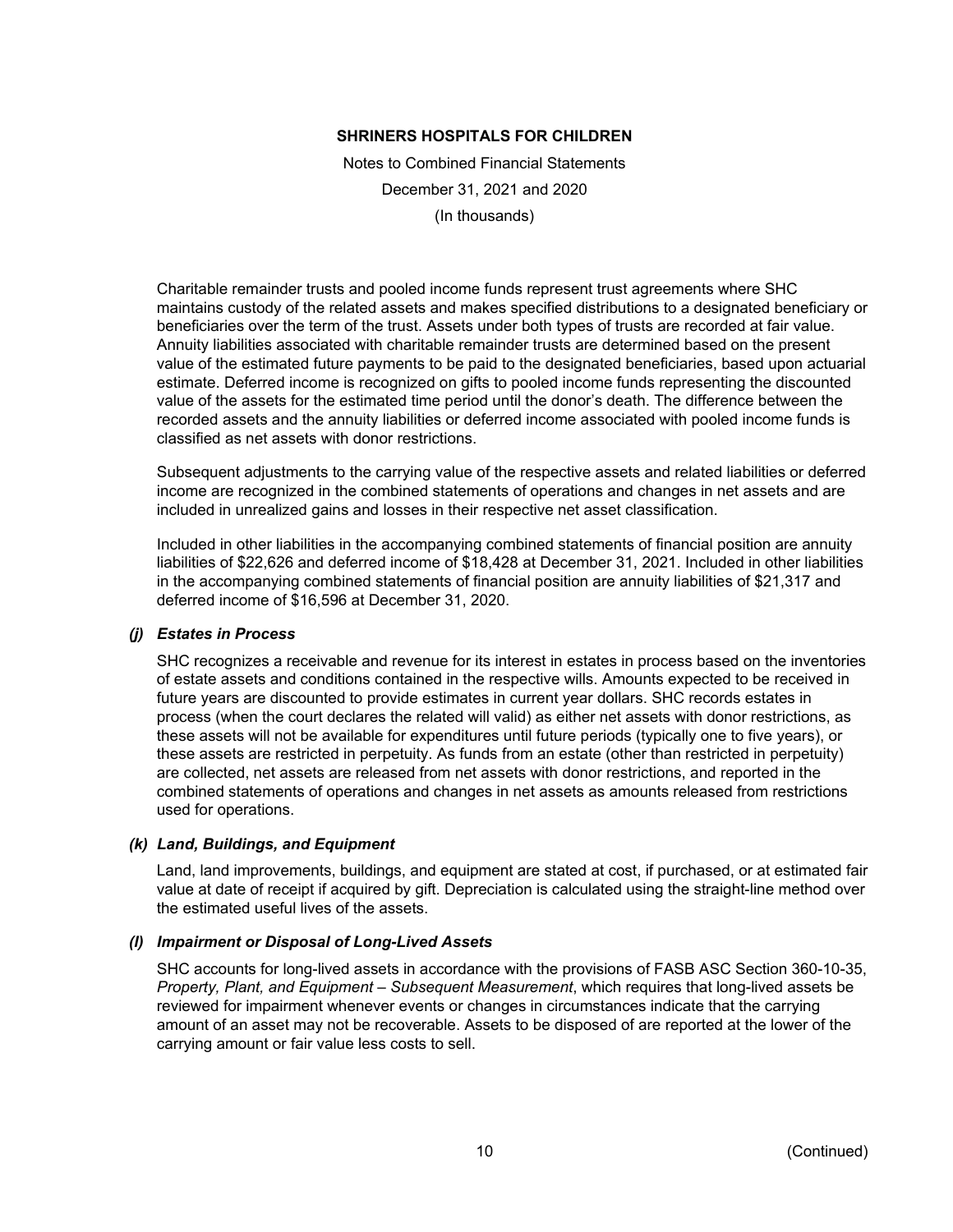Notes to Combined Financial Statements December 31, 2021 and 2020 (In thousands)

SHC reviews whether events and circumstances have occurred to indicate if the remaining estimated useful life of long-lived assets may warrant revision or that the remaining balance of an asset may not be recoverable. If such an event occurs, an assessment of possible impairment is based on whether the carrying amount of the asset exceeds the expected total undiscounted cash flows expected to result from the use of the assets and their eventual disposition. No impairments were recorded in 2021 and 2020.

## *(m) Foreign Currency Translation*

Revenues and expenses of the Canadian and Quebec corporations and the Mexican Association are translated using average exchange rates during the year, while monetary assets and liabilities are translated into U.S. dollars using current exchange rates at the end of the year.

Nonmonetary asset (land, buildings, and equipment) and liability items and related revenues, expenses, gains, and losses are remeasured using historical exchange rates. Resulting translation adjustments are accumulated in the combined statements of financial position caption "Cumulative foreign currency translation adjustment," as a component of net assets.

## *(n) Contributed Services*

No amounts have been reflected in the combined financial statements for contributed services. SHC's programs pay for most services requiring specific expertise. However, many individuals (Shriners and non-Shriners) volunteer their time at SHC and perform a variety of tasks that assist SHC with specific programs and various committee assignments.

#### *(o) Net Patient Service Revenue*

SHC's revenues are derived from contracts with patients in which the performance obligation is to provide health care services to the patients and are reported at the amount expected to be received in exchange for providing patient care. These amounts are due from patients, third-party payors (including managed care payors and government programs) and others, and they include variable consideration for retroactive adjustments due to settlement of audits, reviews and investigations. Generally, SHC bills patients and third-party payors several days after services are performed or shortly after discharge. SHC identified performance obligations based on the nature of services provided and recognizes the revenue as the performance obligations are satisfied. Inpatient acute care services satisfied over time, generally from admission to time of discharge, are recognized based on actual charges incurred in relation to the total expected (or actual) charges, which depicts the transfer of health care services over the duration of the performance obligation. Revenue for performance obligations satisfied at a point in time, which is generally relating to patients receiving outpatient services, is recognized when services are provided and SHC does not believe the patient requires additional services.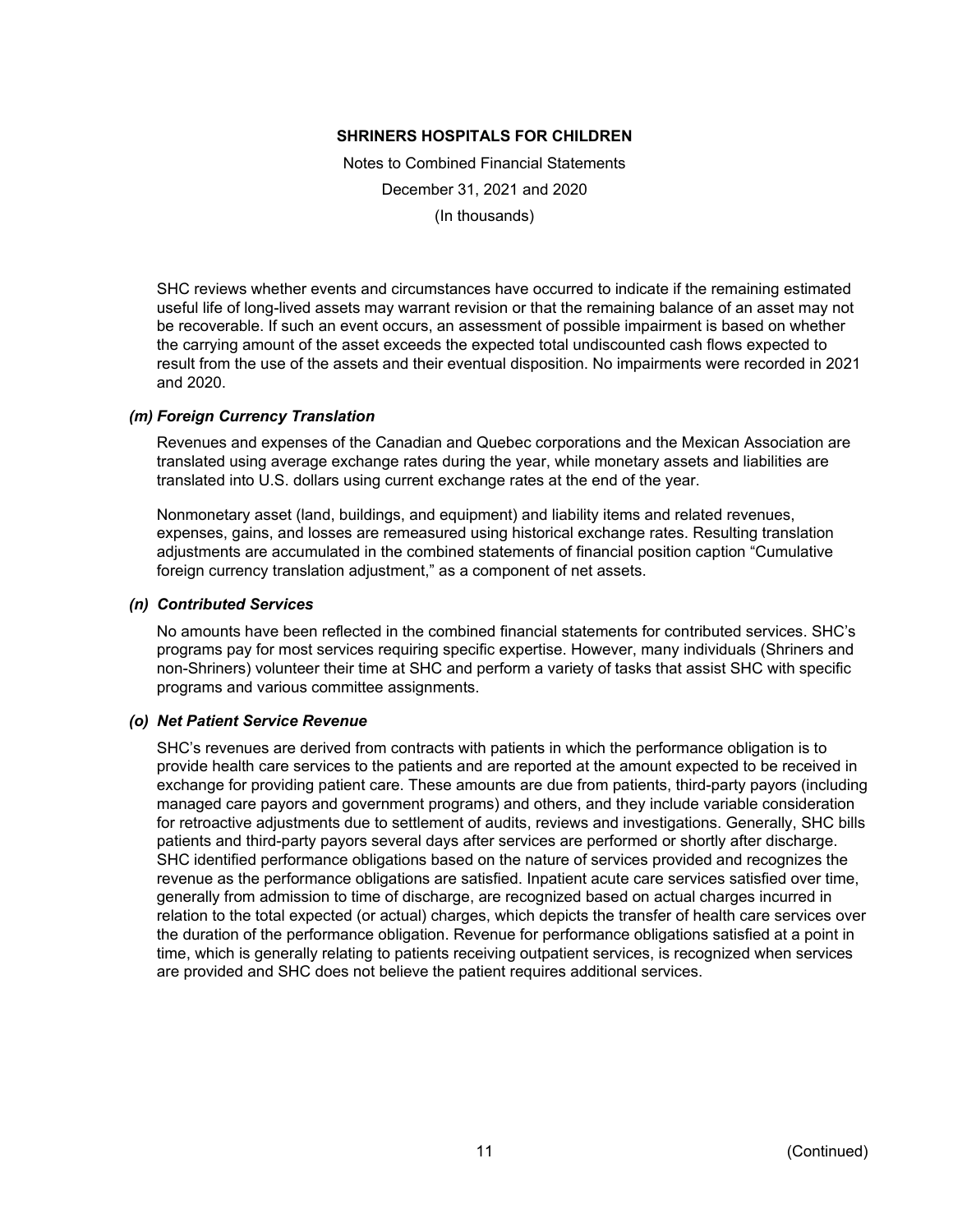Notes to Combined Financial Statements December 31, 2021 and 2020 (In thousands)

The transaction price is determined based on gross charges for services provided, reduced by contractual adjustments to third-party payors, discounts provided to uninsured patients, and implicit price concessions. The payment arrangements with third-party payors for the services SHC provides typically specify payments to SHC at amounts different from the established rates. Payment arrangements include prospectively determined rates per discharged, reimbursed costs, discounted charges, and per diem payments. Generally, patients covered by third-party payors are responsible for related deductibles and coinsurance, which is referred to as the patient portion.

SHC determines the estimates of contractual adjustments and discounts based on contractual agreements, SHC's Patient Discount Policy, as well as historical experience and other collection indicators. Consistent with SHC's mission, care is provided to patients regardless of their ability to pay. Therefore, SHC has determined it has provided implicit price concessions to uninsured patients and patients with other uninsured balances (for example, copays and deductibles). The implicit price concessions included in estimating the transaction price represent the difference between the amounts billed to the patients and the amounts SHC expects to collect based on its collection history with those patients and current market conditions. SHC estimates contractual adjustments, discounts and implicit price concessions utilizing a portfolio approach as a practical expedient to account for patient contracts with similar characteristics as a collective group rather than individually. The financial statements effects of using this practical expedient are not materially different from an individual contract approach.

Laws and regulations governing the Medicaid and Medicare programs are extremely complex and subject to interpretation. As a result, there is at least a reasonable possibility that recorded estimates associated with these programs will change by a material amount in the near term. As a result, provisions for third-party payor settlements and adjustments are estimated in the period the related services are provided and adjusted in future periods as additional information becomes available and as final settlements are determined or as years are no longer subject to audits, reviews and investigations.

Revenue from the Medicaid program accounted for approximately 49% and 48% for the years ended December 31, 2021 and 2020, respectively. Revenue from the Medicare program accounted for less than one percent of SHC's net patient service revenue. Patient service revenue (net of contractual adjustments and implicit price concessions) recognized for the years ended December 31, 2021 and 2020 from the major payor sources is as follows:

|                   |    | 2021    | 2020    |
|-------------------|----|---------|---------|
| Medicaid          | S  | 89.611  | 72.911  |
| Commercial payers |    | 88.078  | 79,556  |
| Total all payors  | \$ | 177.689 | 152,467 |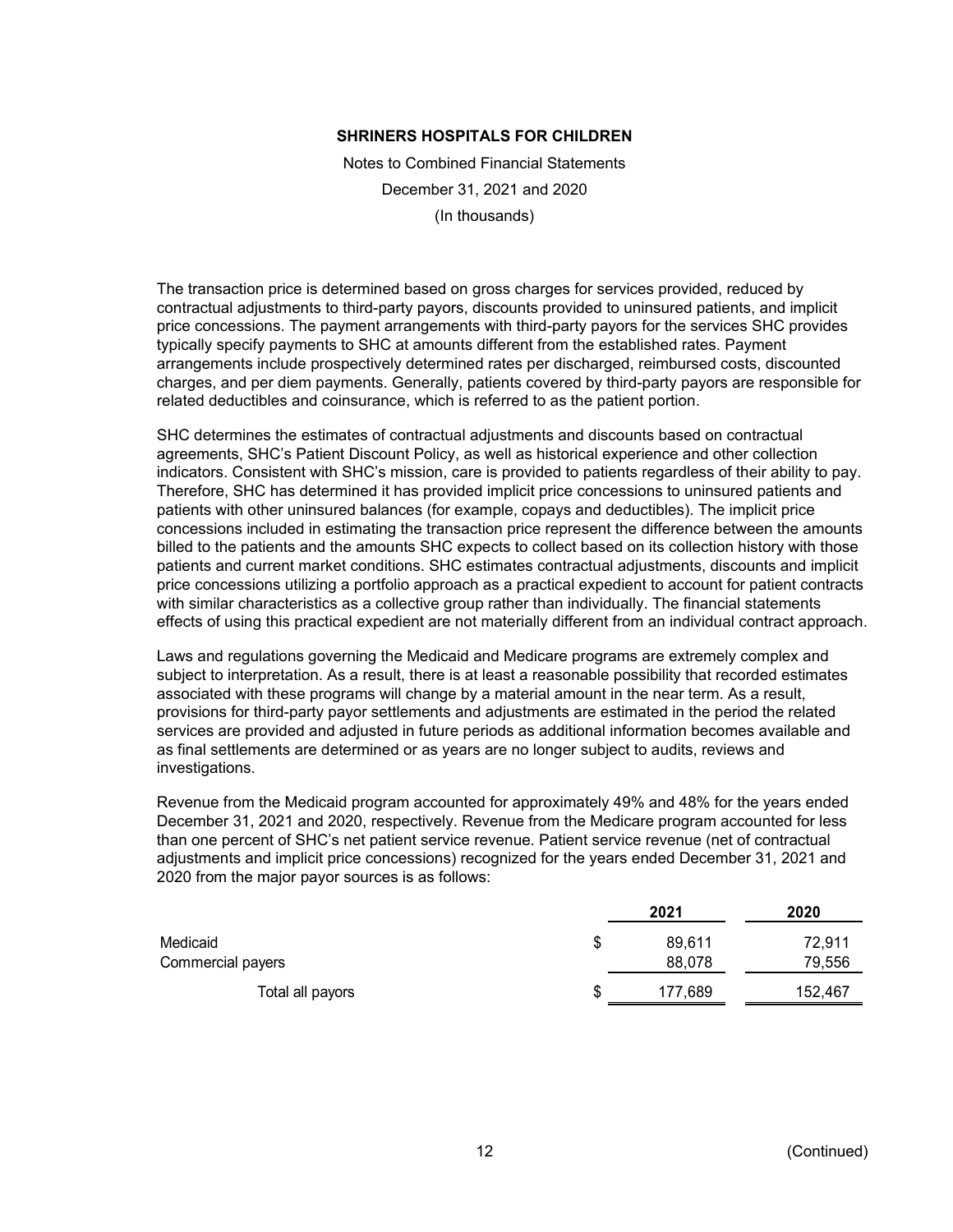Notes to Combined Financial Statements December 31, 2021 and 2020 (In thousands)

Net patient accounts receivable included approximately \$17,489 or 63% and \$11,480 or 42% from the Medicaid programs as of December 31, 2021 and 2020, respectively. Net patient accounts receivable also included less than one percent from Medicare programs. The credit risk for other concentrations of receivables is limited due to the large number of insurance companies and other payors that provide payments for services.

#### *(p) Charity Care*

SHC, through its overall charitable policies, provides funding for cash requirements of the hospitals not met through normal operations. In addition, SHC provides care to patients who meet certain criteria under the charity care policies established by SHC without charge to its patients or families. Partial payments to which SHC is entitled from patients, third-party payors, Medicaid and others that meet SHC's charity care criteria are reported as net patient service revenue.

SHC provides necessary medical care regardless of the patient's ability to pay for services under its charity care policy. In addition, regulatory changes that may have the potential to alter charity classifications are monitored and incorporated into the policy, as necessary. SHC maintains records to identify and monitor the level of charity care. These records include the amount of charges foregone for services and supplies furnished under its charity care policy. The following measures the level of charity care and other community benefits, as defined, at estimated costs for the years ended December 31, 2021 and 2020:

|                                                       |   | 2021                  | 2020                  |
|-------------------------------------------------------|---|-----------------------|-----------------------|
| Traditional charity care<br>Direct offsetting revenue | S | 702.462<br>(205, 875) | 698.681<br>(182, 486) |
| Net traditional charity care                          | S | 496,587               | 516,195               |

#### *(q) Disproportionate Share Distributions*

In some states in which SHC's hospitals operate the state program for healthcare administration distributes low-income pool and disproportionate share payments to SHC based on its indigent care service level. SHC's policy is to recognize these distributions as revenue when the amounts are due and collection is reasonably assured. The receipt of any additional distributions is contingent upon the continued support provided by the respective state's legislature. SHC recognized \$11,251 and \$10,880 of disproportionate share distributions in other governmental revenue within the accompanying combined statements of operations and changes in net assets for the years ended December 31, 2021 and 2020, respectively.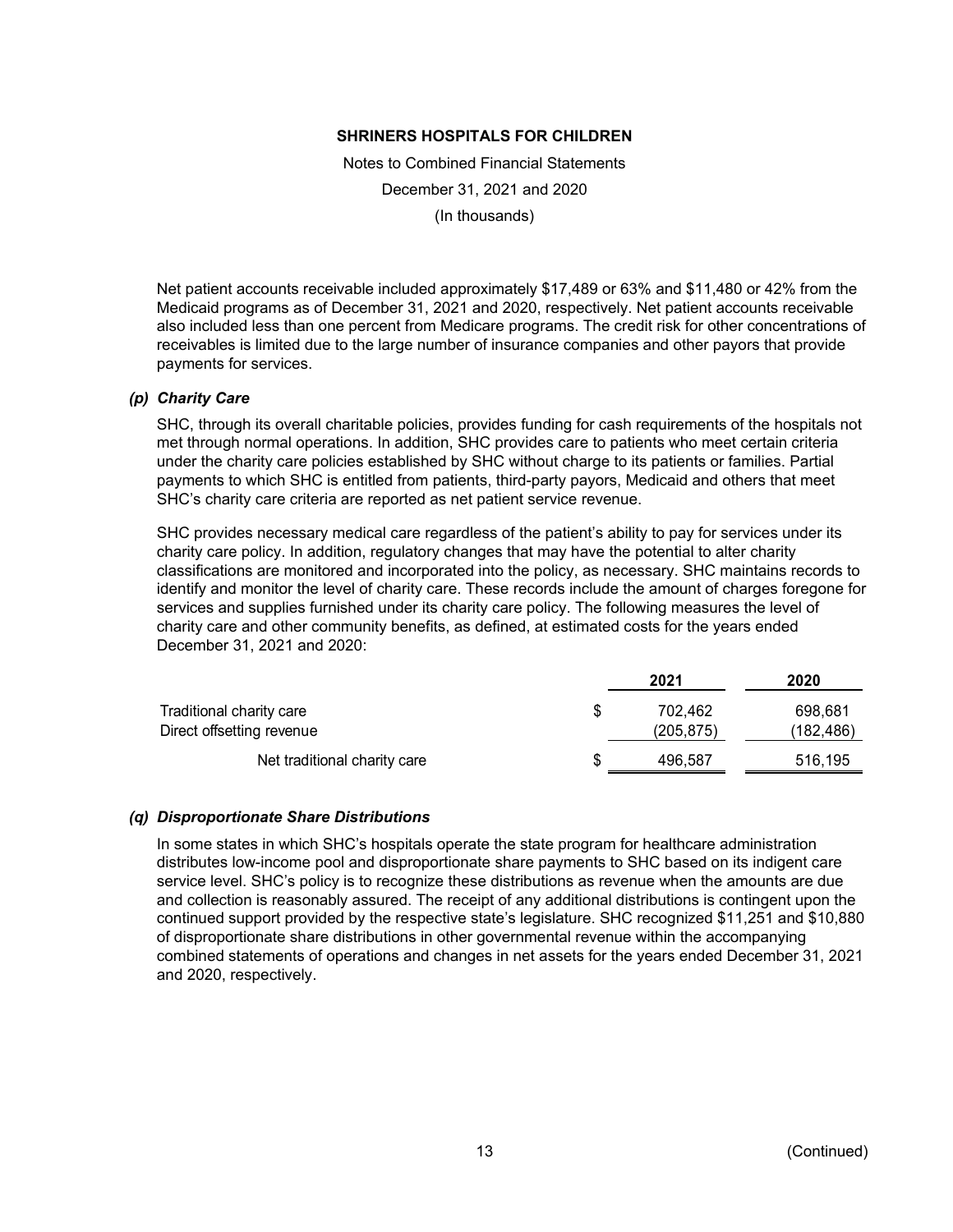Notes to Combined Financial Statements December 31, 2021 and 2020 (In thousands)

## *(r) Adoption of New Accounting Standards*

In August 2018, the FASB issued Accounting Standards Update (ASU) 2018-14, *Compensation – Retirement Benefits – Defined Benefit Plans – General (Subtopic 715-20): Disclosure Framework – Changes to the Disclosure Requirements for Defined Benefit Plans*, which modifies the disclosure requirements for employers that sponsor defined benefit pension or other postretirement plans. Disclosure requirements removed as a result of Subtopic 715-20 include: the amounts in accumulated other comprehensive income expected to be recognized as components of net periodic benefit cost over the next fiscal year; the amount and timing of plan assets expected to be returned to the employer; and for nonpublic entities, the reconciliation of the opening balances to the closing balances of plan assets measured on a recurring basis in Level 3 of the fair value hierarchy. However, nonpublic entities will be required to disclose separately the amounts of transfers into and out of Level 3 of the fair value hierarchy and purchases of Level 3 plan assets.

ASU 2018-14 was effective for SHC for its annual period ending December 31, 2021, The adoption of ASU 2018-14 did not have a material effect on its combined financial statements.

## **(2) Novel Coronavirus (COVID-19)**

The current COVID-19 pandemic has had numerous and varied medical, economic, and social impacts, any and all of which have and may again adversely affect SHC's business and financial results. In many states where SHC has locations, executive orders were issued prohibiting certain medically unnecessary, non-urgent or non-emergent procedures and surgeries as a result of the COVID-19 pandemic. These restrictions have all been lifted, however, there is a possibility that additional restrictions on elective procedures may be reintroduced to the extent that COVID-19 patients threaten system capacity. Disruptions could also include temporary closures of SHC's facilities or the facilities of suppliers and their contract manufacturers. The effects of COVID-19 could further and severely affect SHC's ability to conduct normal business operations and, as a result, the future operating results of SHC could have a material adverse effect.

In March 2020, the Coronavirus Aid, Relief and Economic Security Act (CARES Act) was signed into law providing, among other provisions, financial relief to hospitals and healthcare providers during the COVID-19 pandemic. The CARES Act Provider Relief Fund provides funding from the U.S. Department of Health and Human Services (HHS) to support healthcare-related expenses or lost revenue attributable to the COVID-19 pandemic.

As of December 31, 2021, SHC received approximately \$4,196 in Provider Relief Funding related to the CARES Act. The funds received under the CARES Act Provider Relief fund represent payments that do not need to be repaid as long as SHC complies with certain terms and conditions imposed by HHS, including reporting and compliance requirements. Such payments are accounted for as grants and are recognized as revenue once there is reasonable assurance that the applicable terms and conditions required to retain the funds will be met. As of December 31, 2021, SHC recognized total receipts as revenue within donations on the combined statements of operations and changes in net assets as all terms and conditions have been met.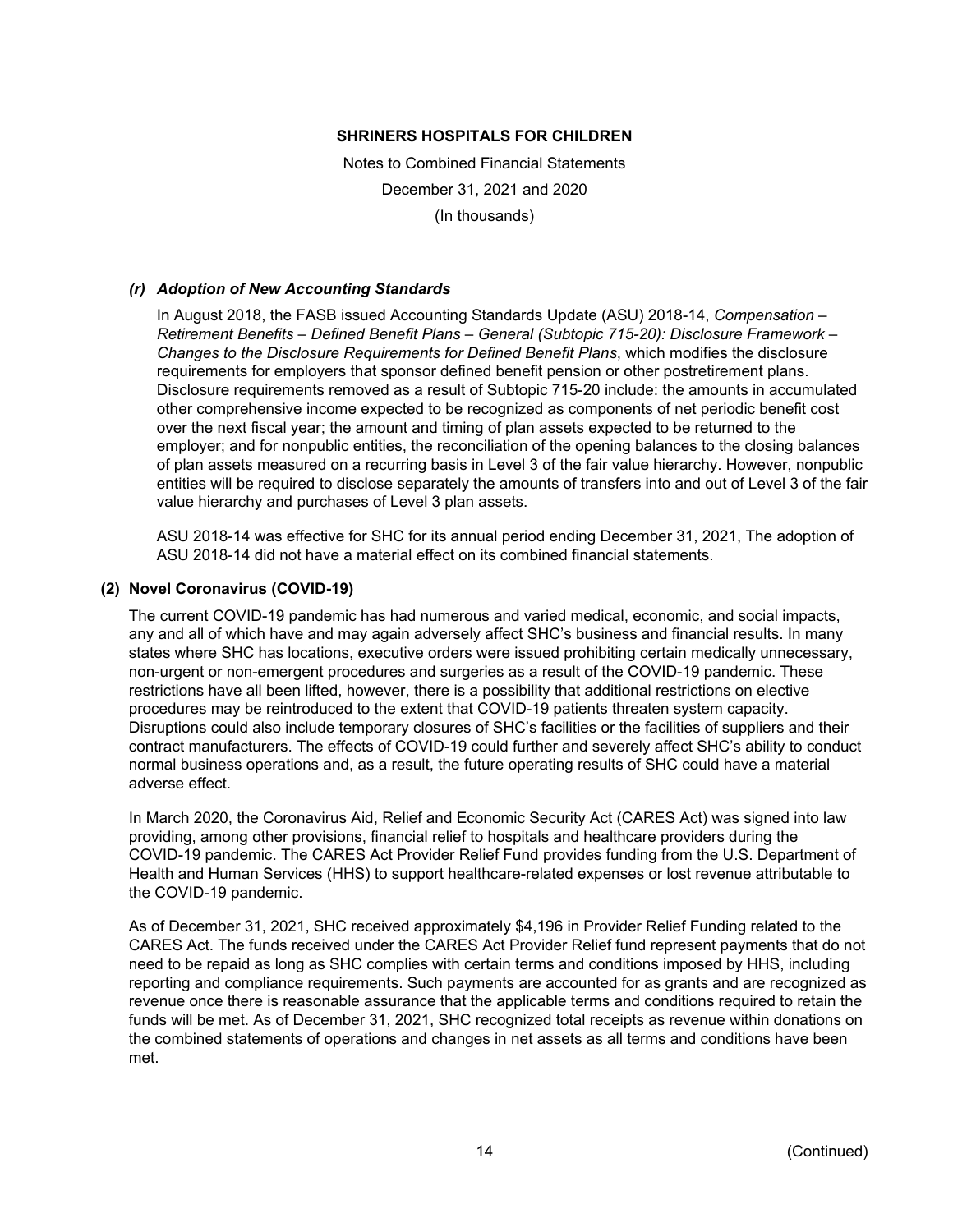Notes to Combined Financial Statements December 31, 2021 and 2020 (In thousands)

The CARES Act also permits employers to defer the payment of the employer's portion of social security taxes incurred between March 27, 2020 and December 31, 2020, with half of the deferred payments required to be paid by December 31, 2021 and the other half to be paid by December 31, 2022. As of December 31, 2021, SHC has approximately \$13.5 million in deferred payroll tax payments recorded in accounts payable and accrued expenses on the combined statement of financial position.

#### **(3) Investments**

Marketable securities at December 31, 2021 consist of:

|                             | Cost            | <b>Fair value</b> |
|-----------------------------|-----------------|-------------------|
| Short-term investments      | \$<br>145.690   | 145,690           |
| Common and preferred stocks | 3,324,766       | 5,034,979         |
| U.S. government securities  | 1,211,452       | 1,304,200         |
| Corporate bonds             | 533,980         | 578,501           |
| Other fixed income          | 617,045         | 679,868           |
| Commodities fund            | 740,278         | 901,030           |
| Fund of funds               | 595,000         | 704,406           |
|                             | \$<br>7,168,211 | 9,348,674         |

Marketable securities at December 31, 2020 consist of:

|                             |    | Cost      | Fair value |
|-----------------------------|----|-----------|------------|
| Short-term investments      | \$ | 159,808   | 149,834    |
| Common and preferred stocks |    | 3,201,556 | 4,843,828  |
| U.S. government securities  |    | 968,339   | 1,049,028  |
| Corporate bonds             |    | 540,919   | 596,271    |
| Other fixed income          |    | 596,189   | 673,935    |
| Commodities fund            |    | 432,783   | 561,885    |
| Fund of funds               |    | 540,111   | 624,582    |
|                             | S  | 6,439,705 | 8,499,363  |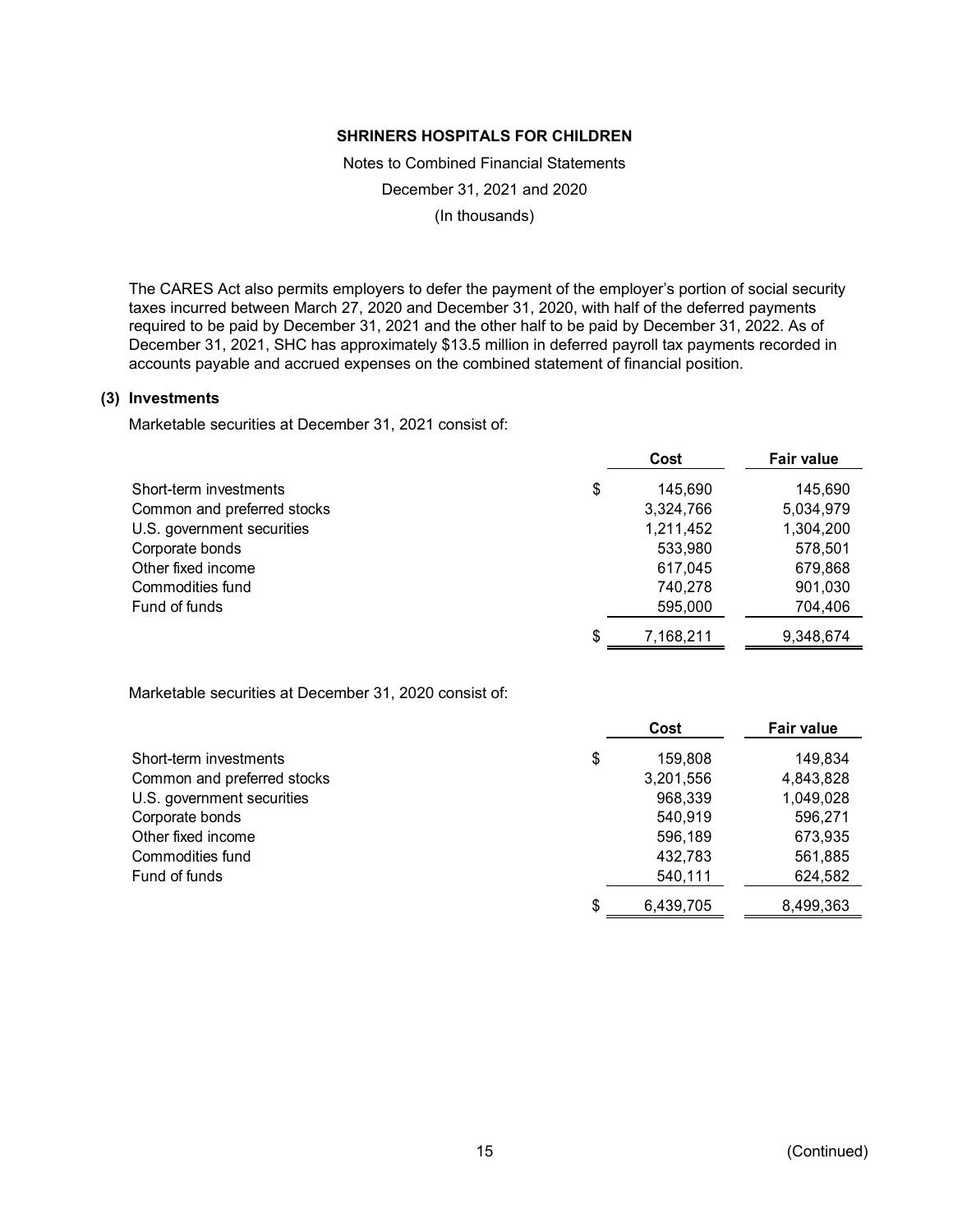Notes to Combined Financial Statements December 31, 2021 and 2020 (In thousands)

Investment income and total return on all investments comprise the following components for the years ended December 31, 2021 and 2020:

|                                                | 2021            | 2020      |
|------------------------------------------------|-----------------|-----------|
| Interest                                       | \$<br>66,257    | 74,850    |
| <b>Dividends</b>                               | 95,180          | 83,803    |
| Trust income                                   | 23,027          | 23,040    |
| Rents and royalties                            | 15,040          | 9,604     |
| Other income                                   | 1.057           | 2,117     |
| Less investment management fees                | (20, 449)       | (19,186)  |
| Total income from investments                  | 180,112         | 174,228   |
| Net realized gains from investments            | 828,513         | 115,499   |
| Net unrealized gains (losses) from investments | 184,884         | 738,334   |
| Total return on investments                    | \$<br>1,193,509 | 1,028,061 |

## **(4) Land, Buildings, and Equipment**

Land, buildings, and equipment at December 31, 2021 and 2020 consists of:

|                                                            | 2021                                          | 2020                                    | <b>Estimated</b><br>useful lives                |
|------------------------------------------------------------|-----------------------------------------------|-----------------------------------------|-------------------------------------------------|
| Land<br>Land improvements<br><b>Buildings</b><br>Equipment | \$<br>43,587<br>9.231<br>1,070,209<br>502,770 | 44,328<br>8,768<br>1,091,534<br>456,026 | $5-20$ years<br>$40 - 50$ years<br>$4-25$ years |
|                                                            | 1,625,797                                     | 1,600,656                               |                                                 |
| Less accumulated depreciation                              | (914,688)                                     | (883, 350)                              |                                                 |
|                                                            | 711,109                                       | 717,306                                 |                                                 |
| Construction in progress                                   | 55,099                                        | 123,750                                 |                                                 |
| Land, buildings, and<br>equipment, net                     | \$<br>766,208                                 | 841,056                                 |                                                 |

Depreciation expense amounted to \$82,068 and \$61,945 for the years ended December 31, 2021 and 2020, respectively.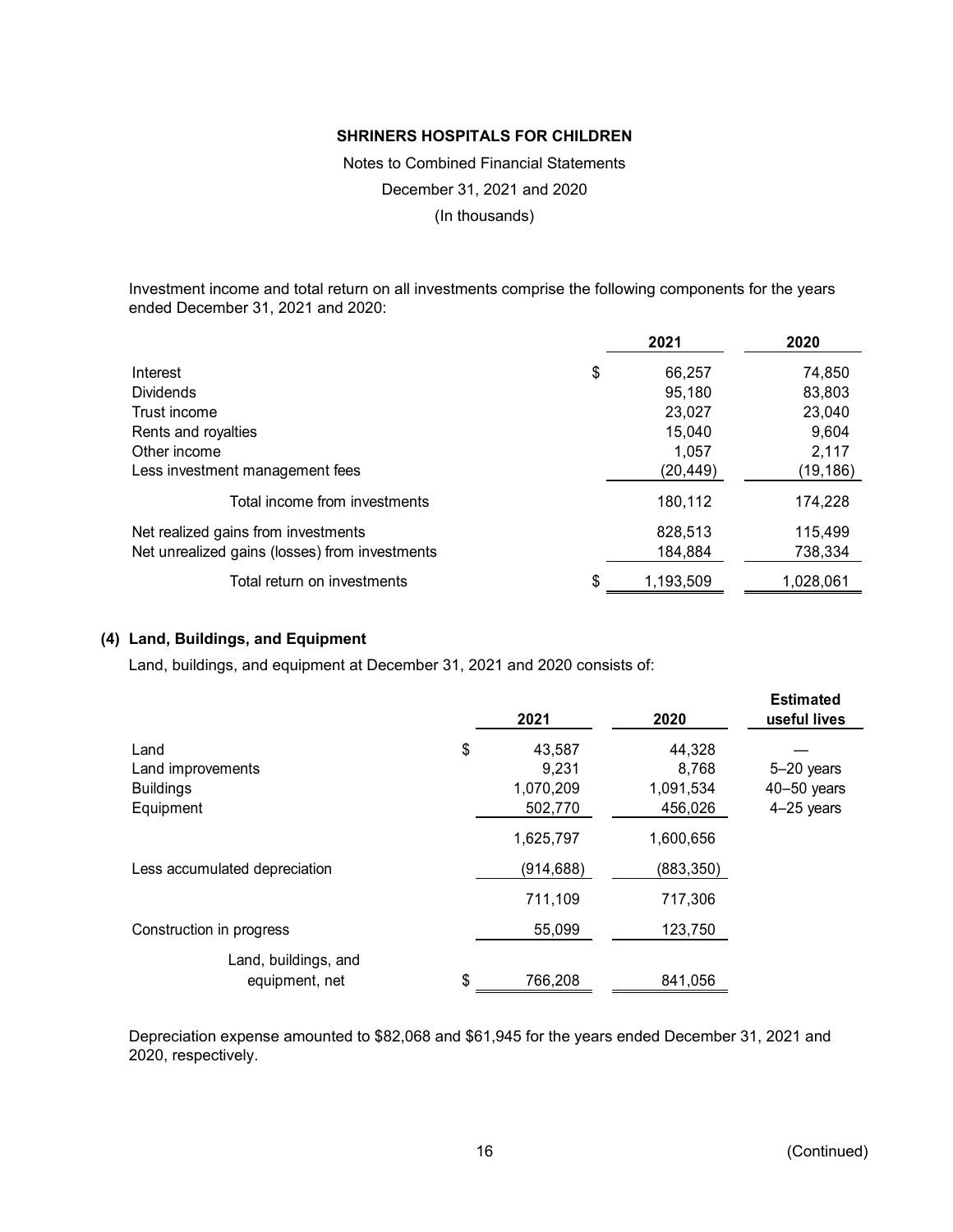Notes to Combined Financial Statements December 31, 2021 and 2020 (In thousands)

On November 19, 2021, SHC executed an asset sales agreement related to its hospital building located in Cincinnati, OH for \$28,293. The gain recognized upon sale of the hospital was \$12,424 and reported as a net realized gain from investments within the operating revenues and other support in the investment income section of the combined statement of operations and changes in net assets.

The hospital building located in Houston, Texas is classified as held for sale, as the existing hospital operations have been relocated to the Galveston facility. Upon relocation, the existing Houston building was transferred from buildings, building improvements, and fixed equipment to real estate and mineral interests at its remaining net book value.

On Jan 10, 2020, SHC executed an asset sales agreement related to its hospital building located in Minneapolis, MN for \$21,500. As this building was sold immediately upon moving locations, the gain recognized upon sale of the hospital of \$12,950 and has been reported as a net realized gain from investments within the operating revenues and other support in the investment income section of the combined statement of operations and changes in net assets.

On October 20, 2020, SHC executed an asset sales agreement related to its hospital building located in Lexington, KY for \$10,000. In 2017, SHC moved their operations to the new location and this hospital building was held for sale and recorded in real estate and mineral interested on the accompanying combined statements of financial position. The gain recognized upon sale of the hospital was \$1,156 and has been reported as a net realized gain from investments within the operating revenues and other support in the investments section of the combined statement of operations and changes in net assets.

# **(5) Construction and Other Major Capital Projects**

Construction and other major capital projects committed to by the Board are as follows:

| <b>Project</b>          | Total<br>appropriation | Unexpended at<br>December 31,<br>2021 |
|-------------------------|------------------------|---------------------------------------|
| Construction in process | \$<br>15,347           | 10,876                                |
| IS Projects             | 2,416                  | 66                                    |
| Other equipment         | 43,393                 | 34,597                                |
|                         | \$<br>61,156           | 45,539                                |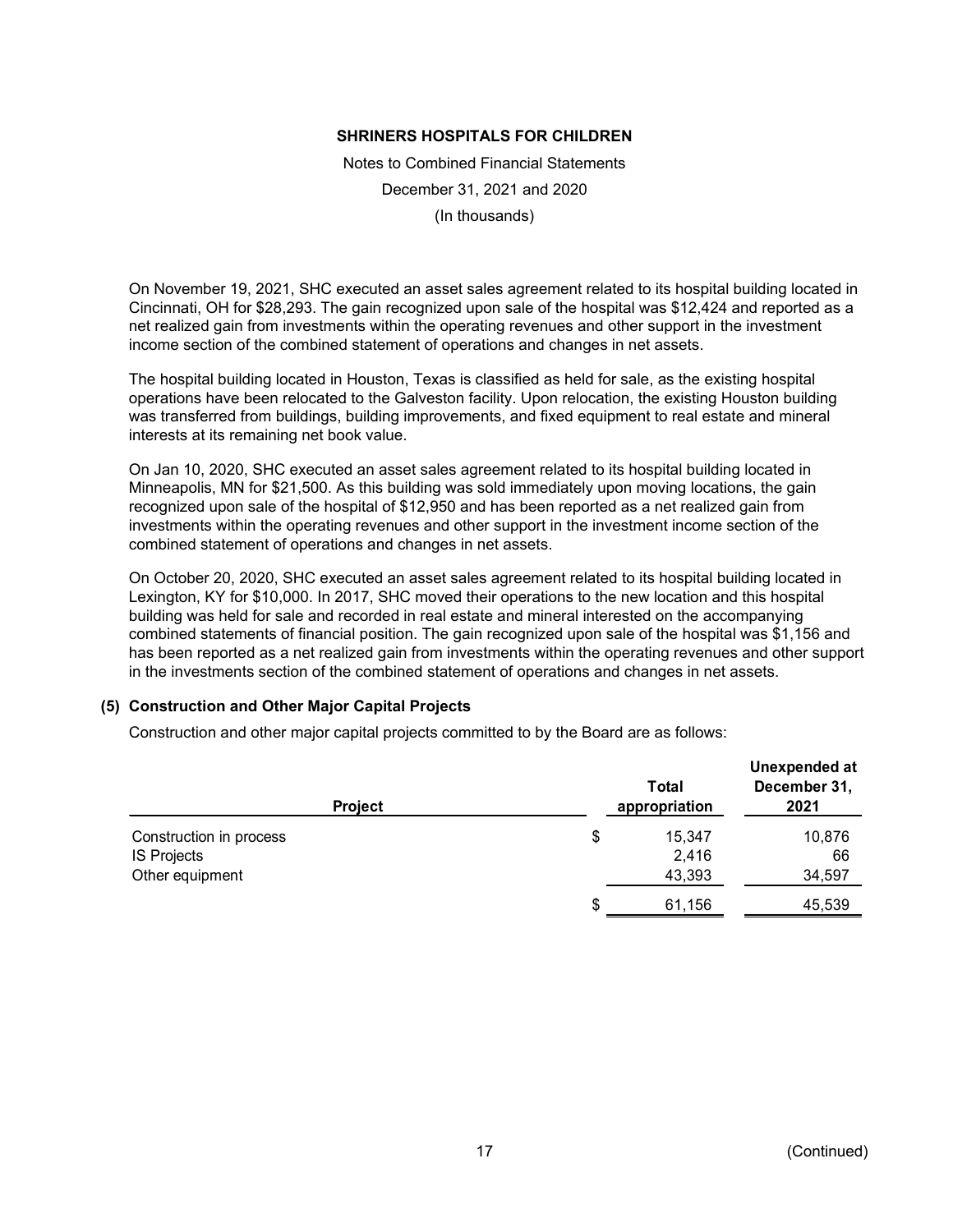Notes to Combined Financial Statements December 31, 2021 and 2020 (In thousands)

| <b>Project</b>                 | Total<br>appropriation | Unexpended at<br>December 31,<br>2020 |
|--------------------------------|------------------------|---------------------------------------|
| <b>Construction In Process</b> | \$<br>33,929           | 5,528                                 |
| IS Projects                    | 4,265                  | 1,468                                 |
| Other equipment                | 15,333                 | 7,235                                 |
|                                | \$<br>53,527           | 14.231                                |

## **(6) Line of Credit**

In 2011, SHC entered into an unsecured line-of-credit agreement, for up to \$150 million, with a financial institution for the purpose of aiding in operations and cash management. In 2016, the line-of-credit agreement was renewed at a limit of \$100 million, with an option to increase the limit to \$250 million, upon need. On the date of a principal draw, SHC may elect to incur interest at one of two interest rate options. No amount was outstanding at December 31, 2021 and 2020.

#### **(7) Transactions with Shriners International**

SHC was founded by Shriners International. The International Headquarters building and equipment is owned by SHC. A portion of the building is occupied by Shriners International, which is allocated a share of the operating costs and depreciation of the building and equipment. The allocation of the costs is based upon the portion of the building occupied by Shriners International in relation to the total occupied space in the building.

SHC and Shriners International also share other costs based on the estimated fair value received by each organization. Additionally, hospital assessments, donations, and other charitable receipts from Shrine temples are collected and remitted to SHC by Shriners International.

At December 31, 2021 and 2020, an amount of \$534 and \$182, respectively, was due from Shriners International and is included in receivables, net in the accompanying combined statements of financial position.

## **(8) Donor Relations, Fund-Raising Activities, and Special Events**

SHC is financially supported through each Shriner's annual hospital assessment, income from investments, gifts and bequests from the general public and from Shriners, and certain fund-raising activities conducted by Shriners. Shrine temples and Shriners raise funds for both fraternal and charitable purposes. Shrine fund-raising activities consist of paper sale donations, football games, golf tournaments, and other miscellaneous activities. The name "Shriners Hospitals for Children" may be used in connection with a fund-raising activity by a Shrine temple or Shriner only with the written consent of Shriners International and SHC when the proceeds are to benefit SHC. Some of these funds are retained by individual Shrine temples for the support of their respective hospital patient transportation fund.

SHC also engages in other fund-raising activities to generate donations and to develop their donor base. These activities are conducted through an agreement with an unrelated third party.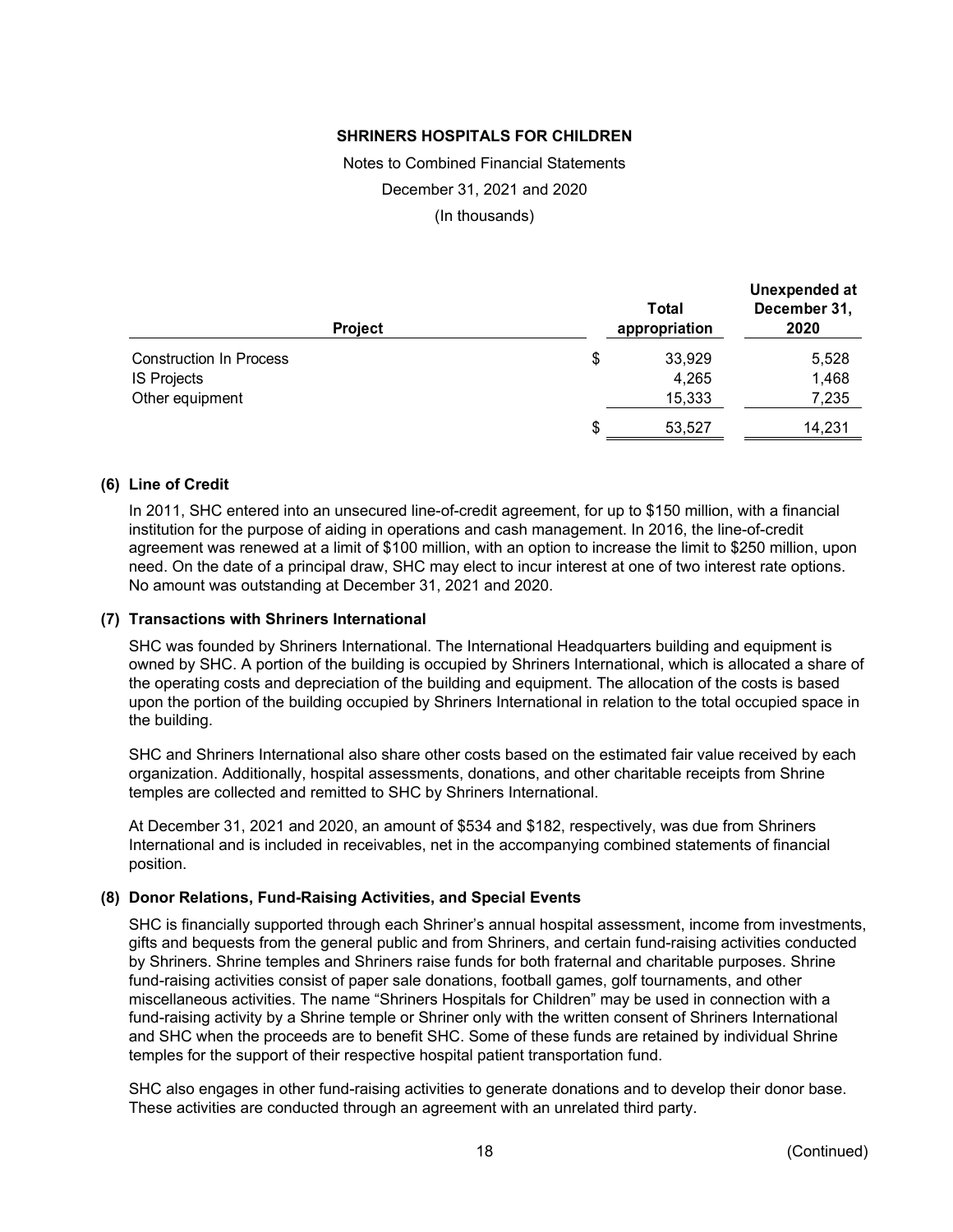Notes to Combined Financial Statements December 31, 2021 and 2020 (In thousands)

Fund-raising and special events revenues and costs for the years ended December 31, 2021 and 2020 consist of the following:

|                                                       | 2021         | 2020   |
|-------------------------------------------------------|--------------|--------|
| Revenues from Shrine temple sponsored events          | \$<br>4.051  | 3,334  |
| Direct mail revenue                                   | 80,233       | 64,113 |
| Other revenue                                         | 4,596        | 2,983  |
|                                                       | 88,880       | 70,430 |
| Fund-raising costs paid directly by Shrine temples in |              |        |
| connection with fund-raising events                   | \$<br>266    | 259    |
| Direct mail expense                                   | 42,216       | 32,440 |
| Other costs                                           | 9,100        | 7,570  |
|                                                       | \$<br>51,582 | 40,269 |

Revenues from Shrine temple sponsored events are reported net of direct costs of \$1,636 and \$1,253 for 2021 and 2020, respectively.

In addition to the fund-raising and special events expenses above, SHC incurred \$51,447 and \$46,012 of donor relation expense for the years ended December 31, 2021 and 2020, respectively. Such expenses are incurred to enhance donor relationships. Donations and bequests from such donors amounted to \$413,606 and \$399,530 for the years ended December 31, 2021 and 2020, respectively. Such development activities of SHC are overseen by the donor relations committee.

During the year ended December 31, 2008, SHC became the Host Organization and Title Sponsor of a PGA Tour golf tournament. Beginning in 2013, this tournament became part of the Fed-Ex tour. The term of this agreement commenced with the 2008 event and will conclude after the 2021 tournament. The 2021 and 2020 event yielded \$4,386 and \$1,570, respectively, in revenues. Expenses incurred on this event in 2021 and 2020 were \$8,256 and \$6,501, respectively, creating a cost of the project of \$3,870 and \$4,931, respectively.

## **(9) Patient Transportation Funds Held by Shrine Temples**

Shrine temples pay for substantially all of the costs of transporting patients to individual Shriners Hospitals from their temple hospital transportation funds. These costs are supported by funds authorized to be retained from fund-raising events held for the benefit of SHC, as well as local donations from Shriners and the general public. The activities of the Shrine temple patient transportation funds are reflected as a nonoperating change in patient transportation funds held by Shrine temples in the accompanying combined statements of operations and changes in net assets.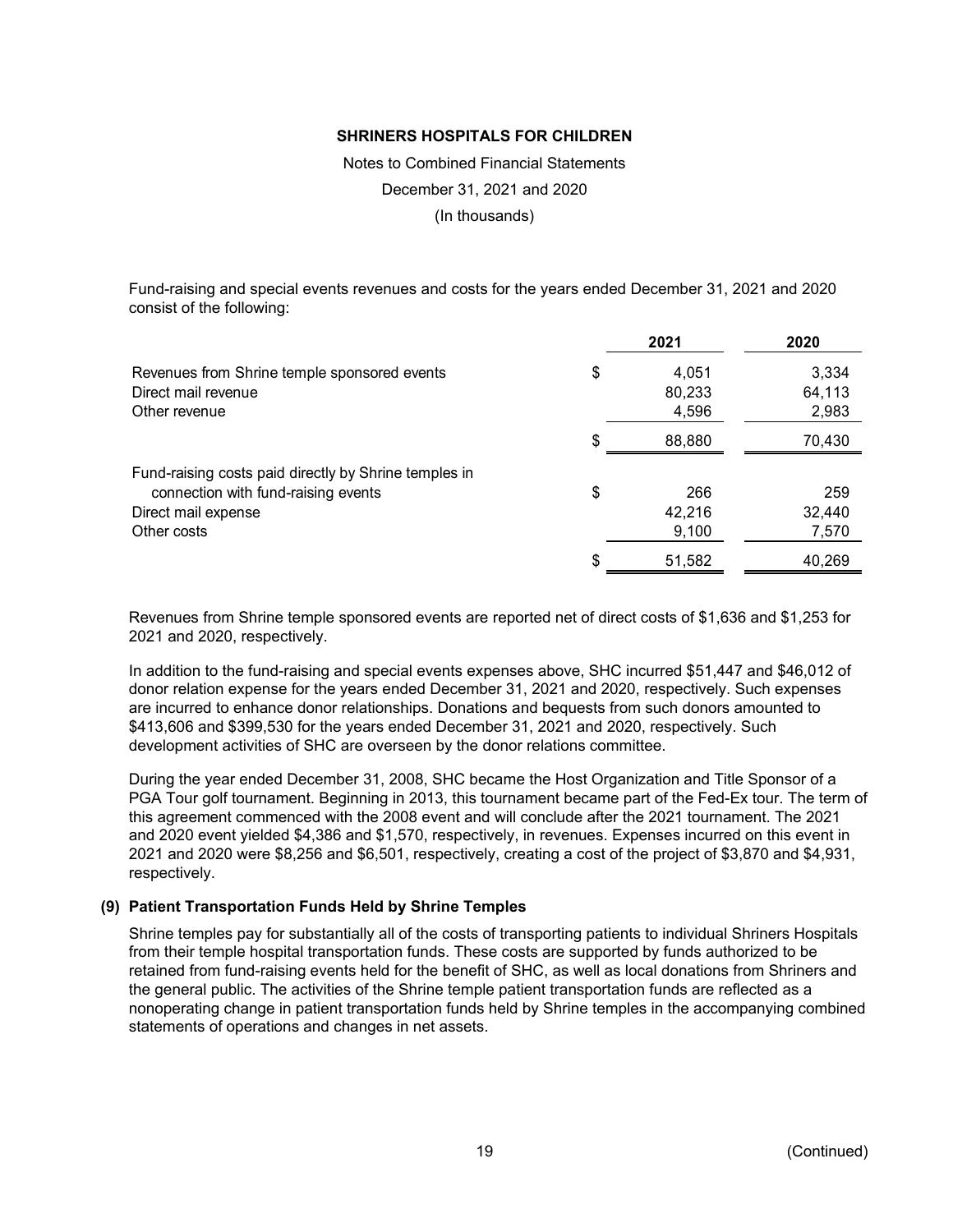Notes to Combined Financial Statements December 31, 2021 and 2020 (In thousands)

The activities of the patient transportation funds reflected for the years ended December 31, 2021 and 2020 are as follows:

|                                                       |   | 2021     | 2020     |
|-------------------------------------------------------|---|----------|----------|
| Balance, beginning of year                            | S | 76.396   | 70.477   |
| Temple revenues restricted for patient transportation |   | 11,501   | 13,898   |
| Patient transportation costs                          |   | (5, 817) | (7, 979) |
| Change in patient transportation funds                |   | 5.684    | 5,919    |
| Balance, end of year                                  | S | 82,080   | 76,396   |

#### **(10) Fair Value Measurements**

FASB ASC Topic 820, *Fair Value Measurement*, defines fair value as the exit price that would be received to sell an asset or paid to transfer a liability in the principal or most advantageous market in an orderly transaction between market participants on the measurement date. FASB ASC Topic 820 requires investments to be grouped into three categories based on certain criteria as noted below:

Level 1: Fair value is determined by using quoted prices for identical assets or liabilities in active markets.

Level 2: Fair value is determined by using other than quoted prices that are observable for the asset or liability (e.g., quoted prices for identical assets or liabilities in inactive markets, quoted prices for similar assets or liabilities in active markets, observable inputs other than quoted prices, and inputs derived principally from or corroborated by observable market data by correlation or other means).

Level 3: Fair value is determined by using inputs based on management assumptions that are not directly observable.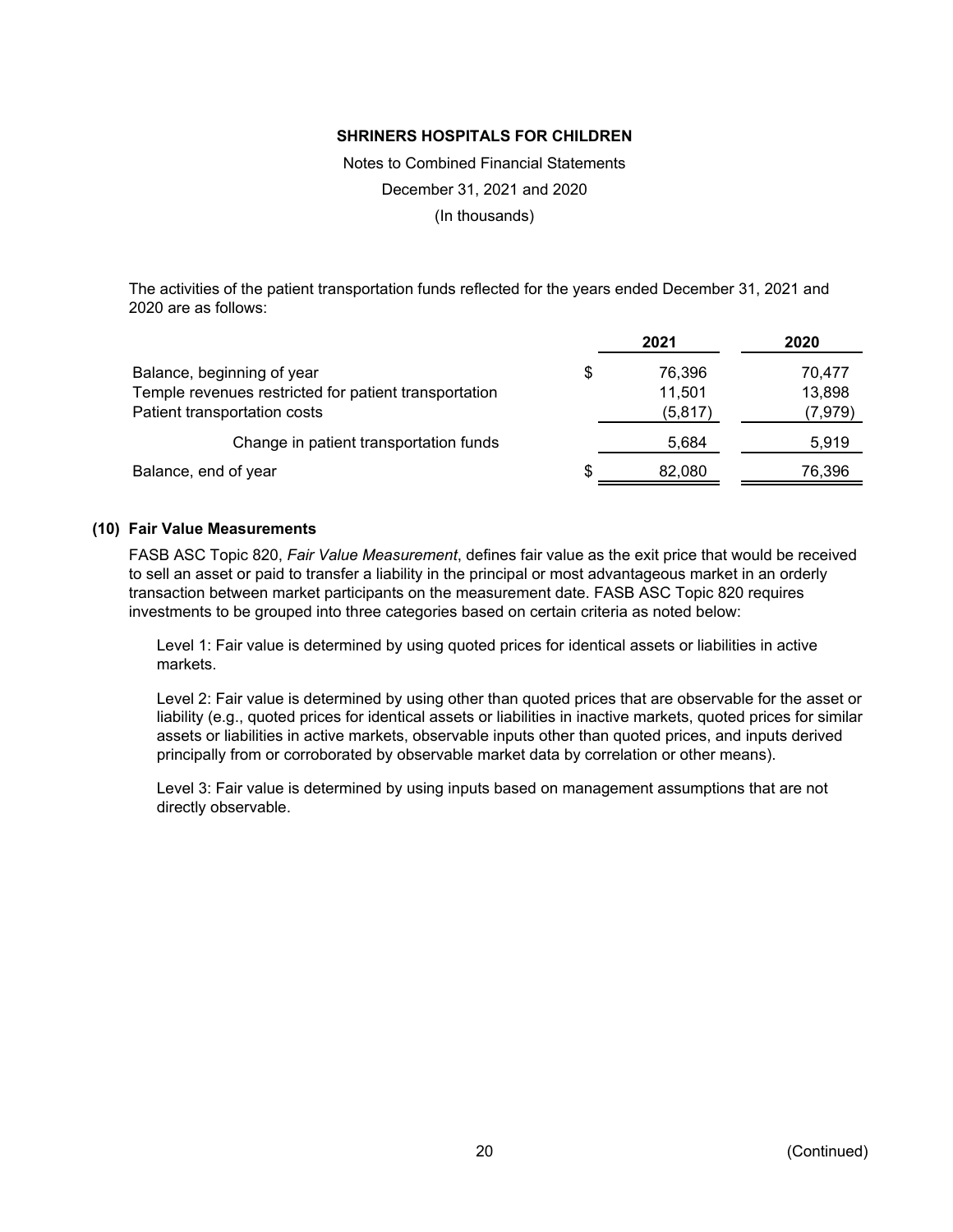Notes to Combined Financial Statements December 31, 2021 and 2020

(In thousands)

The tables below summarize SHC's significant financial assets and liabilities measured at fair value on a recurring basis as of December 31, 2021 and 2020:

|                                     |                  |           | Fair value measurements at |         |
|-------------------------------------|------------------|-----------|----------------------------|---------|
|                                     | December 31,     |           | reporting date using       |         |
|                                     | 2021             | Level 1   | Level 2                    | Level 3 |
| Assets:                             |                  |           |                            |         |
| Investments:                        |                  |           |                            |         |
| Short-term investments              | \$<br>145,690    | 145,690   |                            |         |
| Common and preferred stocks         | 5,034,979        | 4,523,525 | 511,454                    |         |
| U.S. government securities          | 1,304,200        | 1,304,200 |                            |         |
| Corporate bonds                     | 409,836          |           | 409,836                    |         |
| Other fixed income securities       | 283,319          | 11,673    | 271,401                    | 245     |
| Commodities fund                    | 268,593          |           | 268,593                    |         |
| Charitable gift annuities           | 48,671           |           | 48,671                     |         |
| Beneficial interests in trusts      | 662,538          |           | 662,538                    |         |
| Real estate and mineral             |                  |           |                            |         |
| interests                           | 299,877          |           |                            | 299,877 |
| Miscellaneous investments           | 30,848           |           | 30,848                     |         |
|                                     | 8,488,551        | 5,985,088 | 2,203,341                  | 300,122 |
| Recorded at net asset value         | 1,902,057        |           |                            |         |
| Total                               | \$<br>10,390,608 |           |                            |         |
| Collateral under securities lending |                  |           |                            |         |
| transactions                        | \$<br>859,006    | 859,006   |                            |         |
| Liabilities:                        |                  |           |                            |         |
| Annuity liabilities                 | \$<br>22,626     |           | 22,626                     |         |
| Liabilities under securities        |                  |           |                            |         |
| lending transactions                | 859,006          | 859,006   |                            |         |
|                                     |                  |           |                            |         |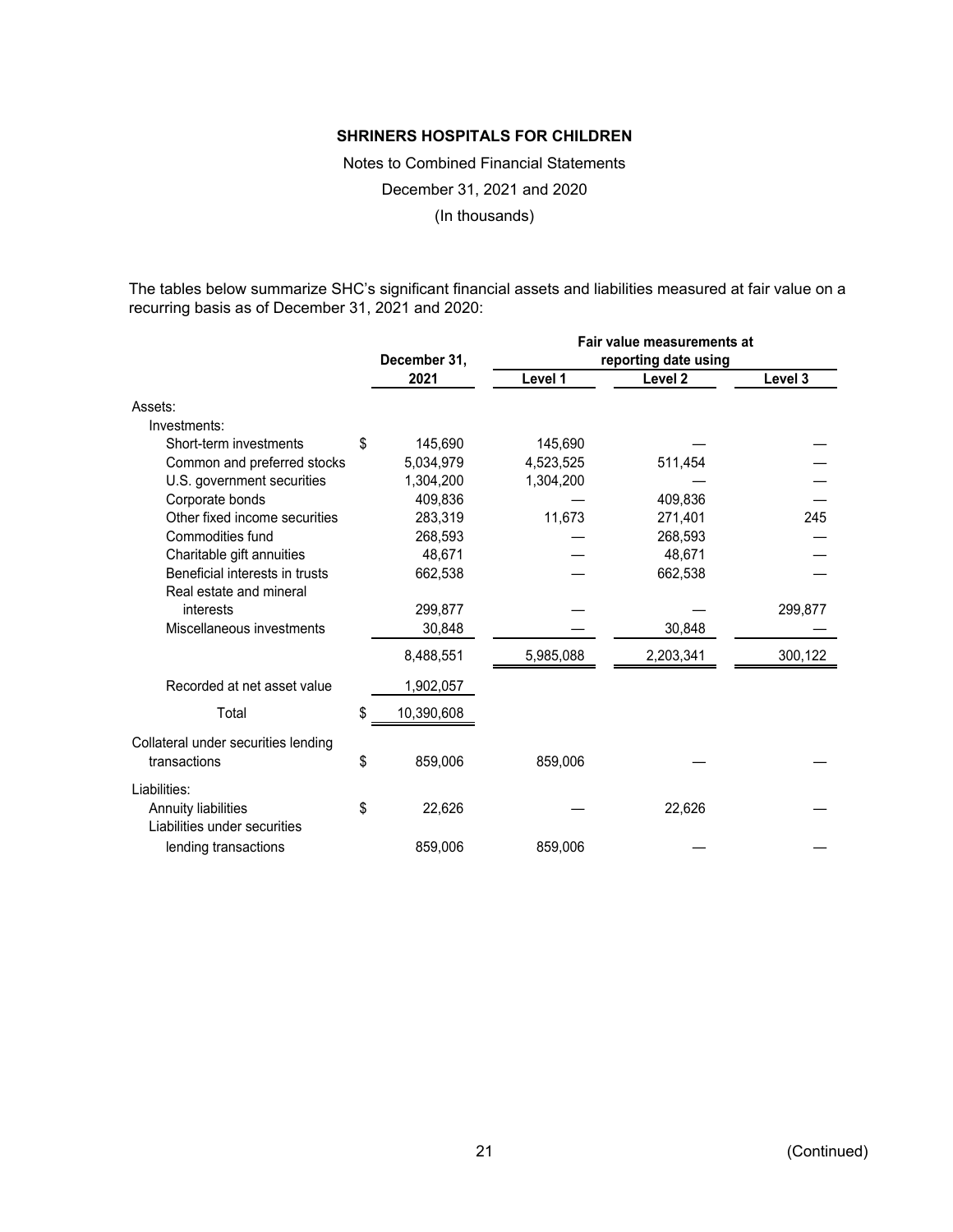Notes to Combined Financial Statements

December 31, 2021 and 2020

(In thousands)

|                                     |                 |           | Fair value measurements at |         |
|-------------------------------------|-----------------|-----------|----------------------------|---------|
|                                     | December 31,    |           | reporting date using       |         |
|                                     | 2020            | Level 1   | Level <sub>2</sub>         | Level 3 |
| Assets:                             |                 |           |                            |         |
| Investments:                        |                 |           |                            |         |
| Short-term investments              | \$<br>149,834   | 149,834   |                            |         |
| Common and preferred stocks         | 4,843,827       | 3,095,442 | 1,748,385                  |         |
| U.S. government securities          | 1,049,028       | 1,049,028 |                            |         |
| Corporate bonds                     | 400,834         |           | 400,834                    |         |
| Other fixed income securities       | 264,881         | 12,094    | 252,542                    | 245     |
| Commodities fund                    | 294,464         |           | 294,464                    |         |
| Charitable gift annuities           | 43,474          |           | 43,474                     |         |
| Beneficial interests in trusts      | 617,907         |           | 617,907                    |         |
| Real estate and mineral             |                 |           |                            |         |
| interests                           | 272,808         |           |                            | 272,808 |
| Miscellaneous investments           | 35,952          |           | 35,952                     |         |
|                                     | 7,973,009       | 4,306,398 | 3,393,558                  | 273,053 |
| Recorded at net asset value         | \$<br>1,496,495 |           |                            |         |
| Total                               | \$<br>9,469,504 |           |                            |         |
| Collateral under securities lending |                 |           |                            |         |
| transactions                        | \$<br>727,723   | 727,723   |                            |         |
| Liabilities:                        |                 |           |                            |         |
| Annuity liabilities                 | \$<br>21,317    |           | 21,317                     |         |
| Liabilities under securities        |                 |           |                            |         |
| lending transactions                | 727,723         | 727,723   |                            |         |

SHC's Level 1 assets and liabilities include investments in cash, cash equivalents, common and preferred stocks, U.S. government securities and other fixed income securities and are valued at quoted market prices.

SHC's Level 2 assets include investments in foreign common and preferred stock, corporate debt securities, other fixed income securities, commodities fund, charitable gift annuities, beneficial interest in trusts, and miscellaneous investments with fair values modeled by external pricing vendors. Liabilities include annuity liabilities.

SHC's Level 3 assets include real estate and mineral interests and investments in foreign and domestic corporate bonds.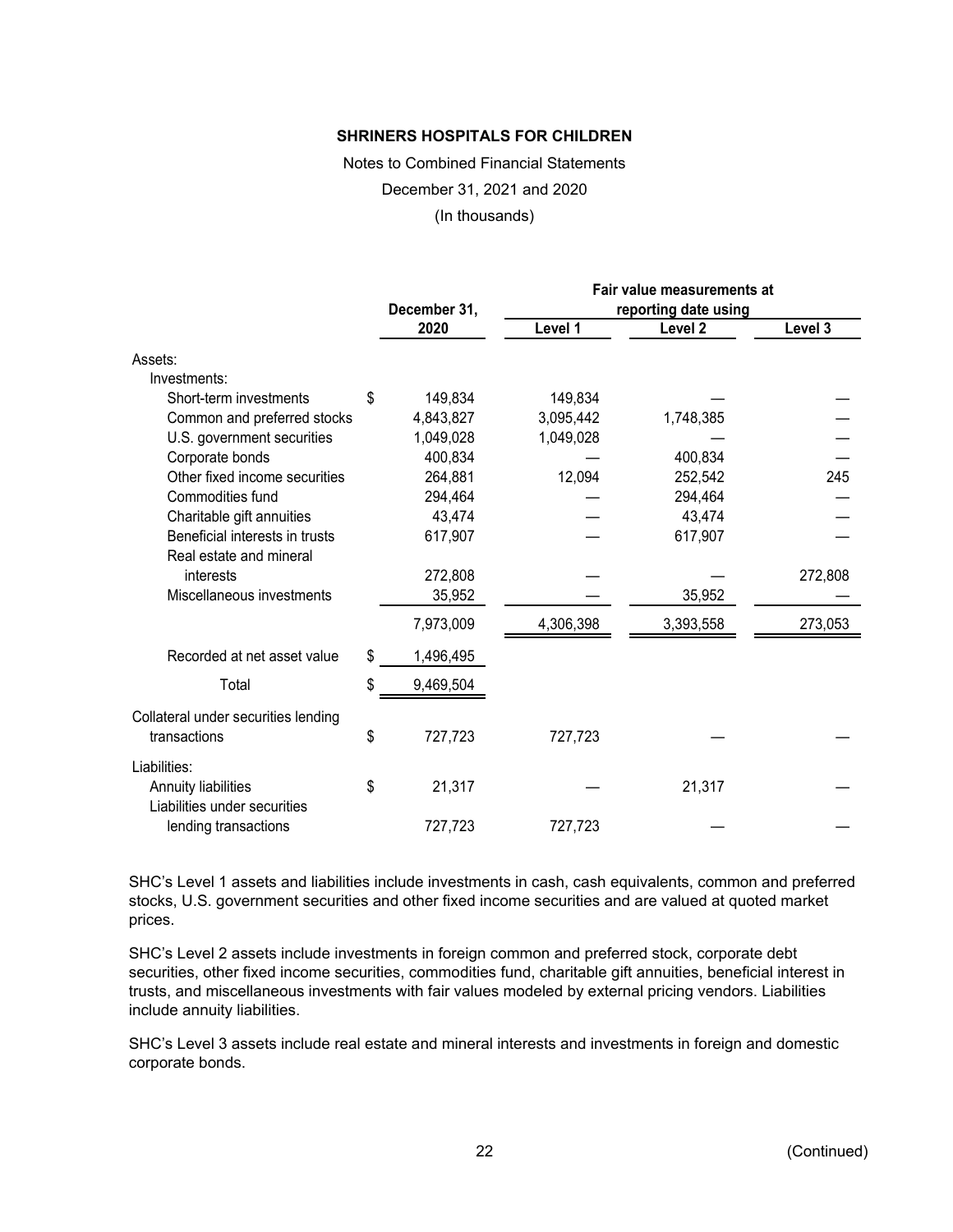Notes to Combined Financial Statements December 31, 2021 and 2020 (In thousands)

The tables below summarize the changes in Level 3 assets for the years ended December 31, 2021 and 2020:

|                                                                                                       | Fair value measurements using significant<br>unobservable inputs (Level 3) |                             |           |  |
|-------------------------------------------------------------------------------------------------------|----------------------------------------------------------------------------|-----------------------------|-----------|--|
|                                                                                                       | Other<br>fixed income<br>investments                                       | <b>Other</b><br>investments | Total     |  |
| 2021:                                                                                                 |                                                                            |                             |           |  |
| Beginning balance<br>Total gains (losses) (realized/unrealized)<br>included in increase in net assets | \$<br>245                                                                  | 272,808                     | 273,053   |  |
| without donor restrictions                                                                            |                                                                            | 29,074                      | 29,074    |  |
| Purchases                                                                                             |                                                                            | 21,175                      | 21,175    |  |
| Sales                                                                                                 |                                                                            | (23, 180)                   | (23, 180) |  |
| Transfers into/out of Level 3                                                                         |                                                                            |                             |           |  |
| Ending balance                                                                                        | \$<br>245                                                                  | 299,877                     | 300,122   |  |
|                                                                                                       | <b>Other</b><br>fixed income<br>investments                                | <b>Other</b><br>investments | Total     |  |
| 2020:                                                                                                 |                                                                            |                             |           |  |
| Beginning balance<br>Total gains (losses) (realized/unrealized)<br>included in increase in net assets | \$<br>735                                                                  | 288,715                     | 289,450   |  |
| without donor restrictions                                                                            |                                                                            | (22, 696)                   | (22, 696) |  |
| Purchases                                                                                             |                                                                            | 23,749                      | 23,749    |  |
| <b>Sales</b><br>Transfers into/out of Level 3                                                         | (490)                                                                      | (16,960)                    | (17, 450) |  |
| Ending balance                                                                                        | \$<br>245                                                                  | 272,808                     | 273,053   |  |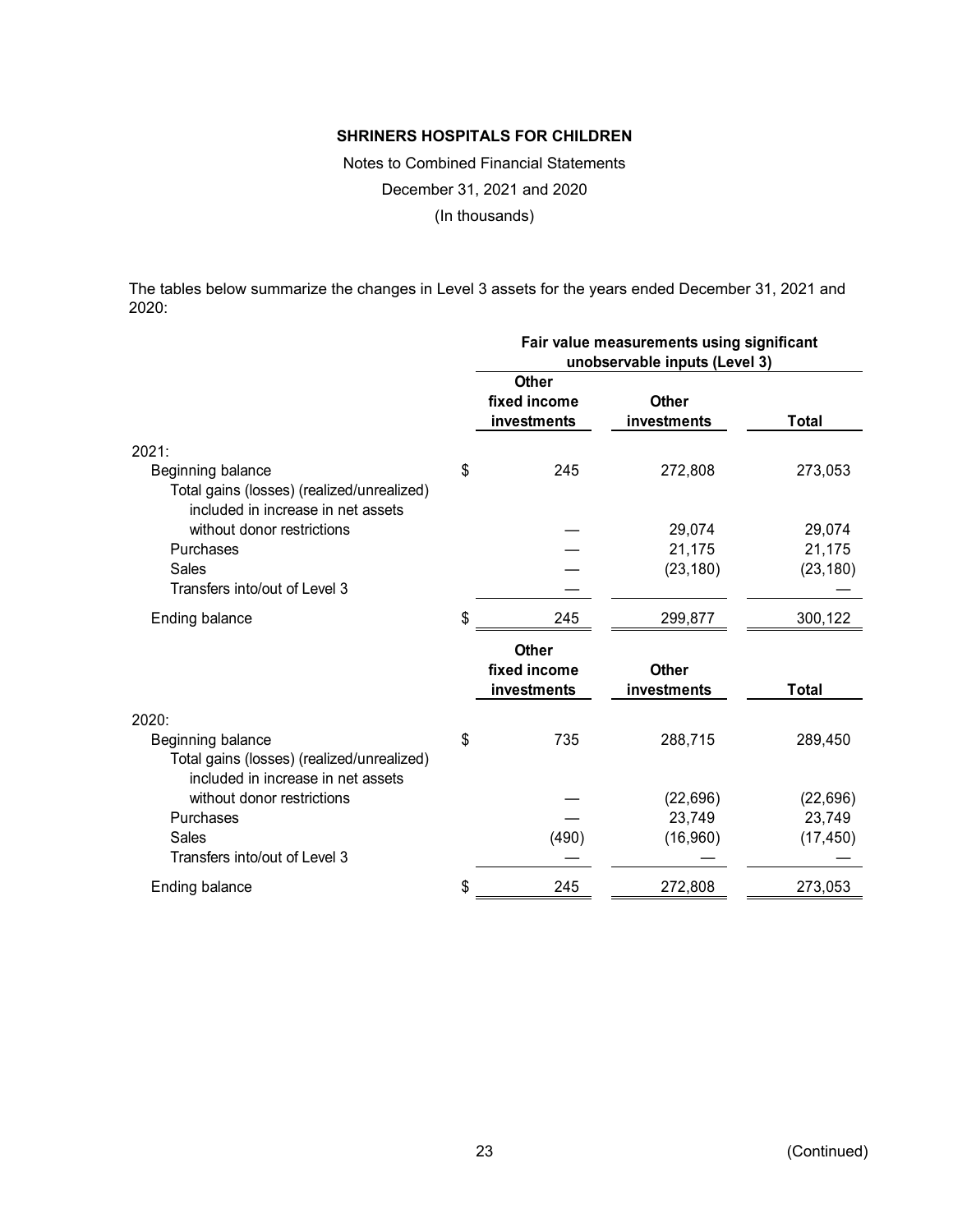Notes to Combined Financial Statements December 31, 2021 and 2020 (In thousands)

The fair values of the following investments have been estimated using the net asset value per share of the investments as of December 31, 2021 and 2020.

| <b>Fair value</b>    |                                |                             |
|----------------------|--------------------------------|-----------------------------|
| December 31,<br>2021 | <b>Redemption</b><br>frequency | Redemption<br>notice period |
| \$<br>396,550        | Monthly                        | 30 days                     |
| 168,665              | Monthly                        | 15 days                     |
| 22,747               | N/A                            | N/A                         |
| 96,932               | Monthly                        | 60 days                     |
| 287,946              | Quarterly                      | 90 days                     |
| 39,212               | N/A                            | N/A                         |
| 71,892               | N/A                            | N/A                         |
| 21,762               | N/A                            | N/A                         |
| 68,383               | N/A                            | N/A                         |
| 69,012               | Semi Annually                  | 180 days                    |
| 121,040              | N/A                            | N/A                         |
| 129,475              | Quarterly                      | 100 Days                    |
| 26,332               | N/A                            | N/A                         |
| 15,056               | N/A                            | N/A                         |
| 37,154               | N/A                            | N/A                         |
| 11,068               | N/A                            | N/A                         |
| 16,955               | N/A                            | N/A                         |
| 142,232              | Monthly                        | 5 days                      |
| 127,592              | Monthly                        | 15 days                     |
| 23,269               | N/A                            | N/A                         |
| 8,783                | N/A                            | N/A                         |
| \$<br>1,902,057      |                                |                             |
|                      |                                |                             |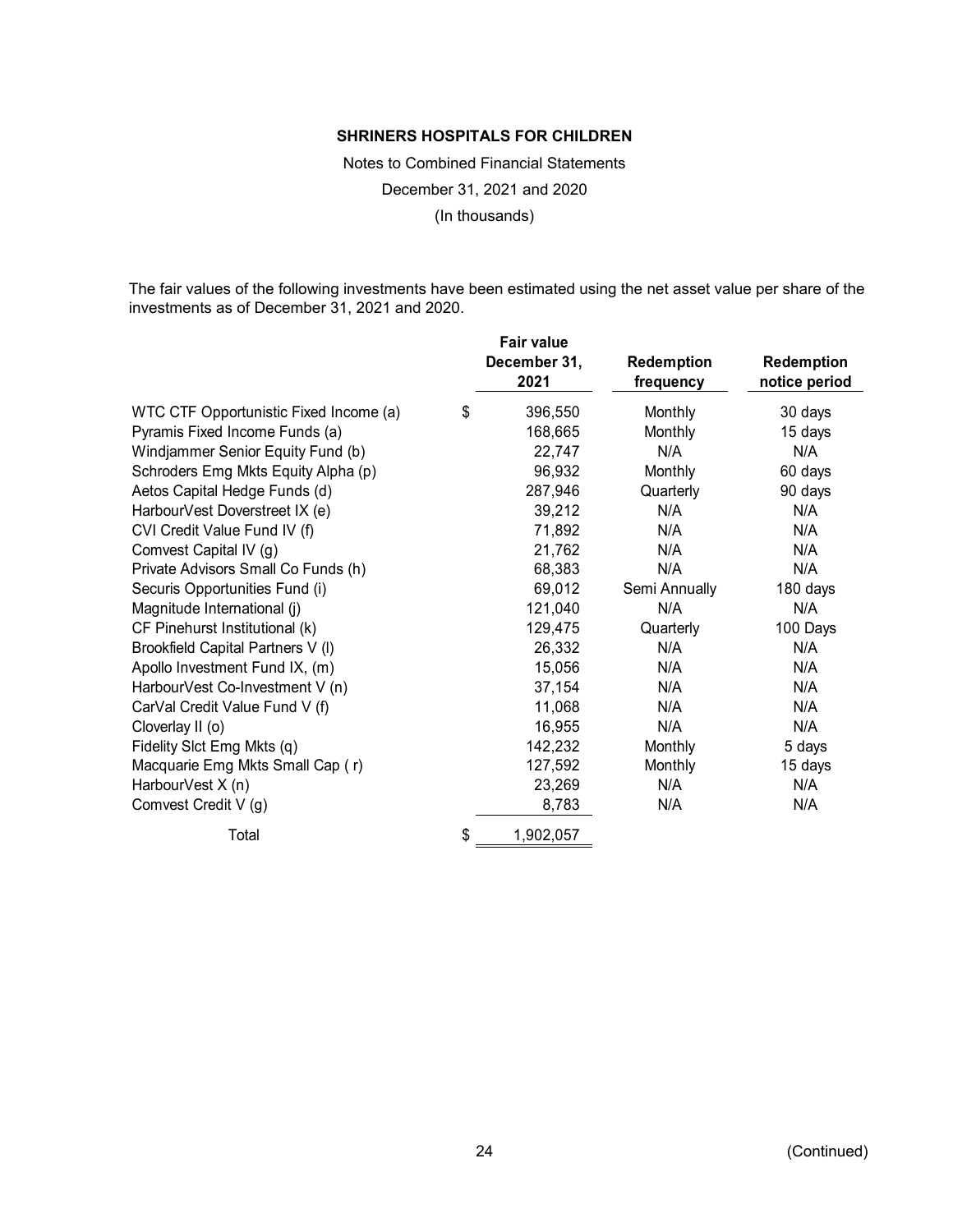Notes to Combined Financial Statements December 31, 2021 and 2020 (In thousands)

|                                        | <b>Fair value</b><br>December 31,<br>2020 | Redemption<br>frequency | Redemption<br>notice period |
|----------------------------------------|-------------------------------------------|-------------------------|-----------------------------|
| WTC CTF Opportunistic Fixed Income (a) | \$<br>409,055                             | Monthly                 | 30 days                     |
| Pyramis Fixed Income Funds (a)         | 195,437                                   | Monthly                 | 15 days                     |
| Windjammer Senior Equity Fund (b)      | 9,393                                     | N/A                     | N/A                         |
| State Street Fund REIT (c)             | 51,848                                    | Monthly                 | 15 days                     |
| Aetos Capital Hedge Funds (d)          | 270,894                                   | Quarterly               | 90 days                     |
| HarbourVest Doverstreet IX (e)         | 38,489                                    | N/A                     | N/A                         |
| CVI Credit Value Fund IV (f)           | 78,736                                    | N/A                     | N/A                         |
| Comvest Capital IV (g)                 | 26,352                                    | N/A                     | N/A                         |
| Private Advisors Small Co Funds (h)    | 38,995                                    | N/A                     | N/A                         |
| Securis Opportunities Fund (i)         | 73,169                                    | Semi Annually           | 180 days                    |
| Magnitude International (j)            | 110,594                                   | N/A                     | N/A                         |
| CF Pinehurst Institutional (k)         | 118,076                                   | Quarterly               | 100 Days                    |
| Brookfield Capital Partners V (I)      | 13,228                                    | N/A                     | N/A                         |
| Apollo Investment Fund IX, (m)         | 6,667                                     | N/A                     | N/A                         |
| HarbourVest Co-Investment V (n)        | 23,877                                    | N/A                     | N/A                         |
| CarVal Credit Value Fund V (f)         | 5,000                                     | N/A                     | N/A                         |
| Cloverlay II (o)                       | 9,971                                     | N/A                     | N/A                         |
| HarbourVest X (n)                      | 10,278                                    | N/A                     | N/A                         |
| Comvest Credit V (g)                   | 6,436                                     | N/A                     | N/A                         |
| Total                                  | \$<br>1,496,495                           |                         |                             |

- (a) The fund's investment objective is an unconstrained, nonbenchmark-oriented investment approach. Bloomberg Barclays Capital U.S. Aggregate Bond Index will be used as the primary reference benchmark.
- (b) The fund is organized for the purpose of investing in making middle market buyout investments primarily in the U.S. and Canada.
- (c) The State Street Fund REIT seeks an investment return that approximates the performance of the Dow Jones U.S. select REIT index over the long term. In seeking to accomplish this objective the strategy may invest directly or indirectly in securities and other instruments, including other pooled vehicles of the Trustee.
- (d) The fund's investment objective is to provide a return that exceeds the Hedge Fund Research, Inc. (HFRI) fund of funds composite.
- (e) Dover Street IX intends to provide investors access to a diversified portfolio of global secondary investments in buyout, growth equity, venture capital, and other private equity assets.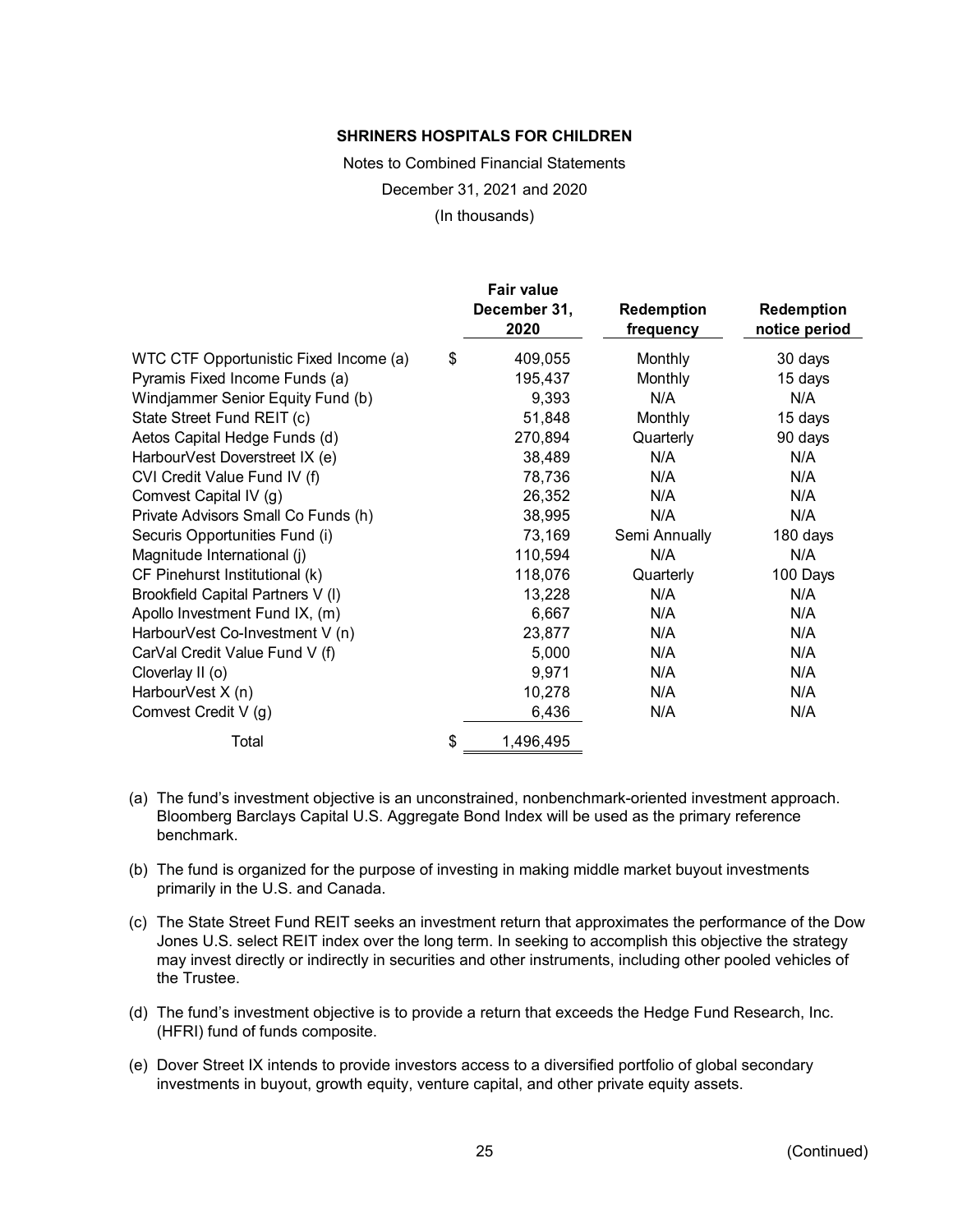Notes to Combined Financial Statements December 31, 2021 and 2020 (In thousands)

- (f) The fund is organized for the purpose of investing in distressed and special opportunity debt investments.
- (g) The objective of the partnership is to acquire and actively manage a portfolio of investments primarily consisting of direct commercial loans and other structured financings.
- (h) The fund is organized for the purpose of investing in private equity funds and coinvestments focused on growth equity, buyout, and turnaround strategies.
- (i) The fund invests substantially all of its assets in Securis Opportunities Master Fund, whose investment strategy is predominately to own insurance risks, diversified by type of risk and by geography.
- (j) The fund is a fund of hedge funds that will invest primarily in relative value, quantitative, equity volatility, xed income arbitrage, commodities and trading strategies.
- (k) The fund is a fund of hedge funds that will invest in a diversified set of concentrated managers who hold a portfolio of best ideas in their niche area of focus.
- (l) The fund is organized for the purpose of investing in real asset related businesses.
- (m) The fund is organized for the purpose of investing in a diversified portfolio of companies with a focus on three primary areas: Opportunistic Buyouts, Distressed/Credit, and Corporate Carve-out opportunities.
- (n) The fund is organized for the purpose of investing in a diversified global portfolio of direct co-investments in buyout, growth equity, and other private market transactions.
- (o) The fund focuses on in investing in opportunistic assets that are non-traditional assets from traditional private equity investments in tangible and intangible assets in spaces underserved by traditional private equity funds and investors.
- (p) The fund leverages a quantitative model to point deep research towards more attractive countries and then a large global network conducts on the ground, bottom-up, fundamental research to select the most attractive stocks, countries, and sectors.
- (q) The fund strategy combines the broad based coverage research and opportunistic research models to exploit inefficiencies at the stock level that occur around the globe.
- (r) The fund strategy is an emerging market cap growth focused on identifying positive fundamental change that leads to improved earnings.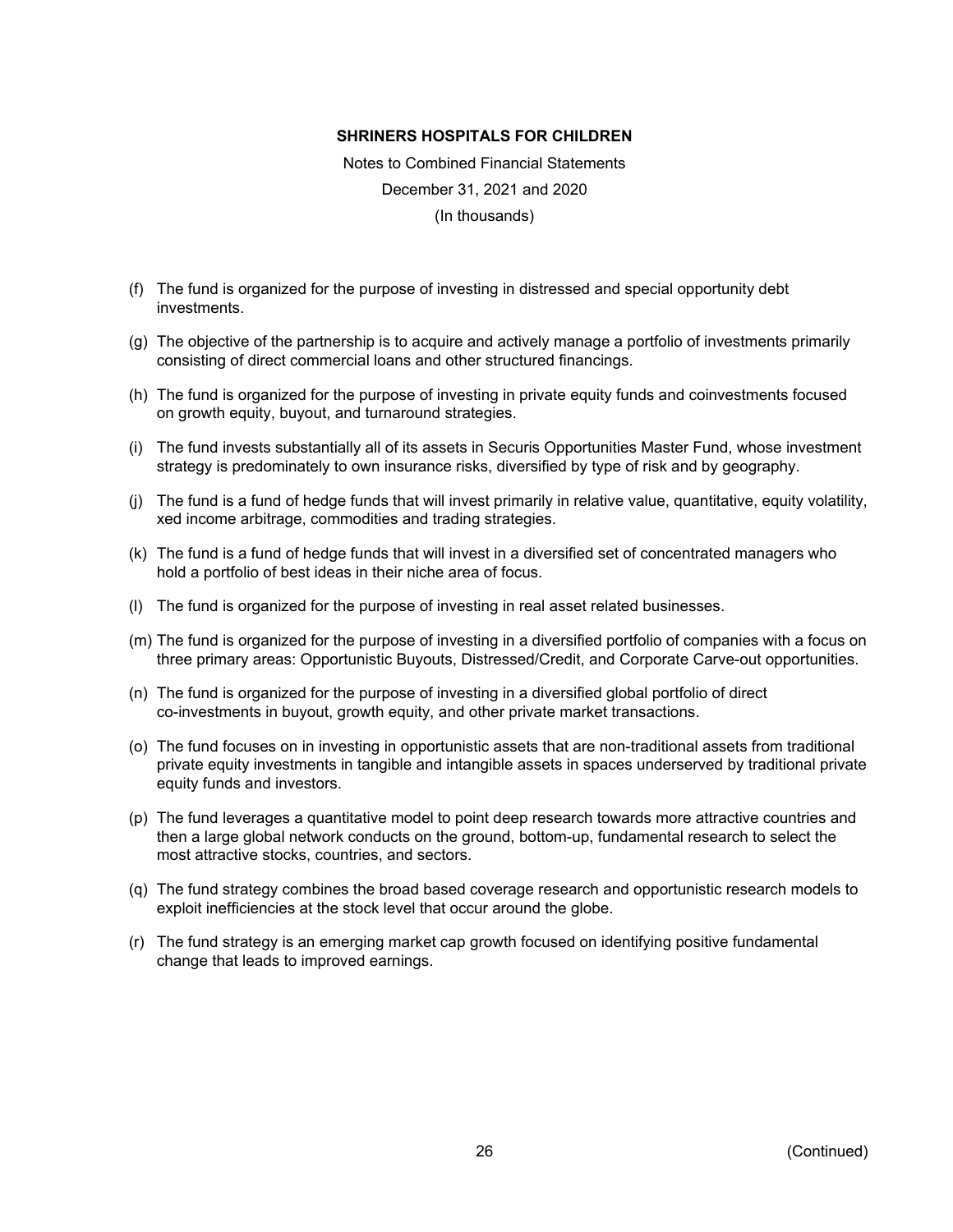Notes to Combined Financial Statements December 31, 2021 and 2020 (In thousands)

## **(11) Retirement Plans and Other Postretirement Benefits**

The employees of the U.S. hospitals are included in the Shriners Hospitals for Children Employees' Retirement Plan and the Shriners Hospitals for Children Supplemental Retirement Plan (collectively, the Pension Plans). Benefits are based on years of service and the employees' compensation during the highest five consecutive years of employment. Contributions are made to the Pension Plans in accordance with ERISA requirements. In addition, SHC sponsors a postretirement life insurance plan (the Postretirement Plan). In March 2009, the Board voted to freeze entry of new participants into the Pension Plans effective March 31, 2009.

The actuarially computed net periodic pension cost for the Pension Plans and the Postretirement Plan for the years ended December 31, 2021 and 2020 included the following components:

|                                                             | 2021                    |                               |  |
|-------------------------------------------------------------|-------------------------|-------------------------------|--|
|                                                             | <b>Pension</b><br>plans | <b>Postretirement</b><br>plan |  |
| Service cost – benefits earned during the period            | \$<br>21.854            | 586                           |  |
| Interest cost on projected benefit obligation               | 25,266                  | 598                           |  |
| Expected return on plan assets                              | (35, 269)               |                               |  |
| Net amortized and deferral of unrecognized gains and losses | 22,849                  |                               |  |
| Net periodic pension cost                                   | 34,700                  | 1.184                         |  |

|                                                             |   | 2020                    |                               |  |
|-------------------------------------------------------------|---|-------------------------|-------------------------------|--|
|                                                             |   | <b>Pension</b><br>plans | <b>Postretirement</b><br>plan |  |
| Service cost – benefits earned during the period            | S | 20,288                  | 502                           |  |
| Interest cost on projected benefit obligation               |   | 27,782                  | 638                           |  |
| Expected return on plan assets                              |   | (33, 921)               |                               |  |
| Net amortized and deferral of unrecognized gains and losses |   | 19,436                  |                               |  |
| Net periodic pension cost                                   |   | 33,585                  | 1,140                         |  |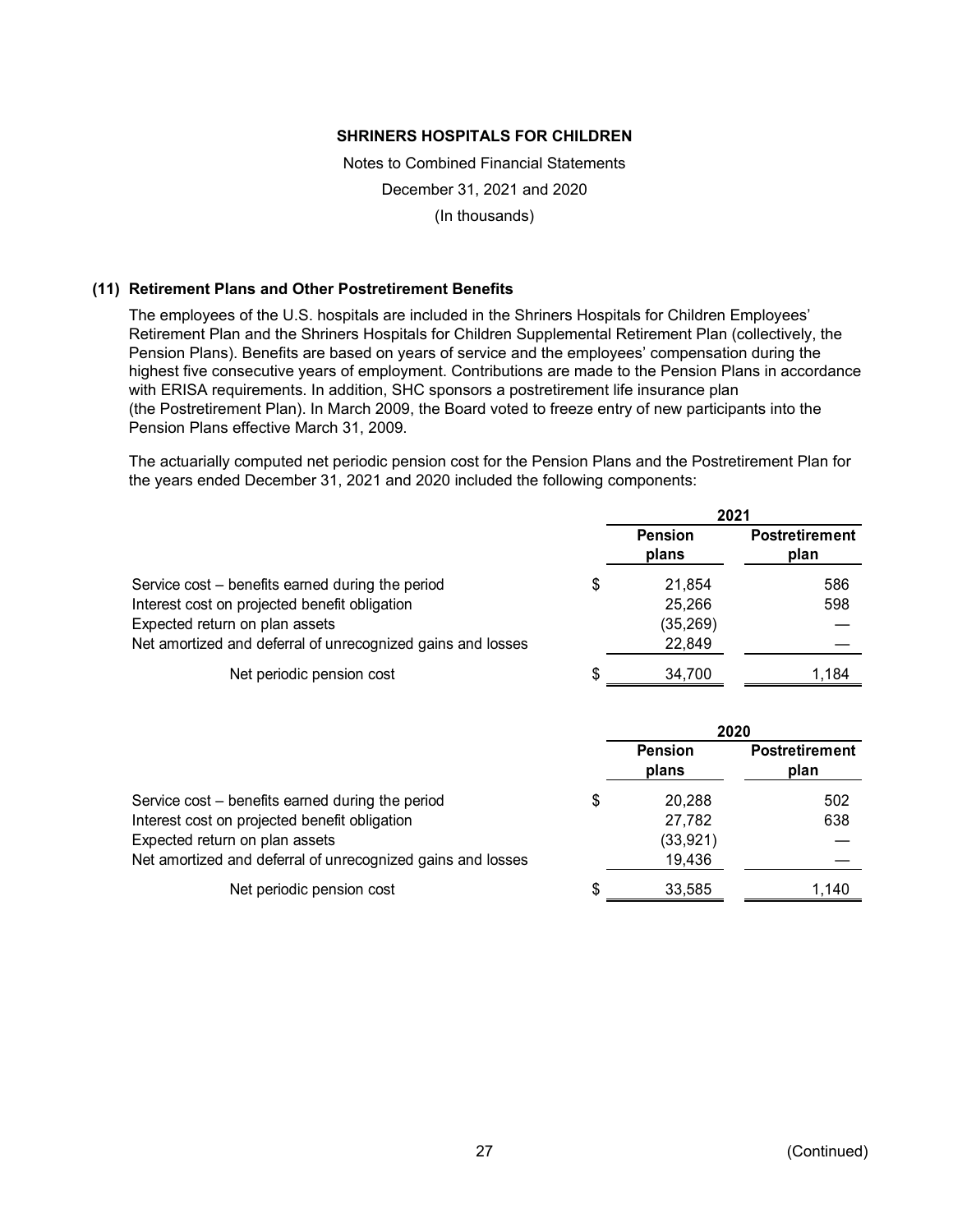Notes to Combined Financial Statements December 31, 2021 and 2020 (In thousands)

The following table sets forth the Pension Plans' and the Postretirement Plan's funded status and amounts recognized in the combined statements of financial position as of December 31, 2021 and 2020 (using a measurement date of December 31):

|                                                | 2021             |                       |  |
|------------------------------------------------|------------------|-----------------------|--|
|                                                | <b>Pension</b>   | <b>Postretirement</b> |  |
|                                                | plans            | plan                  |  |
| Change in benefit obligation:                  |                  |                       |  |
| Benefit obligation at beginning of year        | \$<br>950,631    | 20,219                |  |
| Service cost                                   | 21,854           | 586                   |  |
| Interest cost                                  | 25,266           | 597                   |  |
| Actuarial gain                                 | (26, 603)        | (1, 158)              |  |
| Benefits paid                                  | (50, 745)        | (390)                 |  |
| Benefit obligation at end of year              | 920,403          | 19,854                |  |
| Change in plan assets:                         |                  |                       |  |
| Fair value of plan assets at beginning of year | 757,648          |                       |  |
| Actual return on plan assets                   | 68,416           |                       |  |
| <b>Employer contributions</b>                  | 32,036           | 390                   |  |
| Benefits paid                                  | (50,745)         | (390)                 |  |
| Fair value of plan assets at end of year       | 807,355          |                       |  |
| Funded status at end of year                   | \$<br>(113, 048) | (19,854)              |  |

|                                         | 2020                    |                               |
|-----------------------------------------|-------------------------|-------------------------------|
|                                         | <b>Pension</b><br>plans | <b>Postretirement</b><br>plan |
| Change in benefit obligation:           |                         |                               |
| Benefit obligation at beginning of year | \$<br>853,367           | 17,980                        |
| Service cost                            | 20,288                  | 502                           |
| Interest cost                           | 27,782                  | 638                           |
| Actuarial loss                          | 81,884                  | 1,398                         |
| Benefits paid                           | (32, 689)               | (300)                         |
| Benefit obligation at end of year       | 950,632                 | 20,218                        |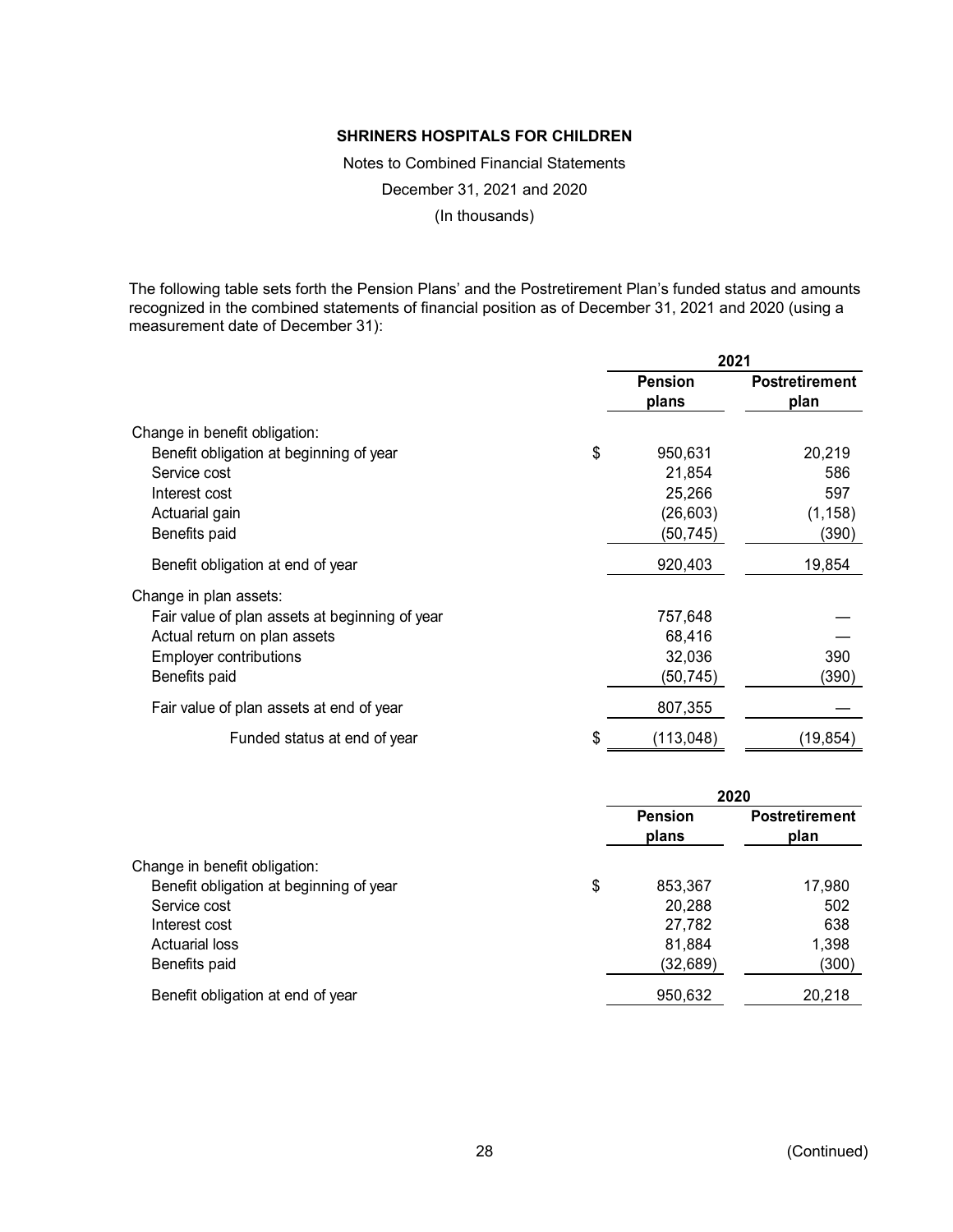Notes to Combined Financial Statements

December 31, 2021 and 2020

(In thousands)

|                                                |     | 2020                    |                               |
|------------------------------------------------|-----|-------------------------|-------------------------------|
|                                                |     | <b>Pension</b><br>plans | <b>Postretirement</b><br>plan |
| Change in plan assets:                         |     |                         |                               |
| Fair value of plan assets at beginning of year | \$  | 629,221                 |                               |
| Actual return on plan assets                   |     | 130,972                 |                               |
| <b>Employer contributions</b>                  |     | 30,144                  | 300                           |
| Benefits paid                                  |     | (32, 689)               | (300)                         |
| Fair value of plan assets at end of year       |     | 757,648                 |                               |
| Funded status at end of year                   | \$. | (192,984)               | (20,218)                      |

The accumulated benefit obligation for the Pension Plans was \$826,520 and \$851,505 at December 31, 2021 and 2020, respectively. The accumulated benefit obligation differs from the benefit obligation above in that it includes no assumption about future compensation levels. It represents the actuarial present value of future payments to plan participants using current and past compensation levels.

Weighted average assumptions used to determine projected benefit obligations at December 31, 2021 and 2020 were as follows:

|                               |                  | 2021                          |  |  |
|-------------------------------|------------------|-------------------------------|--|--|
|                               | Pension<br>plans | <b>Postretirement</b><br>plan |  |  |
| Discount rate                 | 2.98 %           | $3.11\%$                      |  |  |
| Rate of compensation increase | 3.50             | N/A                           |  |  |

|                               | 2020                    |                               |
|-------------------------------|-------------------------|-------------------------------|
|                               | <b>Pension</b><br>plans | <b>Postretirement</b><br>plan |
| Discount rate                 | 2.69%                   | 2.91%                         |
| Rate of compensation increase | 3.50                    | N/A                           |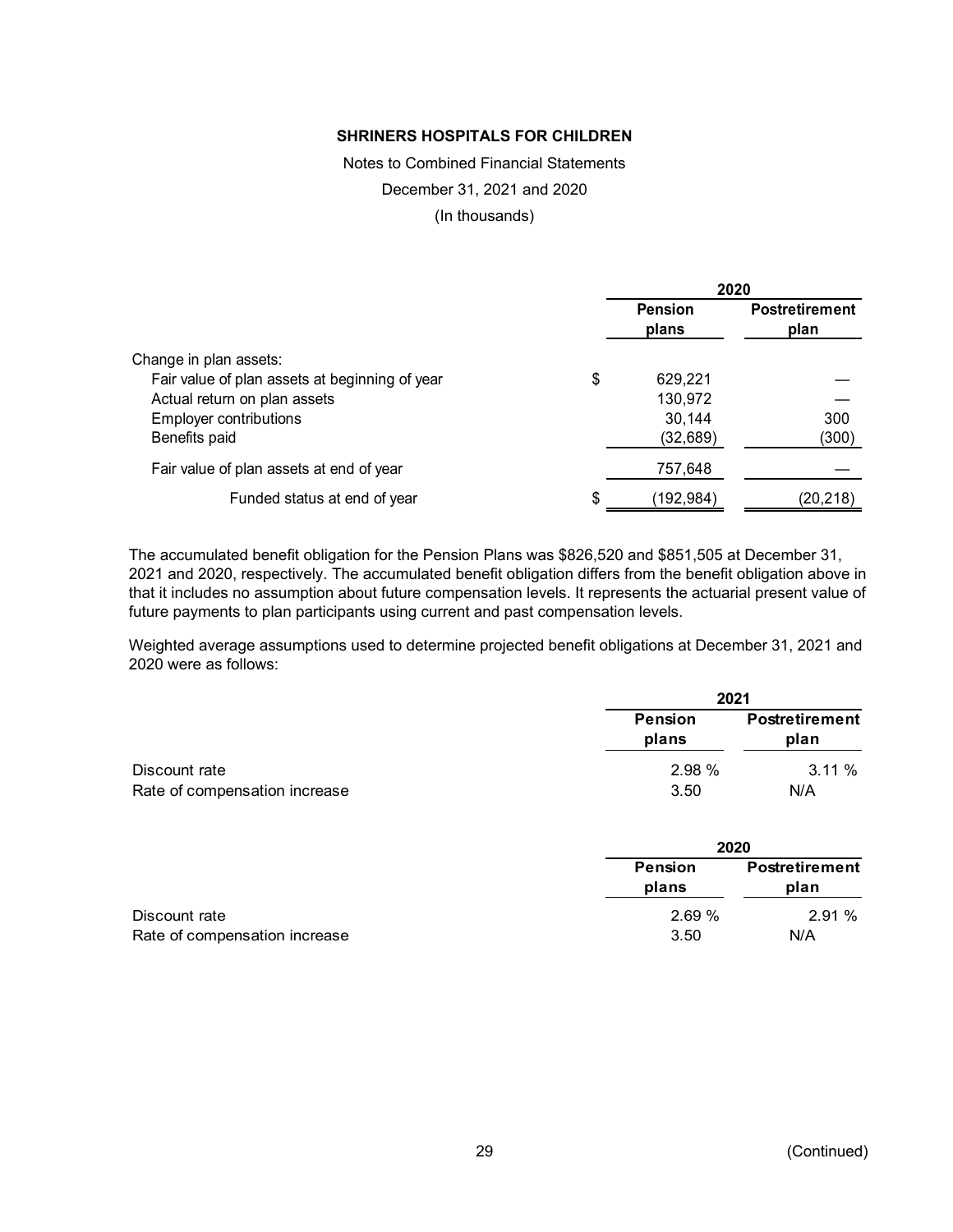Notes to Combined Financial Statements December 31, 2021 and 2020

(In thousands)

Weighted average assumptions used to determine the net periodic benefit costs of the Pension Plans and the Postretirement Plan at December 31, 2021 and 2020 were as follows:

|                                                  | 2021                    |                               |  |
|--------------------------------------------------|-------------------------|-------------------------------|--|
|                                                  | <b>Pension</b><br>plans | <b>Postretirement</b><br>plan |  |
| Discount rate                                    | 2.69%                   | 2.91%                         |  |
| Expected long-term rate of return on plan assets | 5.40                    | N/A                           |  |
| Rate of compensation increase                    | 3.50                    | N/A                           |  |
|                                                  | 2020                    |                               |  |
|                                                  | <b>Pension</b>          | <b>Postretirement</b>         |  |
|                                                  | plans                   | plan                          |  |
| Discount rate                                    | 3.25%                   | 3.50%                         |  |
| Expected long-term rate of return on plan assets | 5.80                    | N/A                           |  |
| Rate of compensation increase                    | 3.50                    | N/A                           |  |

The plan experienced a decrease in the discount rate and a decrease in the lump sum interest rate, which was offset by a gain from updating the mortality assumption. Historically, the discount rate has been set based on a combination of the Willis Towers Watson Rate: Link 10th – 90th and 40th – 90th weighted discount rates rounded to the nearest 25bps. In 2021, Shriners' methodology has been refined to equal the Willis Towers Watson RATE: Link 40th – 90th yield curve result on the measurement date. This approach was adopted to more precisely represent observed market yields

The expected long-term rate of return is based on the portfolio as a whole and not on the sum of the returns on individual asset categories. The return is based exclusively on historical returns, without adjustments.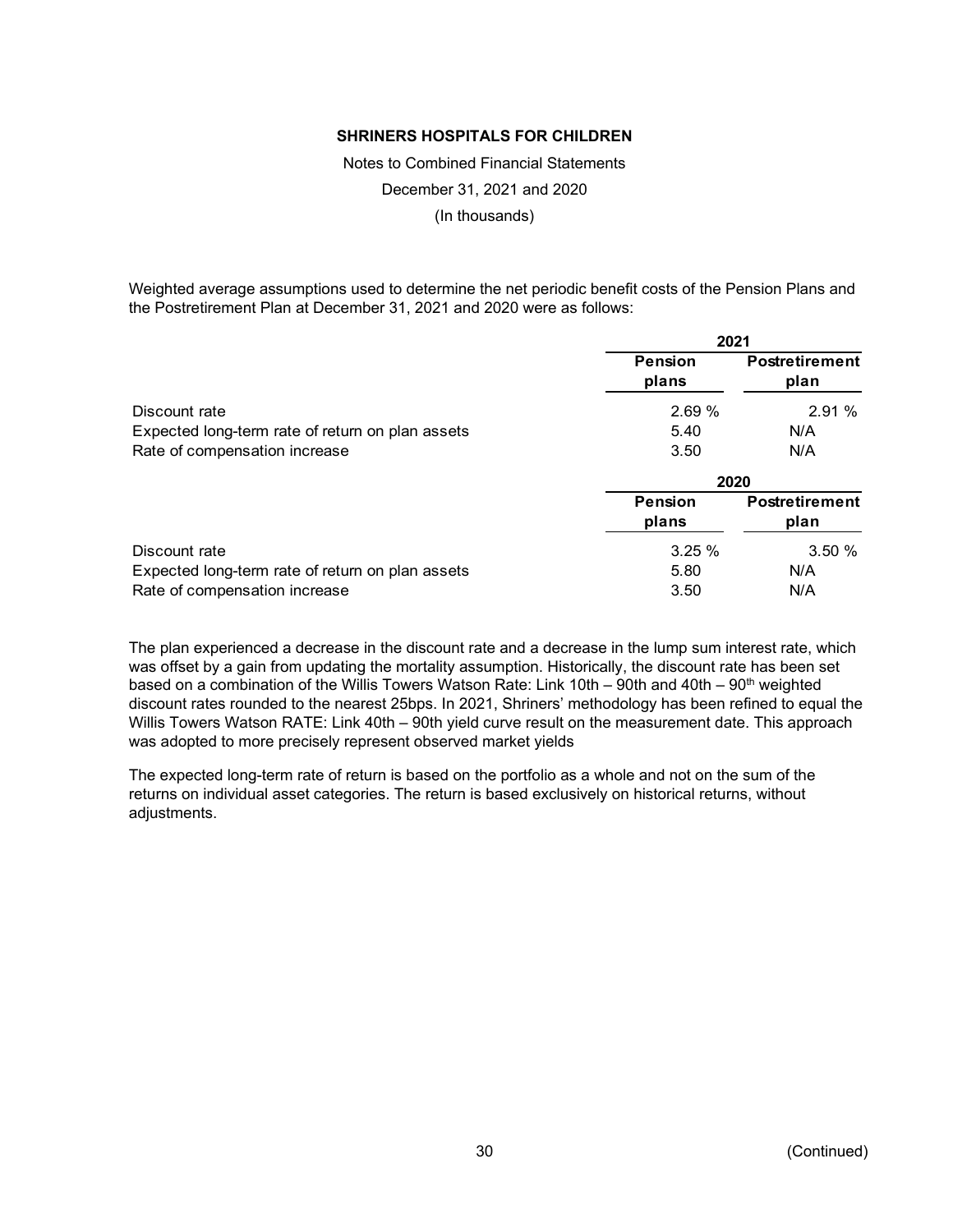Notes to Combined Financial Statements December 31, 2021 and 2020 (In thousands)

The following are deferred pension costs, which have not yet been recognized in periodic pension expense but instead are accrued in net assets without donor restrictions as of December 31, 2021 and 2020. Unrecognized actuarial losses represent unexpected changes in the projected benefit obligation and plan assets over time, primarily due to changes in assumed discount rates and investment experience. Unrecognized prior service cost is the impact of changes in plan benefits applied retrospectively to employee service previously rendered. Deferred pension costs are amortized into annual pension expense over the average remaining assumed service period for active employees.

|                                             | <b>Pension</b><br>plans<br><b>Amounts</b><br>recognized in               | <b>Postretirement</b><br>plan<br><b>Amounts</b><br>recognized in               |
|---------------------------------------------|--------------------------------------------------------------------------|--------------------------------------------------------------------------------|
|                                             | net assets<br>without donor<br>restrictions at<br>December 31,<br>2021   | net assets<br>without donor<br>restrictions at<br>December 31,<br>2021         |
| <b>Actuarial loss</b><br>Prior service cost | \$<br>66,763<br>2,952                                                    | 1,073                                                                          |
| Total                                       | \$<br>69,715                                                             | 1,073                                                                          |
|                                             | <b>Pension</b><br>plans<br><b>Amounts</b><br>recognized in<br>net assets | <b>Postretirement</b><br>plan<br><b>Amounts</b><br>recognized in<br>net assets |
|                                             | without donor<br>restrictions at<br>December 31,<br>2020                 | without donor<br>restrictions at<br>December 31,<br>2020                       |
| <b>Actuarial loss</b><br>Prior service cost | \$<br>151,788<br>3,766                                                   | 2,249                                                                          |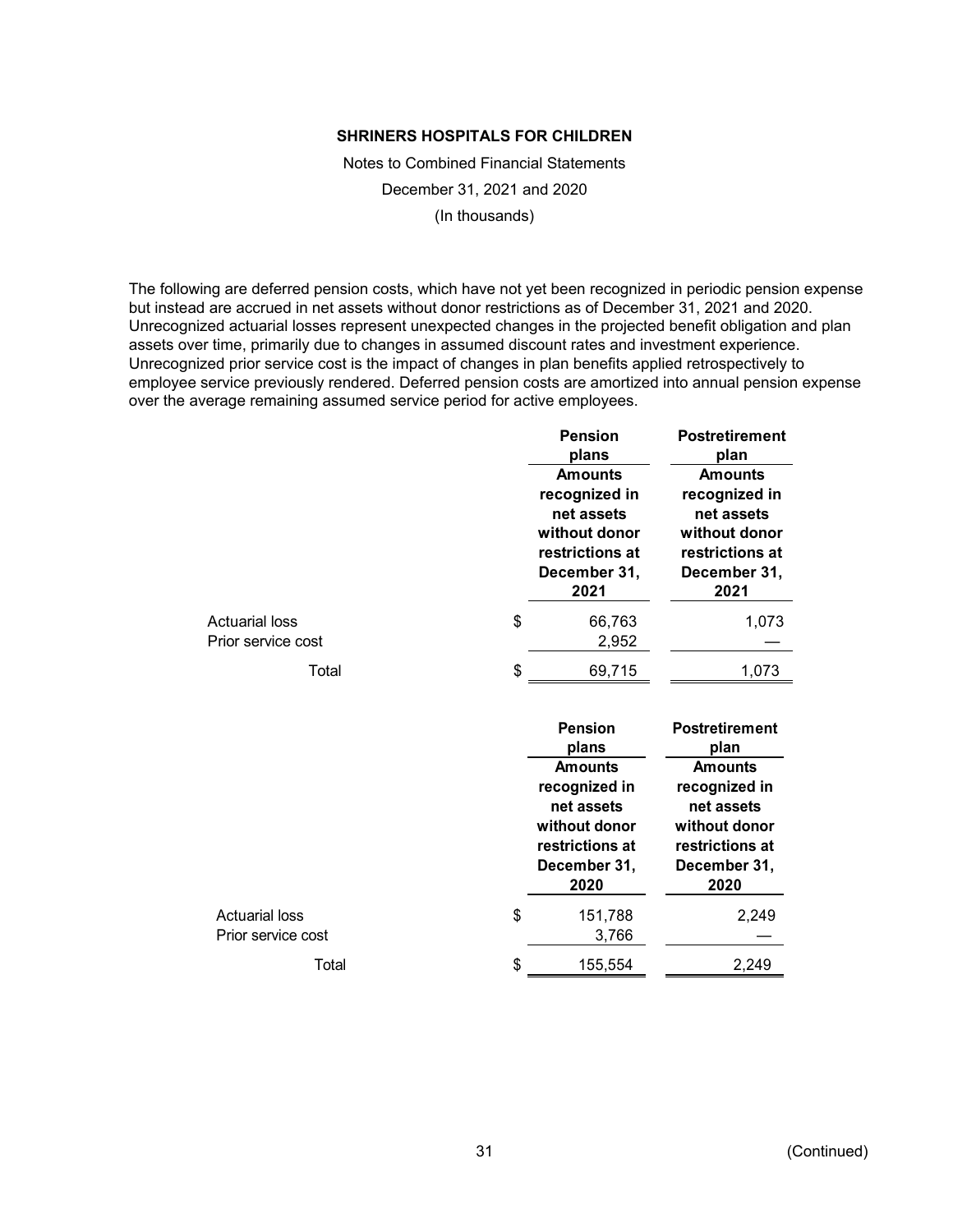Notes to Combined Financial Statements December 31, 2021 and 2020 (In thousands)

#### *(a) Plan Assets*

The weighted average allocation of the Pension Plans' assets at December 31, 2021 and 2020 was as follows:

| <b>Asset category</b>      | 2021    | 2020    |
|----------------------------|---------|---------|
| Short-term investments     | 1 $%$   | 1 $%$   |
| Common stock               | 10      | 10      |
| U.S. government securities | 28      | 22      |
| Common collective trusts   | 42      | 49      |
| Mutual funds               | 19      | 18      |
| Total assets               | $100\%$ | 100 $%$ |

SHC's investment policies and strategies for pension benefits do not use target allocations for the individual asset categories. SHC's investment goals are to maximize returns subject to specific risk management policies.

The table below summarizes the Pension Plans' significant financial assets measured at fair value on a recurring basis as of December 31, 2021 and 2020:

|                            |    | December 31, | Fair value measurements at<br>reporting date using |         |  |
|----------------------------|----|--------------|----------------------------------------------------|---------|--|
|                            |    | 2021         | Level 1                                            | Level 2 |  |
| Assets:                    |    |              |                                                    |         |  |
| Short-term investments     | \$ | 3.874        | 3.874                                              |         |  |
| Common stock               |    | 83,286       | 83,286                                             |         |  |
| U.S. government securities |    | 225,071      | 225,071                                            |         |  |
| Common collective trusts   |    | 337,896      |                                                    | 337,896 |  |
| Mutual funds               |    | 157,228      |                                                    | 157,228 |  |
| Total                      | S  | 807,355      | 312,231                                            | 495,124 |  |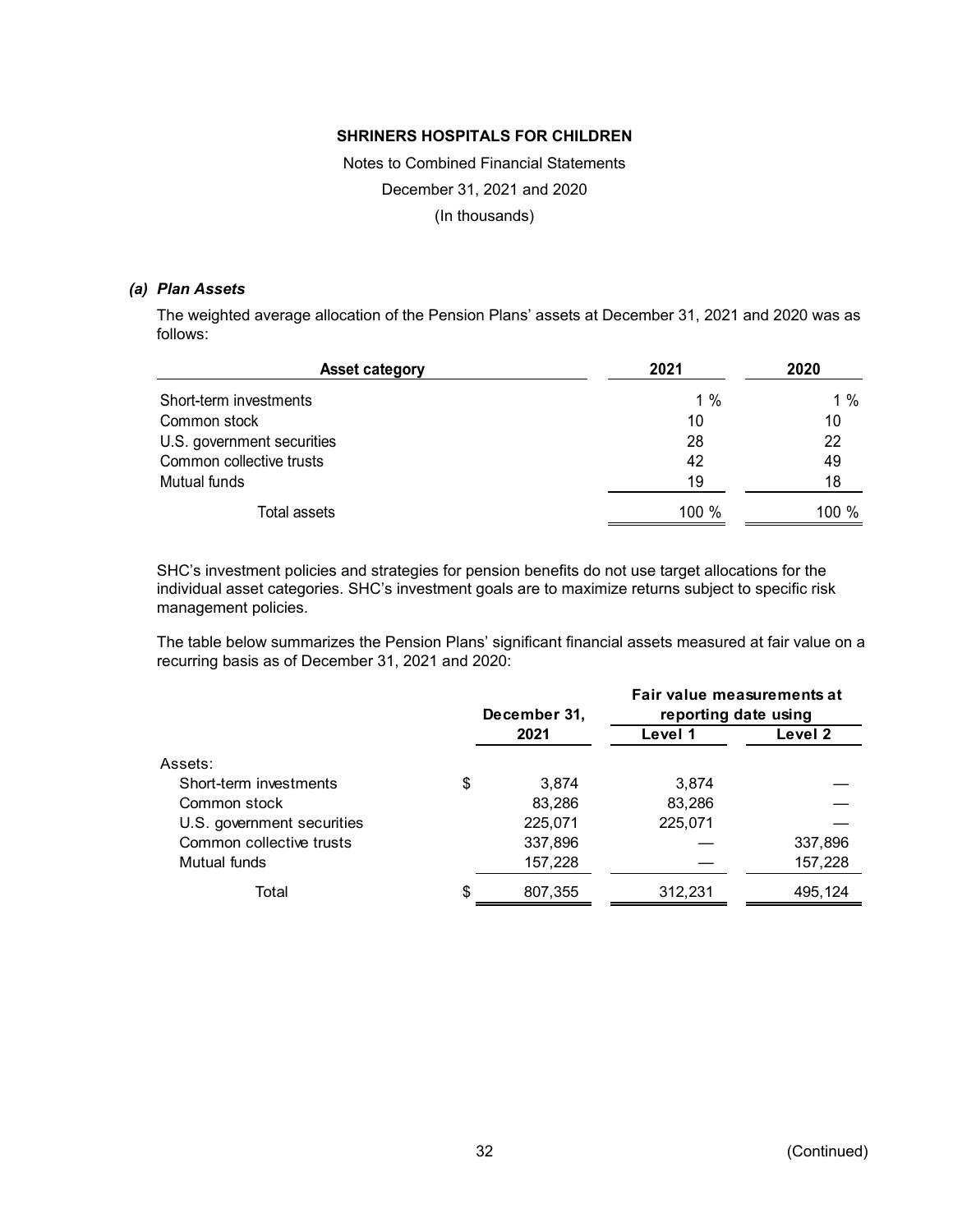Notes to Combined Financial Statements December 31, 2021 and 2020 (In thousands)

|                            | December 31,  | Fair value measurements at<br>reporting date using |         |  |
|----------------------------|---------------|----------------------------------------------------|---------|--|
|                            | 2020          | Level 1                                            | Level 2 |  |
| Assets:                    |               |                                                    |         |  |
| Short-term investments     | \$<br>7,680   | 7.680                                              |         |  |
| Common stock               | 76.931        | 76.931                                             |         |  |
| U.S. government securities | 168,386       | 168,386                                            |         |  |
| Common collective trusts   | 368,020       |                                                    | 368,020 |  |
| Mutual funds               | 136,631       | 2,386                                              | 134,245 |  |
| Total                      | \$<br>757,648 | 255,383                                            | 502,265 |  |

SHC's Level 1 assets include investments in short-term investments, common stock, U.S. government securities, and mutual funds and are valued at quoted market prices.

SHC's Level 2 assets include investments in common collective trusts with fair values modeled by external pricing vendors.

SHC's accounting policy is to recognize transfers between levels of the fair value hierarchy on the date the event or change in circumstances that caused the transfer. There were no transfers between Level 1 and Level 2 securities during the year.

#### *(b) Contributions*

Annual contributions are determined based upon calculations prepared by the plans' actuary. Expected contributions to the Pension Plans and the Postretirement Plan are \$27,663 and \$552, respectively, in 2021.

#### *(c) Benefit Payments*

The following benefit payments, which reflect expected future service, as appropriate, are expected to be paid out of the plans:

| <b>Pension</b><br>plans | <b>Postretirement</b><br>plan |
|-------------------------|-------------------------------|
|                         |                               |
| \$<br>36,528            | 596                           |
| 38,398                  | 614                           |
| 40,967                  | 632                           |
| 46,295                  | 652                           |
| 48,300                  | 675                           |
| 261,250                 | 3,798                         |
|                         |                               |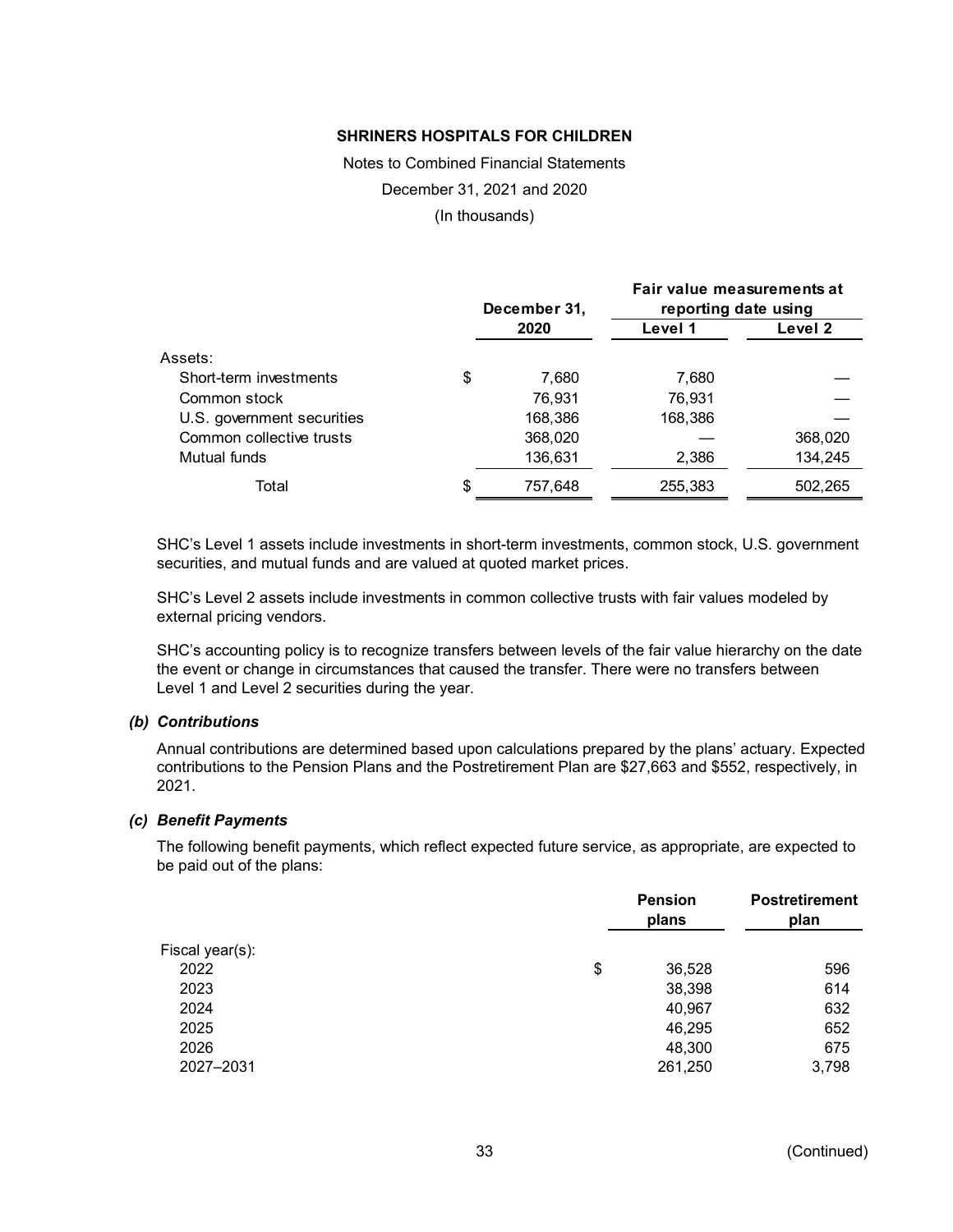Notes to Combined Financial Statements December 31, 2021 and 2020 (In thousands)

SHC also has a retirement savings plan for all eligible employees. Under this plan, SHC matches 50% of the first 6% of voluntary contributions made from eligible compensation by employees. Matching contributions by SHC to the retirement savings plan were \$12,540 and \$12,300 in 2021 and 2020, respectively.

Canadian and Mexican hospital employees are included in government retirement programs of their respective countries.

## **(12) Estimated Malpractice Costs and Other Contingencies**

SHC is self-insured for claims attributed to malpractice and workers' compensation from providing professional and patient care services. Claims alleging malpractice have been asserted against SHC and are currently in various stages of litigation. Additional claims may be asserted against SHC arising from services provided to patients through December 31, 2021 and 2020. Liabilities for malpractice and workers' compensation claims are established based on specific identification and historical experience using actuarial methodologies. It is the opinion of management that estimated malpractice and workers' compensation claims accrued should be adequate to provide for potential losses resulting from both reported claims and claims incurred but not reported. Such amounts are recorded in accounts payable and accrued expenses on the accompanying combined statements of financial position.

SHC is also a party to various other claims and legal actions arising in the ordinary course of business. Management does not believe that the ultimate outcome of such claims and legal actions will have a material adverse effect on the financial position or activities of SHC.

#### **(13) Endowment Funds**

FASB ASC Subtopic 958-205, *Not-for-Profit Entities – Presentation of Financial Statements*, as amended, provides guidance on the net asset classification of donor-restricted endowment funds for a not-for-profit organization that is subject to an enacted version of the Uniform Prudent Management of Institutional Funds Act (UPMIFA). FASB ASC Subtopic 958-205 also requires enhanced disclosures about an organization's endowment funds, whether or not the organization is subject to an enacted version of UPMIFA. These disclosures shall enable users of the combined financial statements to understand the net asset classification, net asset composition, changes in net asset composition, spending policy, and related investment policy of its endowment funds (both donor restricted and board designated). SHC follows the requirements of FASB ASC Subtopic 958-205.

SHC's endowment consists of marketable securities, charitable gift annuities, beneficial interest in trusts, real estate and mineral interests, and miscellaneous investments. The endowment consists of both donor-restricted funds, as well as funds designated by the Board of Trustees to function as endowments.

The Board has interpreted the wishes of donors and Colorado and Massachusetts state law as requiring the preservation of the fair value of the original gift as of the gift date of the donor-restricted endowment funds absent explicit donor stipulations to the contrary. As a result of this interpretation, SHC classifies as net assets with donor restrictions (a) the original value of gifts donated, (b) the original value of subsequent gifts to the permanent endowment, and (c) accumulations to the permanent endowment made in accordance with the direction of the applicable donor gift instrument at the time the accumulation is added to the endowment. Gifts given with a restriction of time or purpose are also added to the endowment as net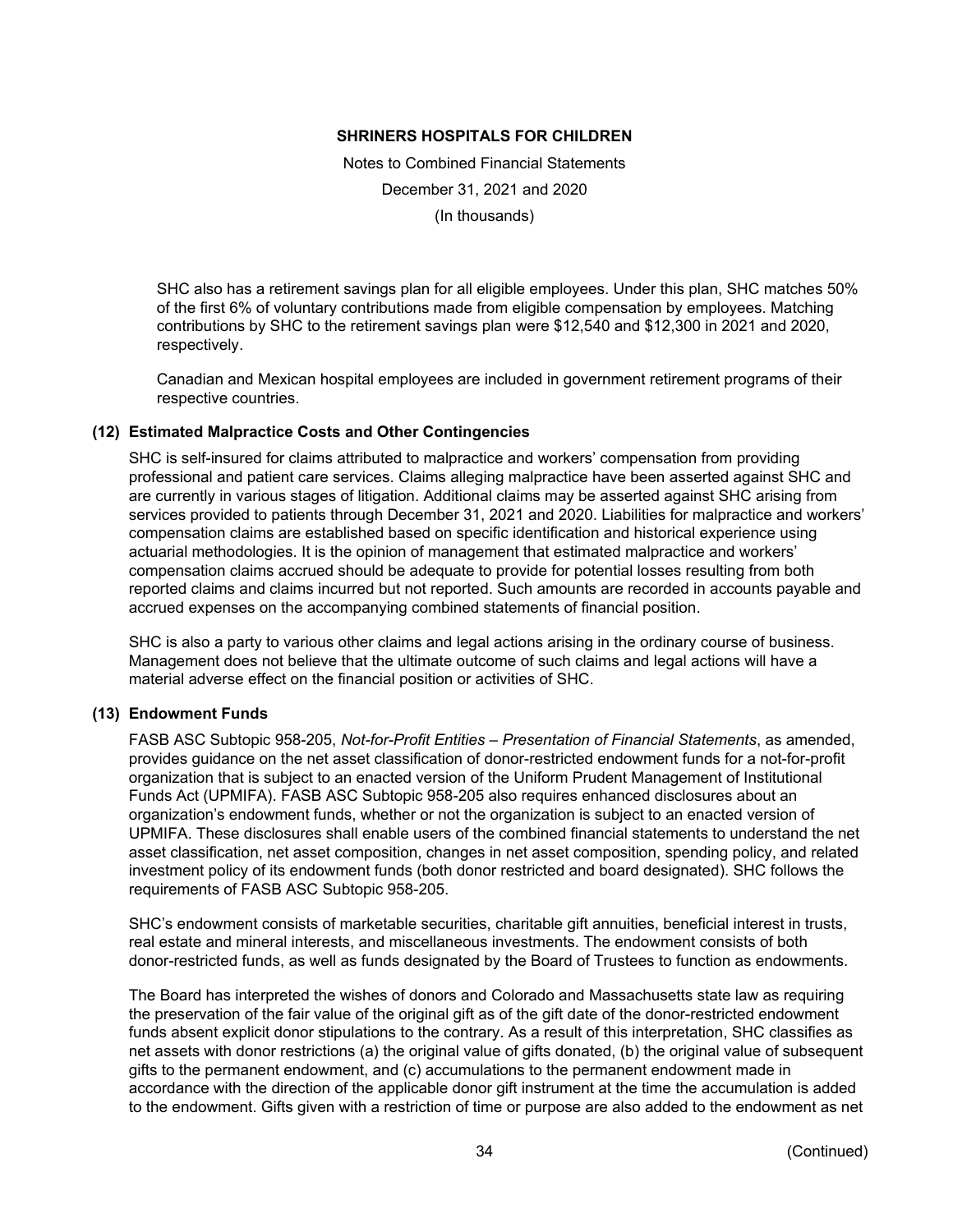Notes to Combined Financial Statements December 31, 2021 and 2020 (In thousands)

assets with donor restrictions. Upon the passage of time or completion of purpose, these funds are released to net assets without restrictions. Funds designated by the Board as endowment funds are included as unrestricted endowment funds.

*Investment Return Objectives, Risk Parameters, and Strategies*. SHC has adopted investment and spending policies, approved by the Investment Committee, for endowment assets that attempt to provide a predictable stream of funding to support the hospital system, while also maintaining the purchasing power of those endowment assets over the long term. Accordingly, the investment process seeks to achieve an after-cost total real rate of return, including investment income, as well as capital appreciation, which exceeds the budgeted annual distribution with acceptable levels of risk. Endowment assets are invested in a well-diversified asset mix, which includes equity and fixed-income securities that is intended to result in a rate of return that has sufficient liquidity to provide a high level of cash distribution, while growing the funds, if possible. Therefore, SHC expects its endowment assets, over time, to produce an average rate of return of approximately 7.25% annually. Actual returns in any given year may vary from this amount. Investment risk is measured in terms of the total endowment fund; investment assets and allocation between asset classes and strategies are managed to not expose the fund to unacceptable levels of risk.

*Spending Policy*. The Board does not have a formal endowment spending policy. Generally, all investment return (excluding capital appreciation) is utilized in funding SHC's programs. In making this funding decision, the Board considers the long-term expected return on its investment assets, the nature and duration of the individual endowment funds, some of which must be maintained in perpetuity because of donor-restrictions, and the possible effects of inflation. The Board's goal is for its endowment funds to grow annually to maintain the purchasing power of the endowment assets, as well as, to provide additional real growth through new gifts and investment return.

|                                  | <b>Without donor</b><br>restrictions | <b>With donor</b><br>restrictions | Total<br>endowment<br>assets |
|----------------------------------|--------------------------------------|-----------------------------------|------------------------------|
| 2021:                            |                                      |                                   |                              |
| Board-designated endowment funds | \$<br>9,745,582                      |                                   | 9,745,582                    |
| Donor-restricted endowment funds |                                      | 650,026                           | 650,026                      |
|                                  | \$<br>9,745,582                      | 650,026                           | 10,395,608                   |
| 2020:                            |                                      |                                   |                              |
| Board-designated endowment funds | \$<br>8,864,356                      |                                   | 8,864,356                    |
| Donor-restricted endowment funds |                                      | 605,148                           | 605,148                      |
|                                  | \$<br>8,864,356                      | 605,148                           | 9,469,504                    |

Endowment asset composition by type of fund, as of December 31, 2021 and 2020, is as follows: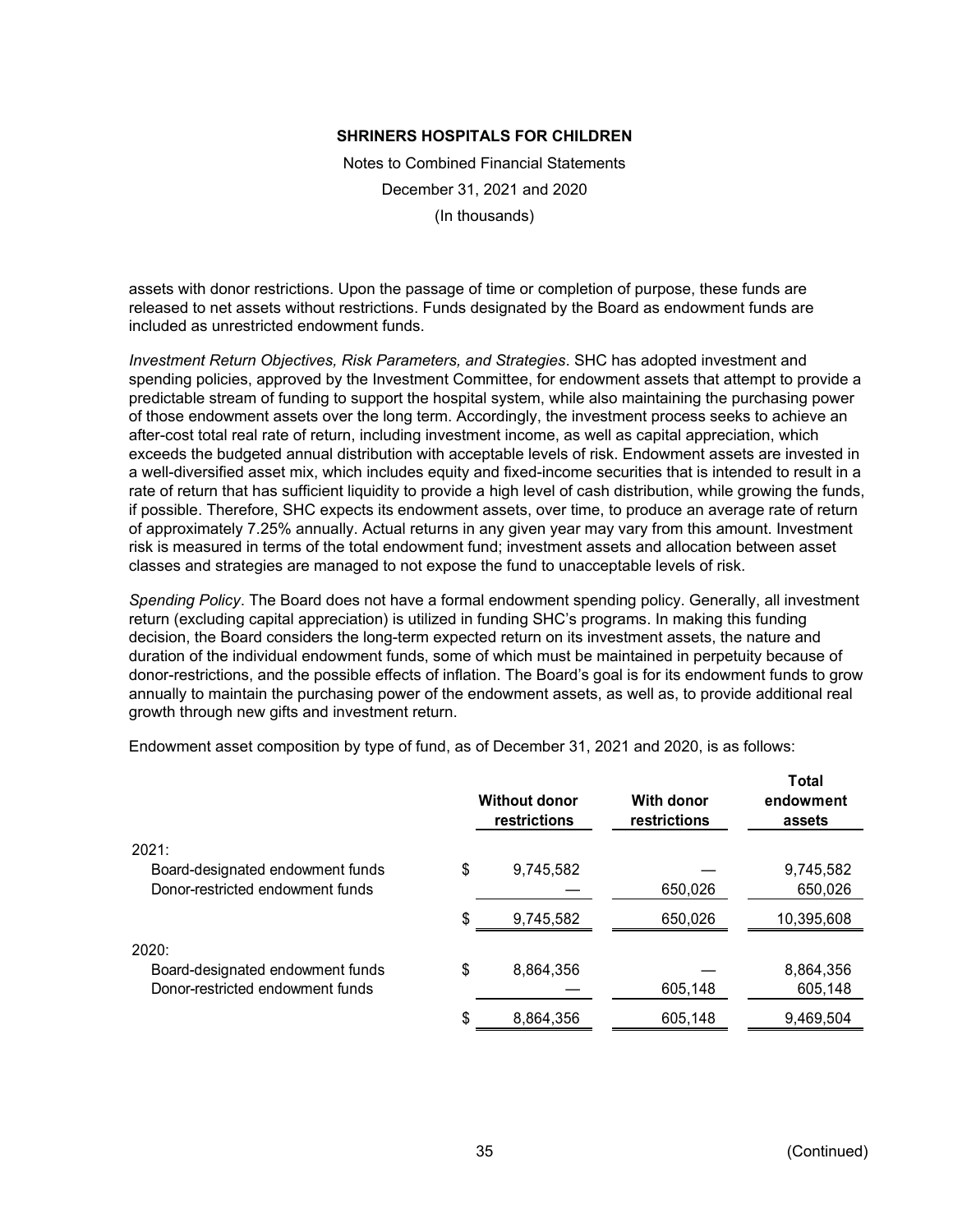Notes to Combined Financial Statements December 31, 2021 and 2020 (In thousands)

Changes in endowment assets for the years ended December 31, 2021 and 2020 are as follows:

|                            | <b>Without donor</b><br>restrictions | With donor<br>restrictions | <b>Total</b><br>endowment<br>net assets |
|----------------------------|--------------------------------------|----------------------------|-----------------------------------------|
| 2021:                      |                                      |                            |                                         |
| Balance, beginning of year | \$<br>8,864,356                      | 605,148                    | 9,469,504                               |
| Investment income          | 180,112                              |                            | 180,112                                 |
| Net appreciation           | 971,242                              | 49,891                     | 1,021,133                               |
| <b>Reclassifications</b>   | 5,013                                | (5,013)                    |                                         |
| Withdrawals                | (280, 141)                           |                            | (280,141)                               |
| Balance, end of year       | \$<br>9,740,582                      | 650,026                    | 10,390,608                              |
|                            |                                      |                            |                                         |

|                            | <b>Without donor</b><br><b>restrictions</b> | With donor<br>restrictions | Total<br>endowment<br>net assets |
|----------------------------|---------------------------------------------|----------------------------|----------------------------------|
| 2020:                      |                                             |                            |                                  |
| Balance, beginning of year | \$<br>8,147,085                             | 564,808                    | 8,711,893                        |
| Investment income          | 174,228                                     |                            | 174,228                          |
| Net appreciation           | 840,883                                     | 48,159                     | 889,042                          |
| <b>Reclassifications</b>   | 7,819                                       | (7, 819)                   |                                  |
| Withdrawals                | (305,659)                                   |                            | (305,659)                        |
| Balance, end of year       | \$<br>8,864,356                             | 605,148                    | 9,469,504                        |

## **(14) Functional Expenses**

SHC's expenses are primarily related to providing the highest quality care to children with neuromusculoskeletal conditions, burn injuries, and other special healthcare needs within a compassionate, family centered and collaborative care environment. SHC receives approximately half of its resources from the general public, approximately 25% from investment earnings, and the remainder from healthcare payors and other means. SHC's accounting policies conform to U.S. generally accepted accounting principles applicable to not-for-profit organizations, as well as requirements for healthcare organizations.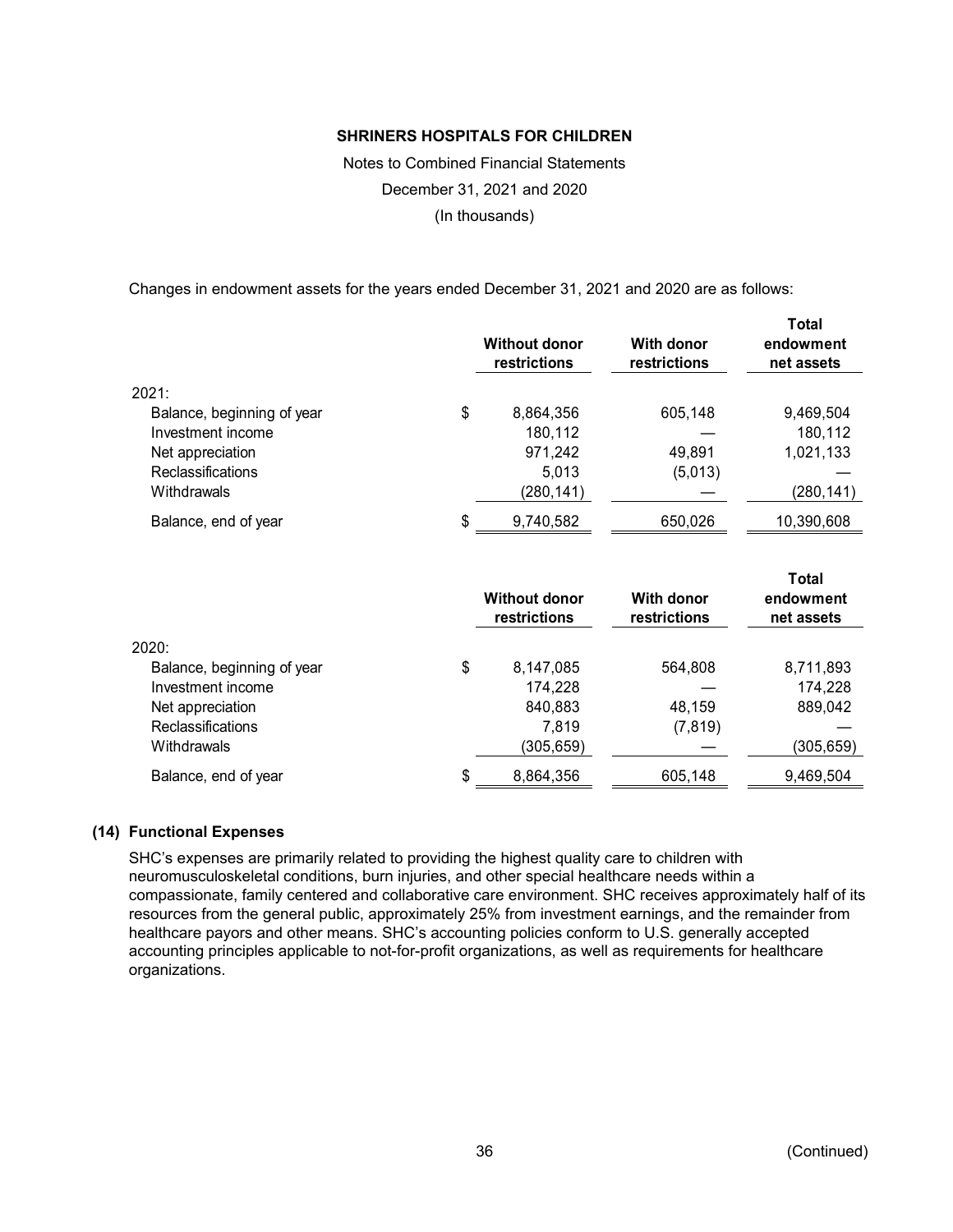Notes to Combined Financial Statements

December 31, 2021 and 2020

(In thousands)

Expenses related to providing these services for the years ended December 31, 2021 and 2020 are reflected in the table below (in thousands).

|                         |    | Year Ended December 31, 2021      |                            |                                             |                                      |           |  |
|-------------------------|----|-----------------------------------|----------------------------|---------------------------------------------|--------------------------------------|-----------|--|
|                         |    | <b>Hospital</b><br><b>Expense</b> | Research<br><b>Expense</b> | Management<br>and General<br><b>Expense</b> | <b>Fundraising</b><br><b>Expense</b> | Total     |  |
| Advertising & Promotion | \$ | 3,340                             |                            | 254                                         |                                      | 3,594     |  |
| <b>Benefits</b>         |    | 72,424                            | 735                        | 17,727                                      |                                      | 90,887    |  |
| Contributions           |    |                                   |                            |                                             |                                      |           |  |
| Depreciation            |    | 50,553                            |                            | 31,515                                      |                                      | 82,068    |  |
| Dues and registrations  |    | 2,086                             | 35                         | 323                                         | 12                                   | 2,456     |  |
| Food supplies           |    | 734                               | 12                         |                                             |                                      | 746       |  |
| Insurance               |    | 7,971                             |                            | 350                                         |                                      | 8,321     |  |
| Medical supplies        |    | 87,522                            | 2,722                      |                                             |                                      | 90,244    |  |
| <b>Miscellaneous</b>    |    | 3,295                             | 120                        | 3,829                                       | 85                                   | 7,329     |  |
| Occupancy               |    | 31,171                            | 524                        | 4,055                                       |                                      | 35,750    |  |
| Office expense          |    | 2,859                             | 420                        | 23,831                                      | 32                                   | 27,142    |  |
| Other fees for service  |    | 85,166                            | 13,742                     | 42,334                                      | 86,115                               | 227,357   |  |
| Patient costs           |    | 1,426                             | 83                         | 815                                         |                                      | 2,324     |  |
| Payroll taxes           |    | 21,108                            | 384                        | 3,476                                       |                                      | 24,968    |  |
| Postage                 |    | 1,085                             | 17                         | 209                                         | 3,862                                | 5,173     |  |
| <b>PGA Event</b>        |    |                                   |                            |                                             | 8,256                                | 8,256     |  |
| <b>Salaries</b>         |    | 330,022                           | 8,505                      | 47,691                                      | 4,529                                | 390,747   |  |
| Travel                  |    | 1,700                             | 118                        | 1,032                                       | 137                                  | 2,987     |  |
| Total operating         |    |                                   |                            |                                             |                                      |           |  |
| expenses                | \$ | 702,462                           | 27,417                     | 177,441                                     | 103,029                              | 1,010,349 |  |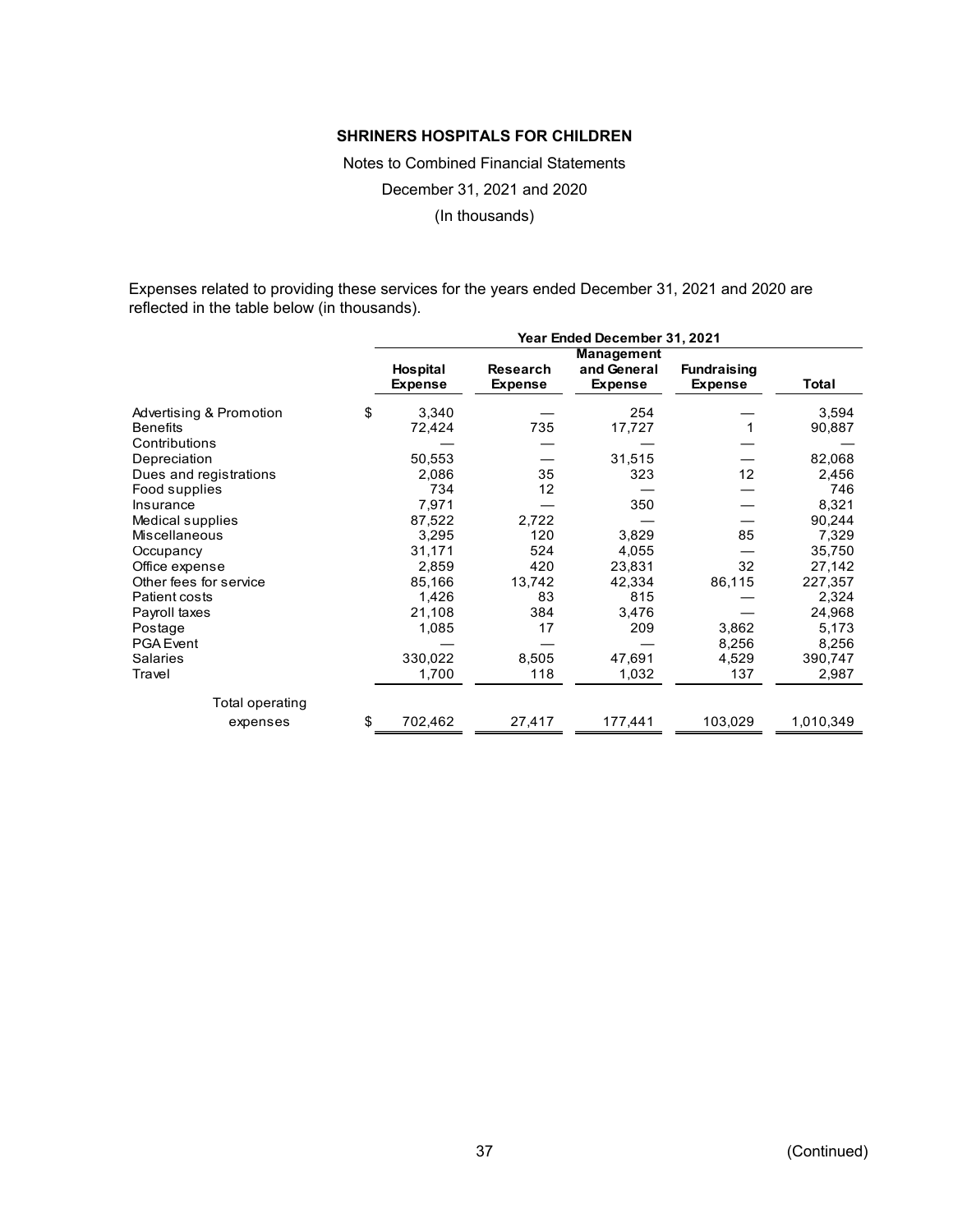Notes to Combined Financial Statements

December 31, 2021 and 2020

(In thousands)

|                         | Year Ended December 31, 2020 |                                   |                                   |                                             |                                      |         |
|-------------------------|------------------------------|-----------------------------------|-----------------------------------|---------------------------------------------|--------------------------------------|---------|
|                         |                              | <b>Hospital</b><br><b>Expense</b> | <b>Research</b><br><b>Expense</b> | Management<br>and General<br><b>Expense</b> | <b>Fundraising</b><br><b>Expense</b> | Total   |
| Advertising & Promotion | \$                           | 2,982                             | 5                                 | 222                                         |                                      | 3,209   |
| <b>Benefits</b>         |                              | 70,288                            | 876                               | 12,432                                      |                                      | 83,597  |
| Contributions           |                              |                                   |                                   |                                             |                                      |         |
| Depreciation            |                              | 50,331                            |                                   | 11,614                                      |                                      | 61,945  |
| Dues and registrations  |                              | 2,014                             | 47                                | 187                                         | 11                                   | 2,259   |
| Food supplies           |                              | 713                               | 18                                |                                             |                                      | 731     |
| Insurance               |                              | 8,761                             |                                   | 378                                         |                                      | 9,139   |
| Medical supplies        |                              | 82,065                            | 2,713                             |                                             |                                      | 84,778  |
| <b>Miscellaneous</b>    |                              | 2,505                             | 173                               | 3,155                                       | 115                                  | 5,948   |
| Occupancy               |                              | 30,306                            | 488                               | 3,794                                       | 4                                    | 34,592  |
| Office expense          |                              | 2,453                             | 222                               | 21,114                                      | 35                                   | 23,824  |
| Other fees for service  |                              | 79,970                            | 14,366                            | 42,423                                      | 72,481                               | 209,240 |
| Patient costs           |                              | 1,631                             | 2                                 | 484                                         |                                      | 2,117   |
| Payroll taxes           |                              | 21,639                            | 145                               | 2,966                                       |                                      | 24,750  |
| Postage                 |                              | 967                               | 10                                | 246                                         | 3,382                                | 4,605   |
| <b>PGA</b> Event        |                              |                                   |                                   |                                             | 6,501                                | 6,501   |
| <b>Salaries</b>         |                              | 340,568                           | 8,507                             | 40,228                                      | 3,683                                | 392,986 |
| Travel                  |                              | 1,488                             | 92                                | 609                                         | 68                                   | 2,257   |
| Total operating         |                              |                                   |                                   |                                             |                                      |         |
| expenses                | \$                           | 698,681                           | 27,664                            | 139,852                                     | 86,281                               | 952,478 |

The financial statements report certain categories of expenses that are attributable to one or more program or supporting functions of SHC. These expenses require allocation on a reasonable basis that is consistently applied. Management and general expenses are those supporting activities that are not directly identifiable with one or more program or fundraising activity. SHC reviews all departments and allocates each department to either program services (hospital and research), management and general, or fundraising based on departmental function.